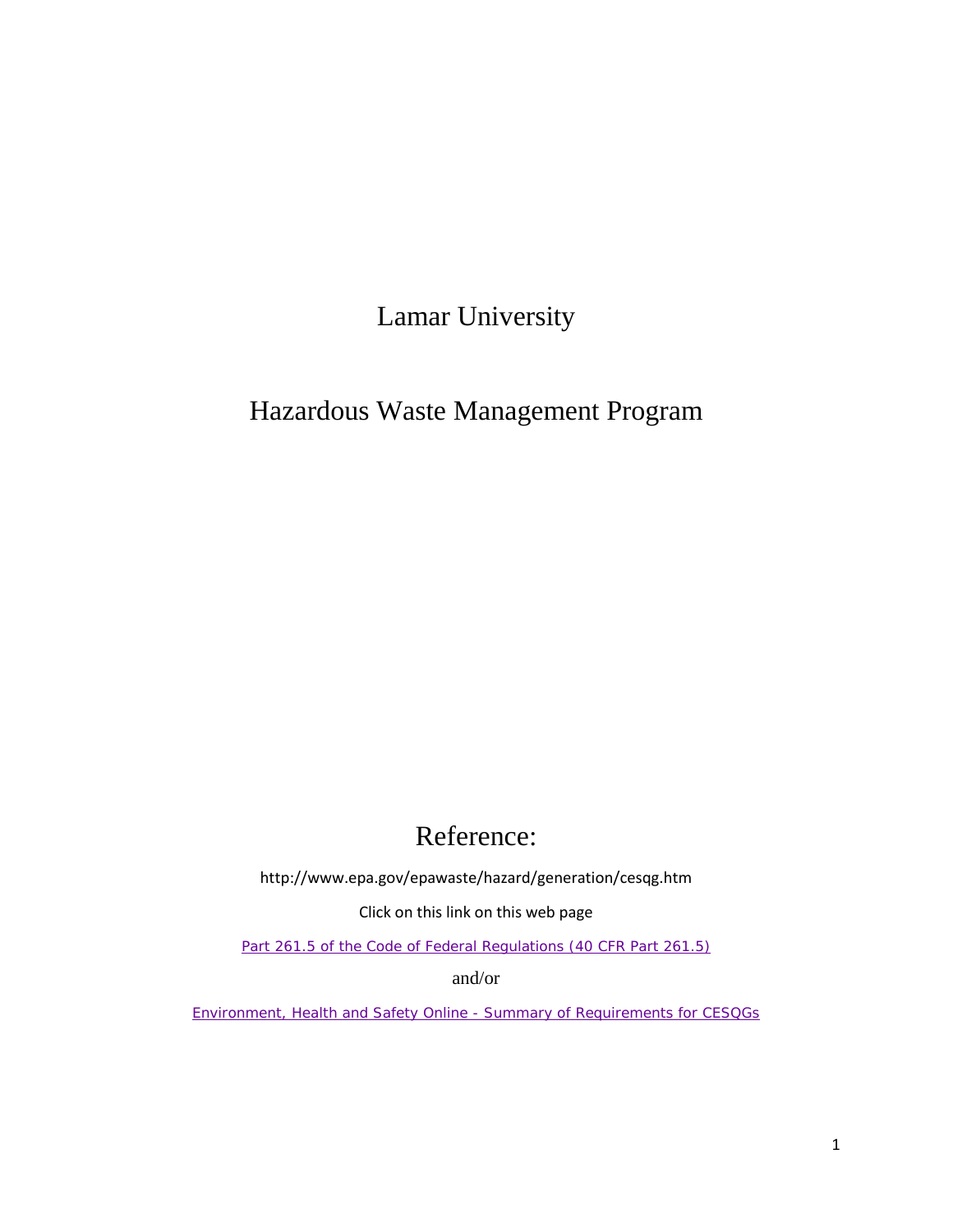#### **1. Purpose**

The purpose of this program is to provide a safe and compliant process for the disposal of Hazardous Wastes at Lamar University. The program is designed to comply with Federal and State regulations for Hazardous Waste.

This program does not apply to the disposal of radioactive, infectious, or biological wastes. Compliance is critical and requires full cooperation from all University departments.

#### 2. **Hazardous Waste Regulation**

In 1980 the resource Conservation and Recovery Act (R.C.R.A.) was established and administered by the Environmental Protection Agency (EPA) (42 U.S.C.) Under this act the EPA has the responsibility for regulating hazardous chemical waste. R.C.R.A. established a 'cradle to the grave' hazardous chemical waste management requirement to protect the public health and environment from the improper disposal of chemical waste.

The Texas Commission on Environmental Quality (TCEQ) administers an equivalent to RCRA for the State of Texas under Industrial Solid Waste and Municipal Hazardous Waste Regulations (Title 3 1, Part IX, chapter 355).

Lamar University is a "Very Small Quantity Generator" (VSQG) previously known as "Conditionally Exempt Small Quantity Generator" (CESQG) of hazardous waste and must comply with State and Federal regulations on waste disposal to allow us to maintain this status. Very Small Quantity Generators (VSQG) generate 100 kilograms or less per month of hazardous waste, or 1 kilogram or less per month of acutely hazardous waste. All quantities of acute hazardous waste are subject to full regulation under parts 262 through 268, and parts 270 and 124 of this chapter, and the notification requirements of section 3010 of RCRA.

Please note that if we exceed our quotas to maintain our VSQG status then the paperwork and forms required by all who produce or purchase chemicals will be excessively more.

Lamar University is not allowed to treat or dispose of hazardous chemical waste other than by a licensed vendor. It is illegal to dispose of hazardous chemical waste by dilution, evaporation, or disposal in the sanitary/storm sewers or the local municipal landfill. Failure to comply with chemical waste regulations could result in large fines and penalties for the University. Individual generators/employees causing the violation may be personally liable. Violations can range from improper labeling waste to intentional disposing of Hazardous Chemical Waste into the air, down the drains or in the trash.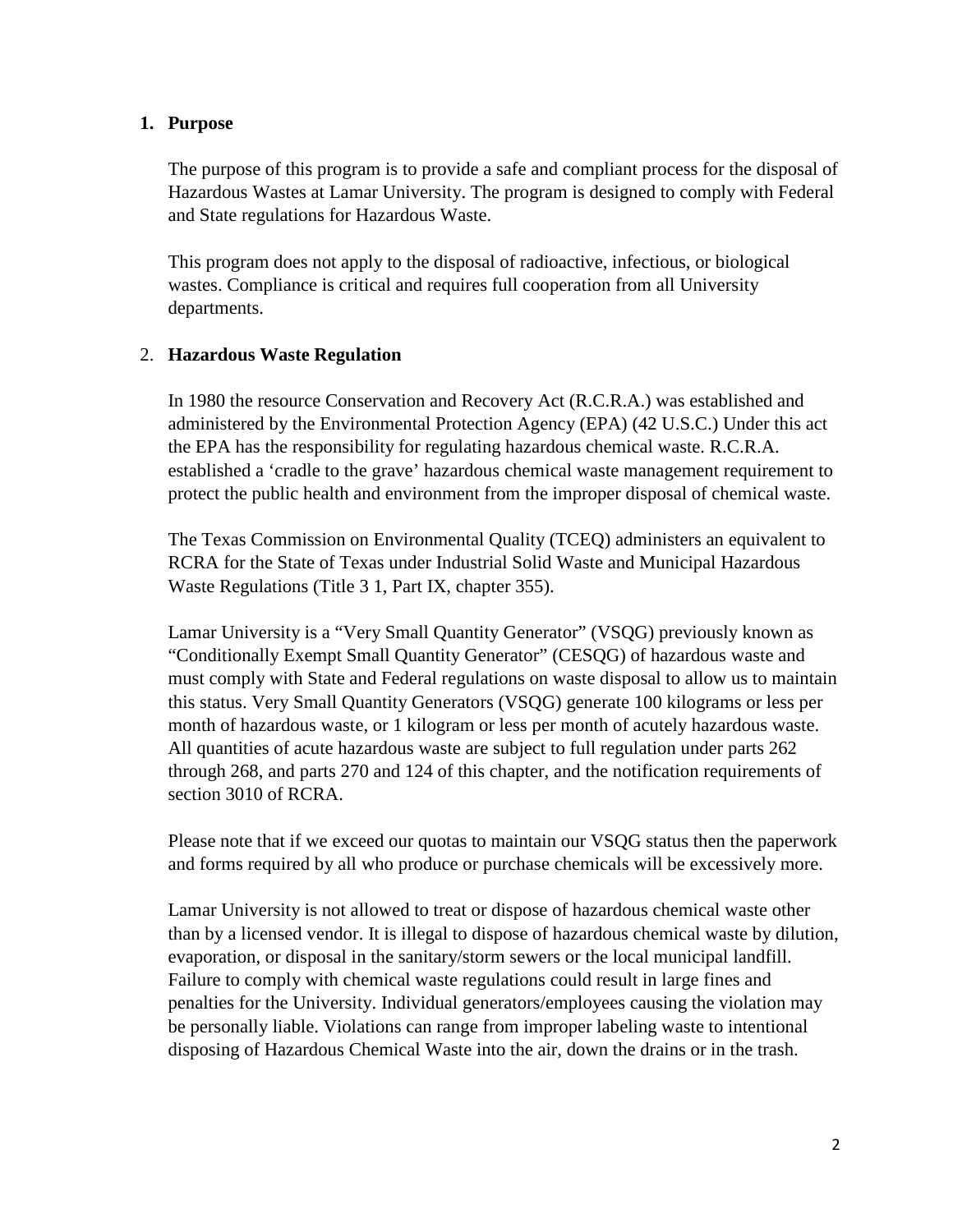A Waste generator is responsible 'from the cradle to the grave' and is always responsible for environmental damage; therefore the choice of a reliable disposal facility is very important. In Texas non-compliance violations can be civil, criminal, or administrative violations and penalties can range from up to \$25,000/day in fines to a fifteen year prison term for individuals.

### **3. Responsibilities**

Lamar University's Department of Environmental Health and Safety and Risk Management is responsible for:

- The administration of the Hazardous Waste Management Program at Lamar University.
- Ensuring that all chemical waste is properly packaged, labeled, logged before disposal
- Ensuring that all chemical waste is transported to a permitted off-site facility for storage, treatment and disposal.
- The collection, storage and transportation of all hazardous chemical waste for disposal.
- **Provision of information and assistance to individual chemical waste generators**
- Maintaining permanent records of movement of all Hazardous Chemical Waste on the campus.

Hazardous Waste Generators such as researchers; professors; shop foreman etc., are responsible for:

- Following the disposal procedures
- Assuring that their employees and research assistants are trained in proper disposal procedures
- **Properly identifying the hazardous chemical waste**
- Training the employees and students on the hazards of the chemicals and waste in their areas
- Developing Emergency Response Procedures for chemical spills.

#### **4. Hazardous Waste Disposal Program**

#### Hazardous Chemical Waste Determination

Material becomes a waste when it is no longer useful as determined by the 'owner' and shall be requested for disposal. If the material is to be disposed of, it shall be determined if this material is hazardous or non-hazardous.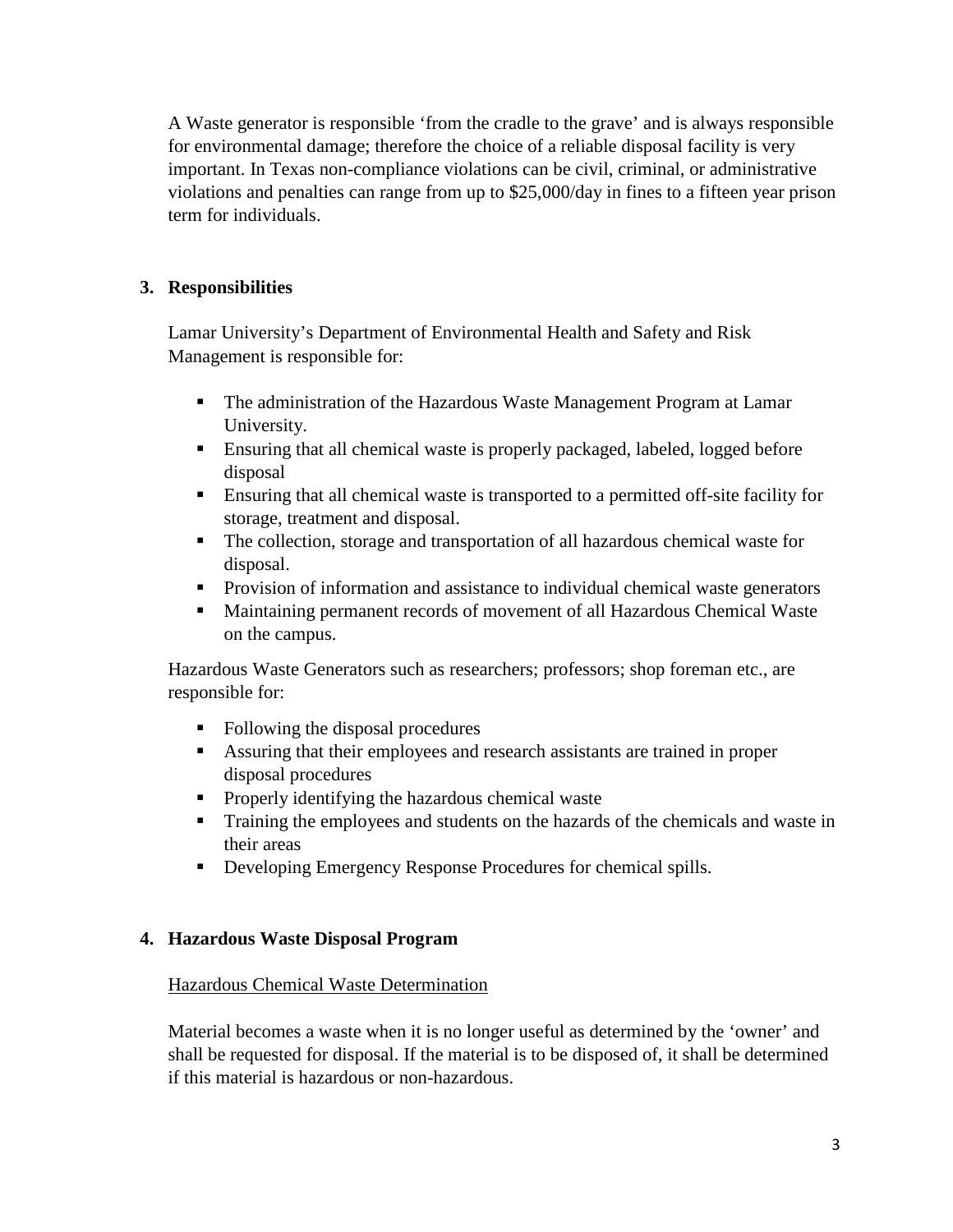Hazardous wastes are those defined by the United States Occupational Safety and Health Administration (OSHA) as a substance for which there is a statistically significant evidence, based on at least one scientific study, showing that acute or chronic harm may result from exposure to that substance. This is regardless of whether the handling of the material is proper or improper.

Chemical waste can be made less hazardous by treatment to reduce the hazard or the quantity of waste in the laboratory if the treatment protocol is included in the experimental procedure.

A chemical waste is hazardous if it fits into one of the following categories:

a. Listed Waste:

A listed waste is one included in one of four lists, generated by the United States Environmental Protection Agency (EPA; TCEQ). Identified by the letters F, K, P, and U. Within the lists the materials are assigned hazardous waste numbers and hazard rating by the EPA. The ratings systems and the lists are provided in appendix 2.

The definitions for the list types are as follows:

(i) Type F wastes are generic categories of solvents and wastes and waste water from some specific processes.

(ii) Type K wastes are hazardous wastes from specific sources.

(iii) Type P wastes include acutely hazardous wastes.

(iv)Type U wastes are specific commercial chemical products, chemical intermediates and off-specification chemical products.

b. Characteristic Waste:

If a waste is not found to be one of the Listed Wastes it may be an "unknown" waste, which must be tested to determine the nature of the waste properties or characteristics. The Characteristics to be evaluated are:

(i) Ignitability (Waste #D001): Any easily combustible or flammable liquid with a flash point less than 600 C (1400 F), or solid that burns easily.

(ii) Corrosivity (Waste #D002): Any waste that dissolves metals or other materials or burns the skin, pH less than 2 or greater than 12.5.

(iii) Reactivity (Waste #D003): Wastes which are unstable, release toxic gases, or undergo rapid or violent chemical reaction with water or other materials.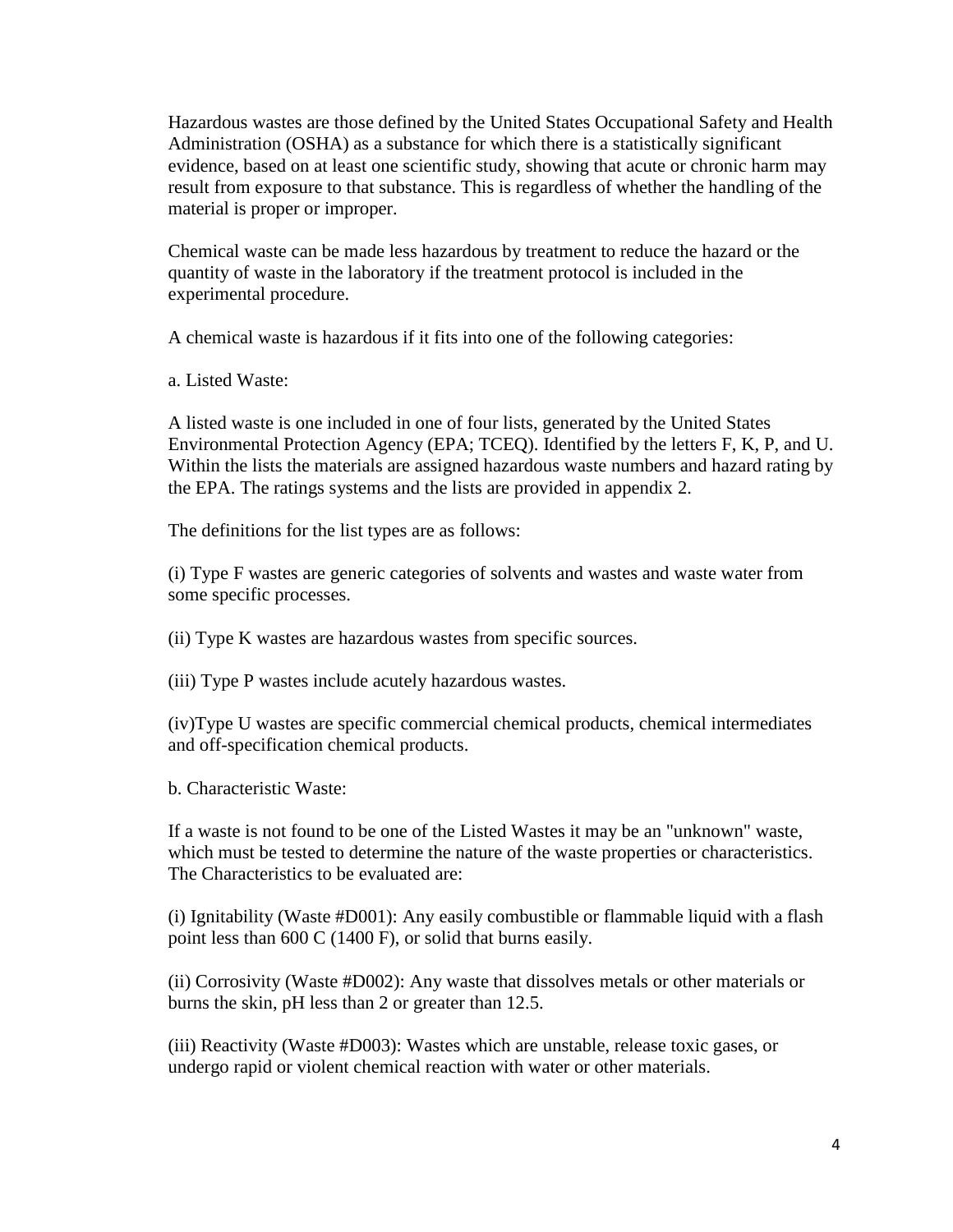(iv) EP Toxicity (Waste #s D004-D017): Extracts of the material contain high concentrations of heavy metals and/or specific pesticides that could be released into ground water.

Appendix 2 contains the list of the contaminants and their maximum allowed concentrations to exempt from EPA Toxic designation.

#### **Hazardous Waste Accumulation and Storage:**

The University shall store all Hazardous Waste in a central temporary accumulation building.

This temporary storage facility complies with subpart DD of the 40 CFR Part 265. The containment/storage building complies with 40 CFR 265.1101

The University has two storage units within the containment building.

The chemical containment/storage building is located adjacent to the Dept. of Chemistry and Biochemistry building facing the Sheila Humphrey Recreational area parking lot.

#### **Inspection of the Temporary Accumulation unit**

The accumulation units shall be inspected regularly by the Hazardous Waste Coordinator to look for any signs of corrosion, dents, bulges, cracks, or other signs of deterioration that could cause hazardous waste to be released.

The inspection shall be documented and retained for a period of one year.

The standard for containment building condition reporting (40 CFR Part 265.1101 (c) (3) shall be followed upon detection of a condition that could lead to or has caused a release of hazardous waste.

#### **Emergency Preparedness and Prevention**

The central accumulation area/building shall be maintained and operated to minimize the potential for the release of hazardous material to the environment. (Refer to 40 CFR Part 265.31)

The following applicable emergency equipment and procedures shall be maintained in the central accumulation building by Facilities Management and periodically tested to ensure it is in working order:

- Fire alarms
- Spill control equipment
- Decontamination equipment
- Automatic sprinklers
- A posted list of emergency contact numbers
- All alarm systems and fire protection equipment shall be tested and maintained as necessary to assure its proper operation in the time of emergency by the Lamar University Facilities Management Department.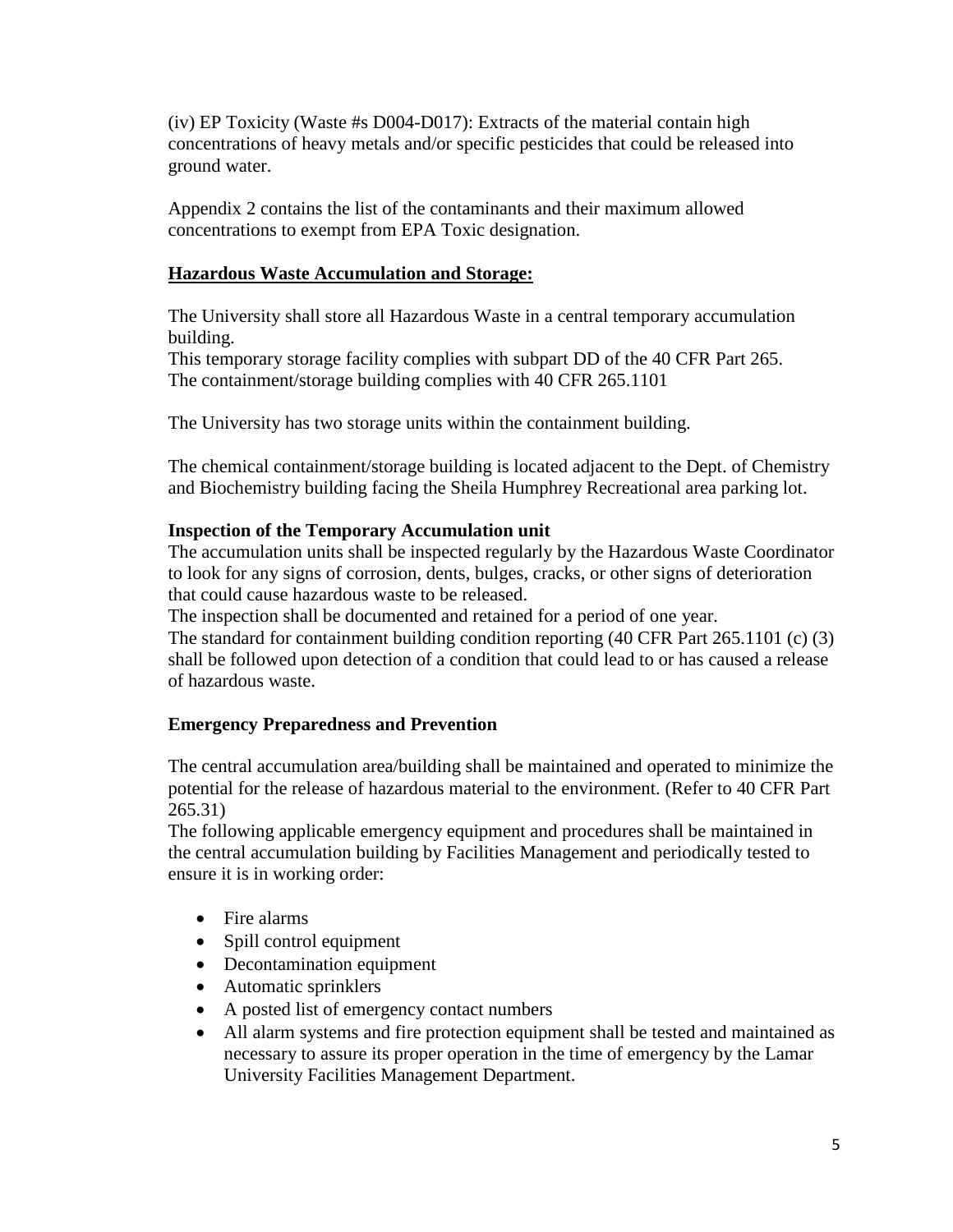- Waste containers shall be arranged in the central accumulation area so that there is adequate aisle space to allow access for emergency personnel and equipment.
- Lamar University shall comply with the Preparedness and Prevention Standard 40 CFR Part 265.37 concerning emergency arrangements with local and state authorities.

#### **Procedures for Hazardous Waste Removal (Off-site)**

The Department of Risk Management shall require all contracted hazardous waste transporters to comply with the requirements set forth by this plan, in addition to the federal, state and local hazardous waste regulations.

#### **Packing**

The contracted hazardous waste transporter shall package all hazardous waste in accordance with all Department of Transportation regulations under 49 CFR Parts 173, 173.12 & Subpart B, 178, and 179.

The Department of Risk Management shall require all contracted hazardous waste transporters to carry emergency spill cleanup materials when packing hazardous materials for transportation.

#### **Labeling and Marking**

Before transporting the hazardous waste, the transporter shall label each package in accordance with Department of Transportation labeling requirements (49 CFR Part 172 Subpart D and E).

The transporter shall mark all containers of 110 gallons or less used in transportation with the following words and information displayed in accordance with the requirements of 49 CFR 172.304: **"HAZARDOUS WASTE"**

Federal Law Prohibits Improper Disposal. If found, contact the nearest police or public safety authority or the "U.S. Environmental Protection Agency".

#### **Placarding**

The transporter shall placard the transportation vehicle according to Department of Transportation regulations 49 CFR Part 172 Subpart F for hazardous materials.

#### **Manifest**

Lamar University Dept. of Environmental Health and Safety and Risk Management, Hazardous Waste Coordinator and hazardous waste transporter will mutually designate on the manifest one primary facility that is permitted to handle the waste described on the manifest.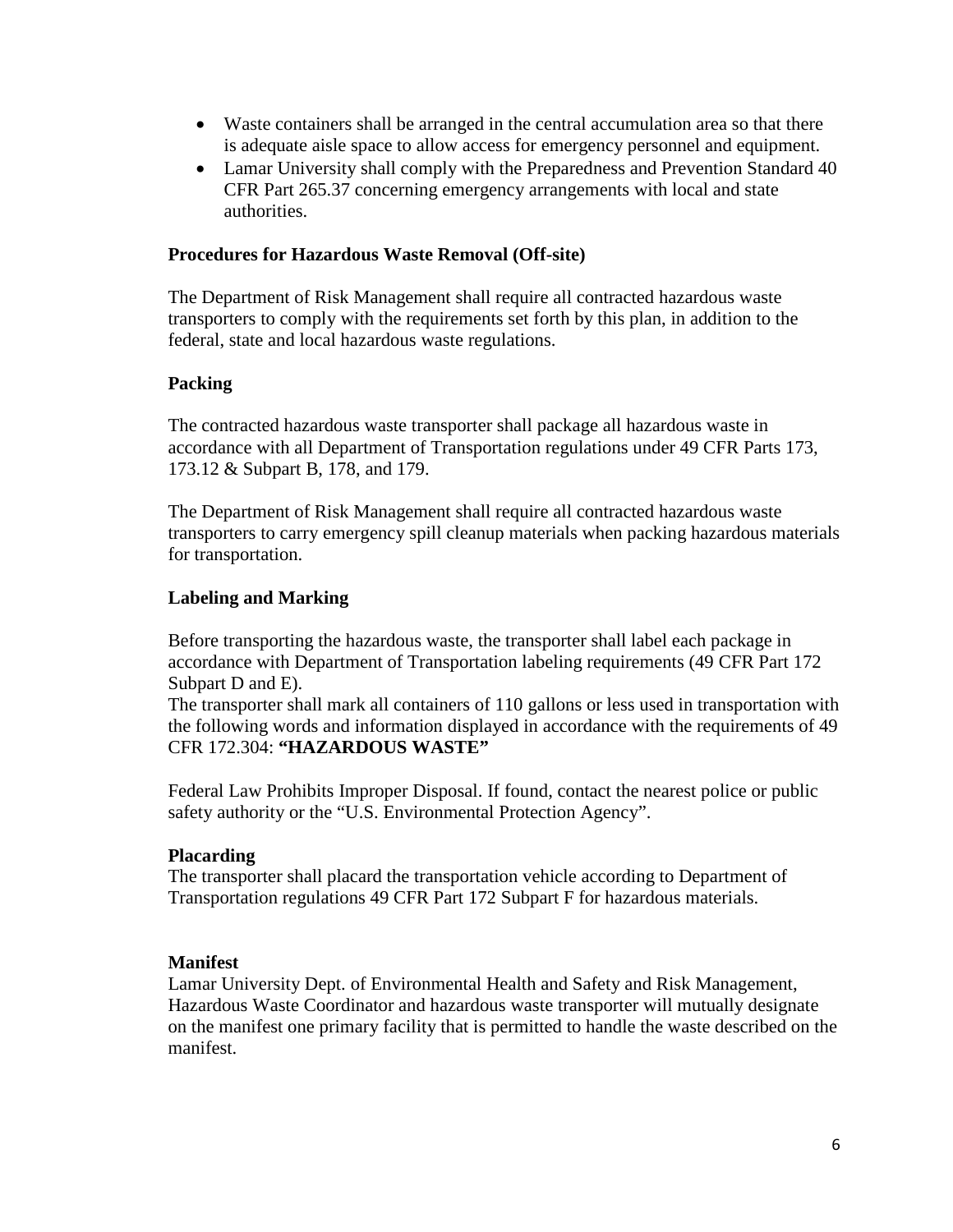#### **Procedures for Hazardous Waste removal On-site**

As waste is classified it shall be accumulated and stored until it can be disposed of. The following rules shall be applied to the accumulation and storage of materials classified as hazardous waste:

a. Hazardous wastes of differing classifications or physical properties shall be kept in separate closed containers, as shall wastes that are incompatible with one another. This will require that aqueous and organic wastes be separated. Halogenated and nonhalogenated organic wastes shall be kept separate from one another.

b. Hazardous wastes shall be stored in closed containers that can be sealed and are not subject to decomposition by the contents.

- (i) Aqueous hazardous waste solutions shall not be stored in metal drums.
- (ii) Waste with pH greater than 8 wastes shall not be stored in glass containers.

(iii) Organic hazardous wastes shall be accumulated and stored in containers which do not contain polymer components that may be structurally weakened by exposure to the wastes.

(iv) Wide mouth containers shall not be used for liquids. Two inch space shall be maintained at the top of each container of liquid. Drums require a four inch head space.

c. **Dry PPE waste (rags, towels, Tyvek suits, gloves etc.) is disposed of as Class I Non-RCRA Waste,** assuming there are no visible liquids and no high toxicity constituents such as mercury, PCBs etc. This waste must be collected, bagged and labeled. This **Non-RCRA Waste** will be collected at the same time as any Hazardous Waste collection requested or by separate request. The local landfill is designated for municipal trash only; this waste needs to go a Class I landfill.

#### **Universal Waste**

This is any hazardous waste that is subject to 40 CFR Part 273 and TAC 335.261 and includes:

- a. Art related chemical waste
- b. Mercury thermometers and thermostats (unbroken) that are not hazardous using 40 CFR 261 Subpart C
- c. Batteries including lead-acid that are not managed under 40 CFR 266, Subpart G
- d. Recalled pesticides that are part of a voluntary or mandatory recall under FIFRA or pesticides managed as part of a waste pesticide program

#### **Nonhazardous waste:**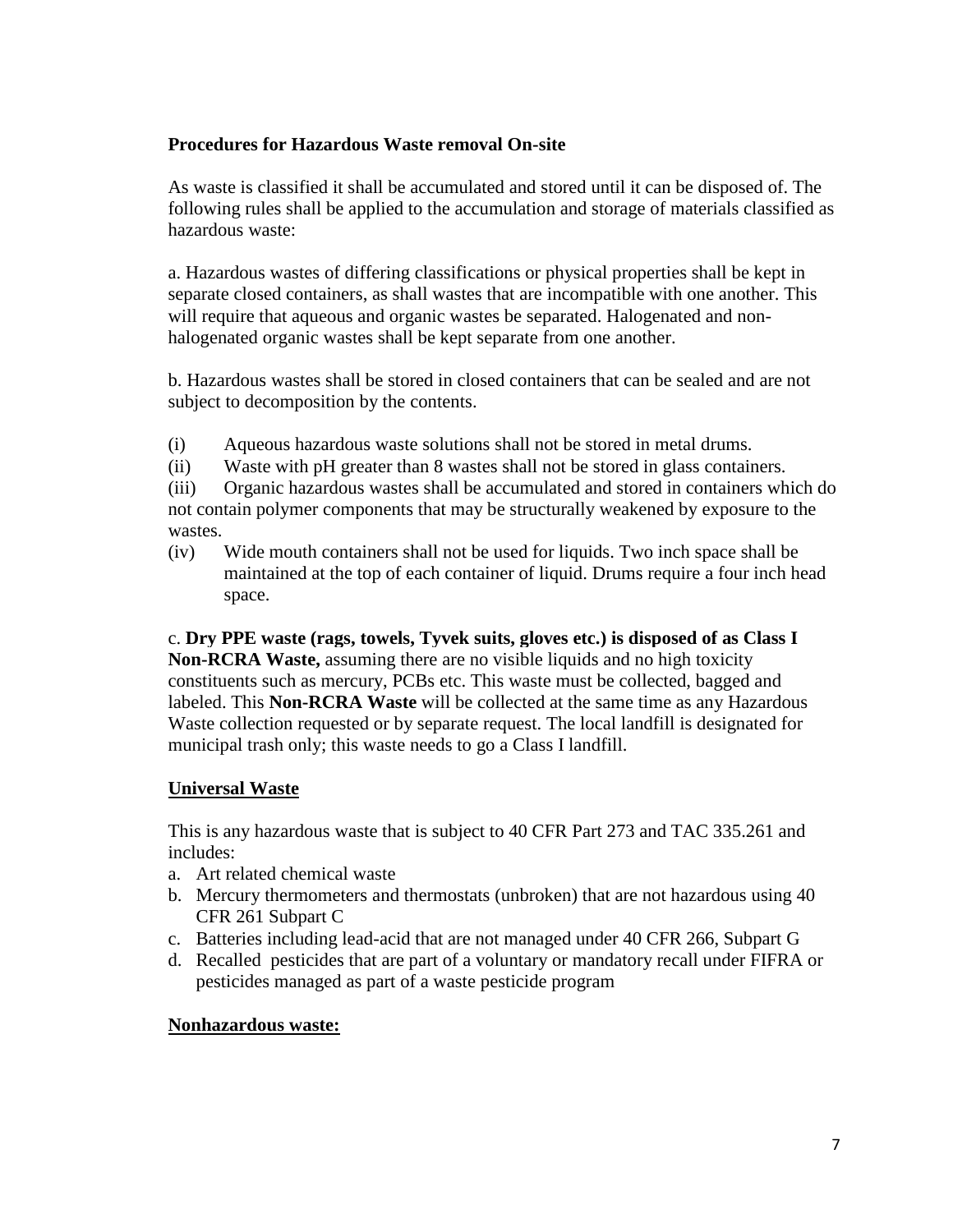Wastes that meet none of the criteria of hazardous wastes shall be considered as nonhazardous. Following certification of a waste as nonhazardous it may be treated as general garbage. It is important however that the waste be certified first.

#### **Disposal of Nonhazardous Wastes:**

The City of Beaumont does regulate what wastes may be disposed of in the public sewers. Some of these rules are more stringent than the criteria for classification of a waste as hazardous.

Based on these rules, nonhazardous wastes that meet the following properties may NOT be disposed of in the sewer lines.

(i) Any fat, oil, grease, ash, cinder, sand, mud, shavings, metal, glass, tar or other solid or viscous liquid substance which may cause obstruction to the flow in sewer or other interferences with the proper operation of the wastewater treatment system.

(ii) Any liquid or vapor having a flash point temperature higher than 650C (1500F).

(iii) Any wastewater with a pH less than 6.0 or above 11.0 or having any corrosive property capable of causing damage or hazard to structures, equipment, or personnel of the wastewater treatment system.

(iv) Any waste or water containing suspended or undissolved solids of such character that unusual attention or expense is required to handle such material.

(v) Any water with objectionable odor or color.

#### **Hazardous Waste labelling:**

Original container labels shall be destroyed, defaced completely or preferably removed if used for chemical waste accumulation.

When the waste is first added the words "Unwanted Material" or "other equally effective wording that is used consistently" shall be added to the label until time for collection and a "**Hazardous Waste"** determination made.

Once unwanted material has been introduced to an accumulation/ storage container, the date shall be noted on the container.

#### **Labelling Requirements:**

- EPA regulations require that waste containers be labelled with the chemical contents.
- The label has to have enough information to make a 'Hazardous Waste' determination.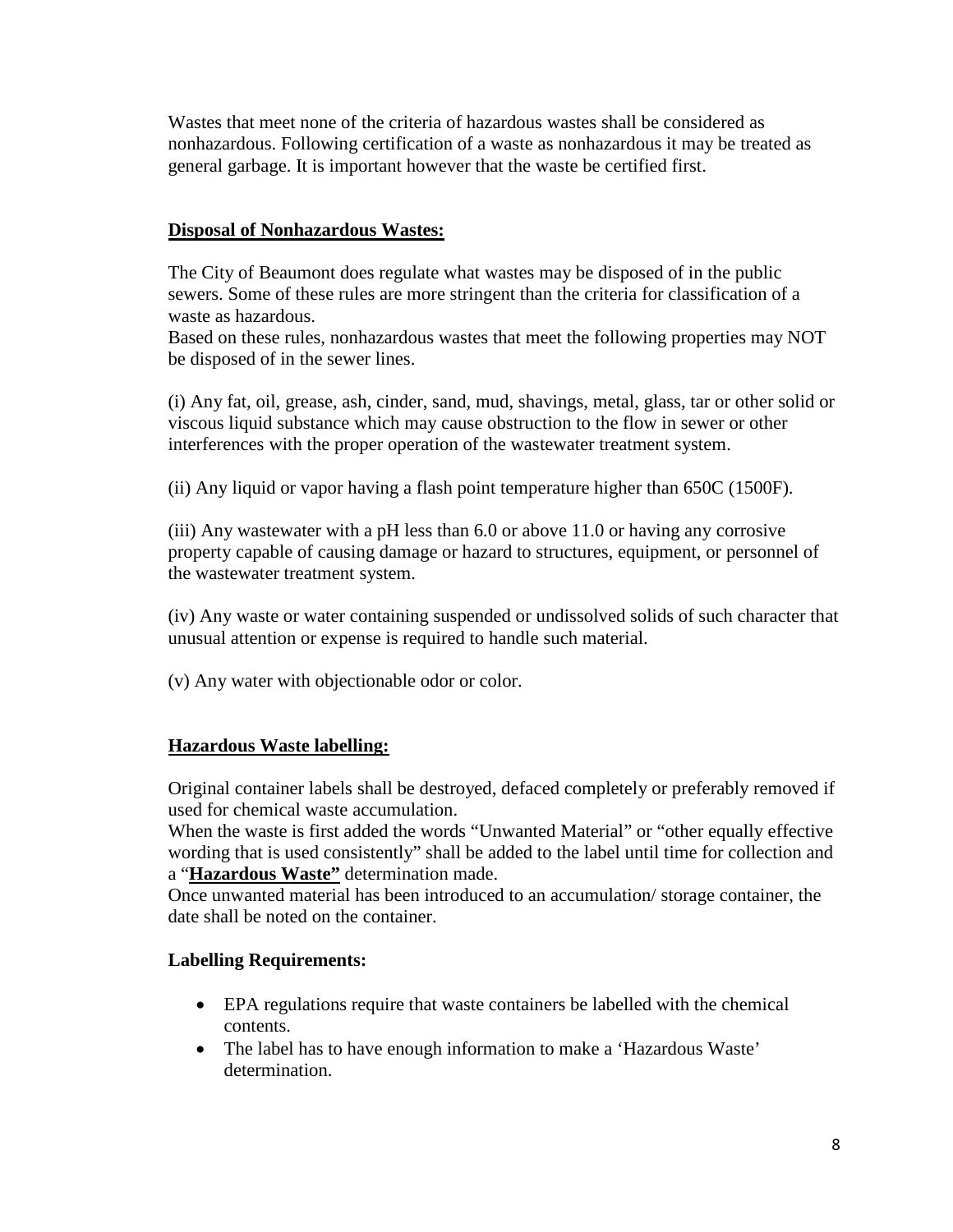- List all chemicals added including water. Lists can be continued on a separate label.
- List the amounts of the contributions to the container. Include the EPA waste identification number of a waste if known.
- Use full names of chemicals and compounds, NOT formula, abbreviations, or structures.
- GHS labels for all these chemicals listed shall be added.

If a chemical waste contains a material with hard-to-find Safety Data Sheets (e.g. an obscure proprietary material), then the Waste Generator shall supply an SDS for the Hazardous Waste Coordinator.

When a container is determined to require collection by the Hazardous Waste Assistant then a request shall be made and a completion date added to the label. The request for removal shall be by email, when containers are full or there is no expectation of any further wastes of the type in the container. This shall be within six months of the start of accumulation or within three days of the container being full if less than six months. (See section on Removal Procedures).

A file copy of the label used by the Hazardous Waste can be obtained from the Dept. of Risk Management Hazardous Waste Coordinator. Diagrams of these labels are shown in the "Labels" section. **Use of this label is encouraged.**

The labels can be printed on purpose made adhesive backed labels On these labels;

The date is the date that accumulation is complete

The Waste Generator is the Principal Investigator or Research Faculty in charge of the lab that generated the waste.

Labels for containers of potentially explosive materials such as picric acid; silanes; nitro compounds and ethers shall indicate the percentage concentration of these chemicals.

Waste shall be removed from the site to the Waste handling area (room 114 in Chemistry building) by the Waste Handling Assistant. Waste from teaching laboratories shall be removed when all sections have completed the particular experiment that produces the waste. An exception to this exists where halogenated and non-halogenated organic solvent wastes produced in successive experiments are collected separately in larger containers. Such containers should be removed at the end of the semester. Containers shall have a two inch headspace for bottles and four inch head space for drums.

Transport of waste shall be done following the rules for the transport of any chemical material.

Mercury thermometers that are broken and their pieces may contain small amounts of mercury and shall be placed in a separate labeled, and closed container from other glass,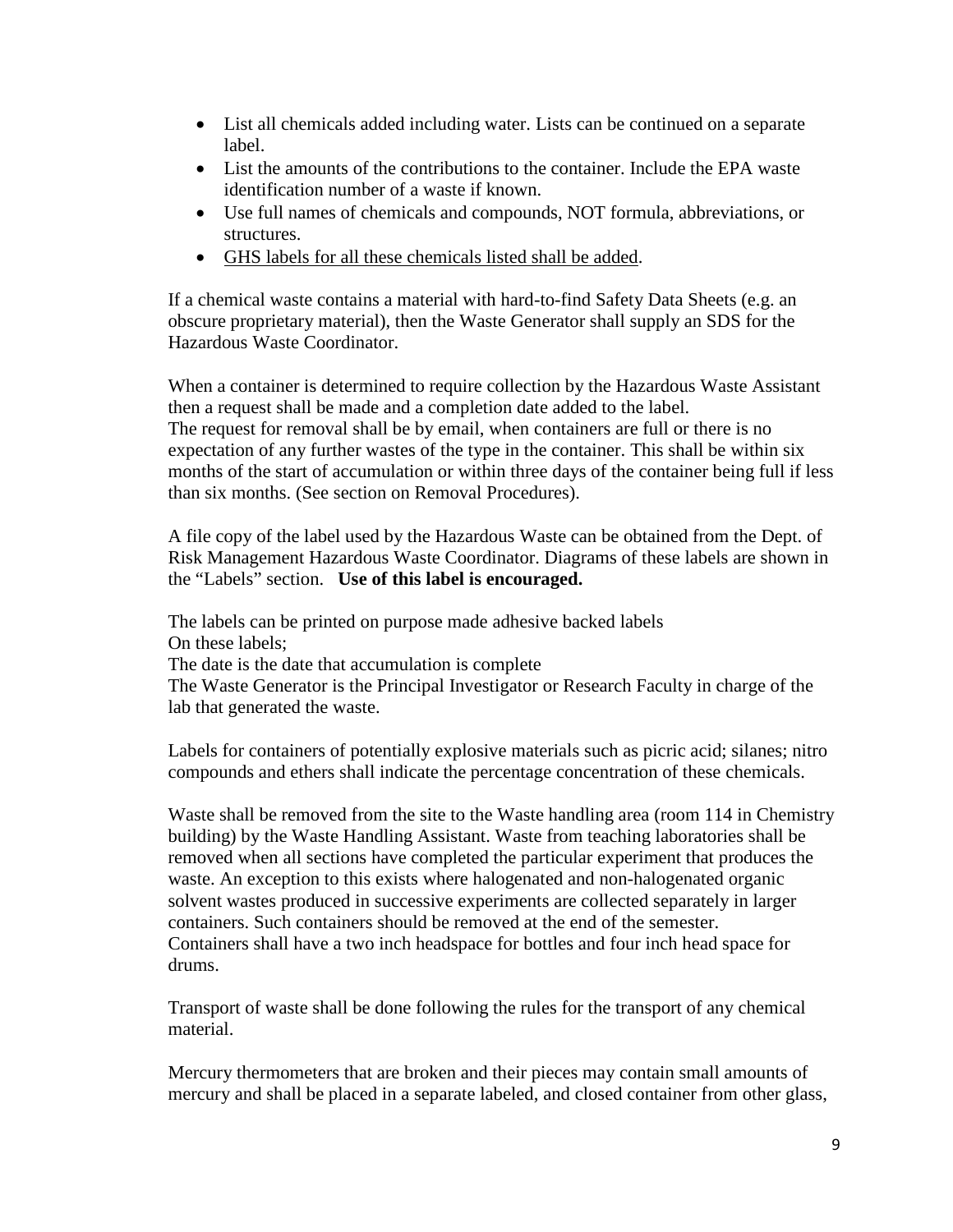this is considered hazardous waste, and shall be collected by the Hazardous Waste Assistant.

Clean glass wastes, particularly broken glass, shall be kept separate from the general garbage to avoid potential safety hazards to custodians. Specific glass containers shall be made available in each laboratory area for the disposal of glass waste. Workers shall wear goggles and appropriate gloves when disposing of this clean glass waste. **This waste is not collected by Dept. of Risk Management, it is the responsibility of the individual academic department.**

Needles, and needle-containing equipment (e.g. syringes with needles installed), are considered sharps waste, and thus medical waste. They must be disposed of in accordance with Texas regulation of health care facilities. In practice, this involves disposal via the University's sharps containers, which are then sent back to the sharps container supplier, which safely processes the waste. The Hazardous Waste Disposal Coordinator can supply further details.

#### **Removal Procedures**

- a. Once the container is ready for collection add the accumulation complete date and request collection by email from the Hazardous Waste Coordinator. The Coordinator needs to know the building and room number and shall generate an email response to the Hazardous Waste Assistant, copied to the generator. The Hazardous Waste Assistant shall arrange a fixed time to collect this waste with the generator and shall send this information by email, copied to the Coordinator.
- b. Containers with improper caps, leaks, surface contamination or improper labelling shall not be accepted.
- c. It is **illegal** to dispose of hazardous chemical in any of the following way:
	- 1. Disposal through the sanitary system
	- 2. Intentional evaporation in a fume hood.
	- 3. Disposal in the regular trash.

#### **Transportation**

- A two level cart, with a three-inch lip on each level, shall be used to transport all hazardous waste from the laboratory/site to the temporary handling area.
- Freight elevators, where possible, shall be used to transport waste to the temporary accumulation area. Personnel shall not ride the elevators with these materials.
- Chemically incompatible materials shall be separated using the two levels on the cart.
- Spill cleanup materials will be present on the cart at all times during pick-up of hazardous materials. Drip pads shall line each level of the cart to prevent any mixing of incompatible chemicals.
- Transportation cart shall be labeled with hazard warning signs.

#### **Personal Protection**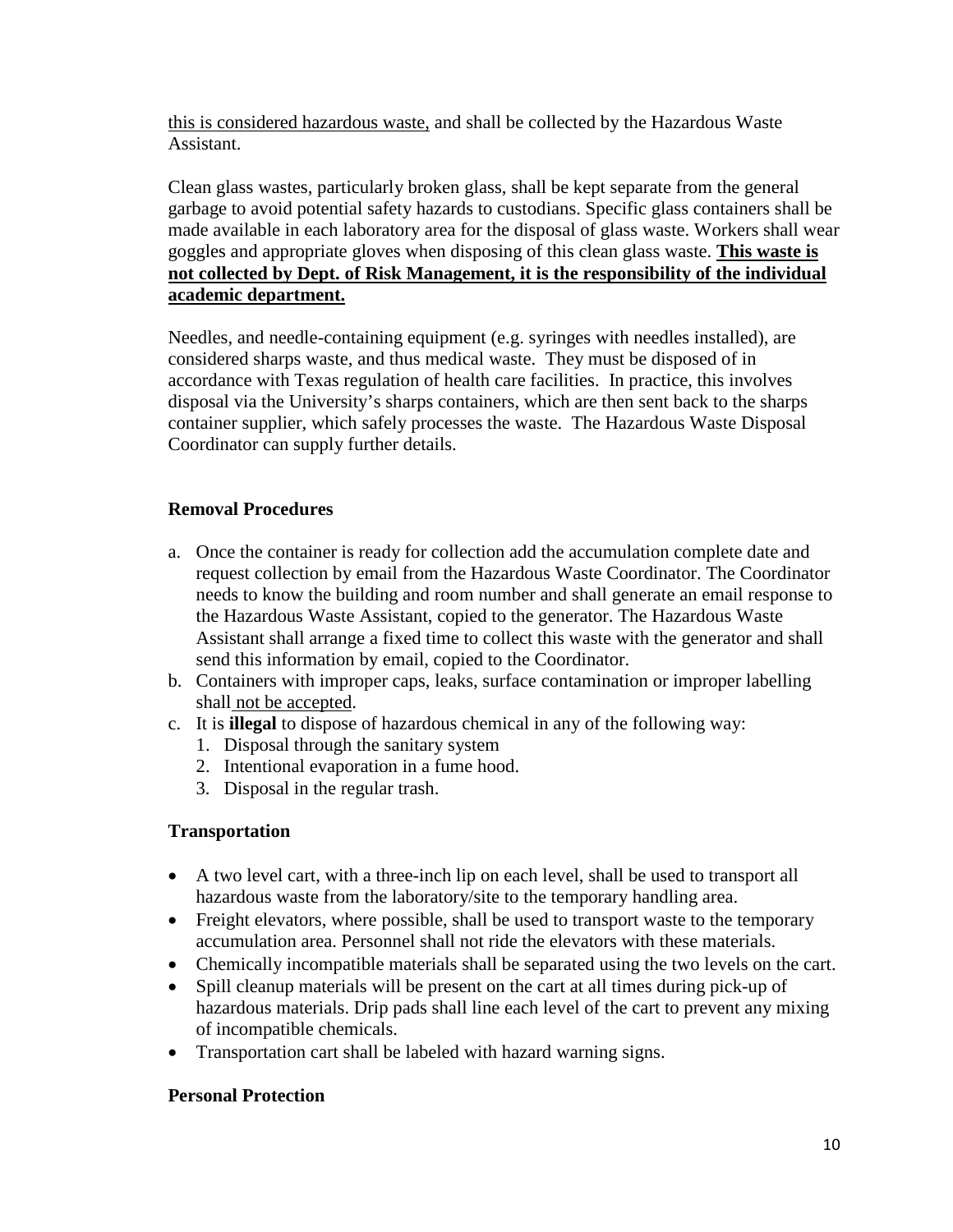Personal protection equipment shall be required during hazardous waste pickups. Safety personnel will determine the level of protection required to safely transport the materials.

#### **Labels**

File copies of these can be obtained from the Waste Coordinator. Chemical name/common name shall be written for all chemicals in the container. Chemical Formulae or abbreviations are not acceptable. This information can be found on the SDS along with the GHS information.

#### **UNIVERSAL WASTE**

| <b>Lamar University</b><br>EPA ID No. TXD053623179 |                                        |   |
|----------------------------------------------------|----------------------------------------|---|
| <b>Chemical Composition and Associated Hazard</b>  |                                        | % |
|                                                    |                                        |   |
|                                                    |                                        |   |
|                                                    |                                        |   |
|                                                    |                                        |   |
|                                                    |                                        |   |
| $\Box$ Corrosive                                   | $\Box$ Reactive $\Box$ Other (explain) |   |
| ⊟ Non-Hazardous   ⊟ Toxic                          |                                        |   |
| $\Box$ Ignitable                                   | $\Box$ Oxidizer                        |   |
| Waste Generator information                        |                                        |   |
| Department                                         |                                        |   |
| <b>Building</b>                                    |                                        |   |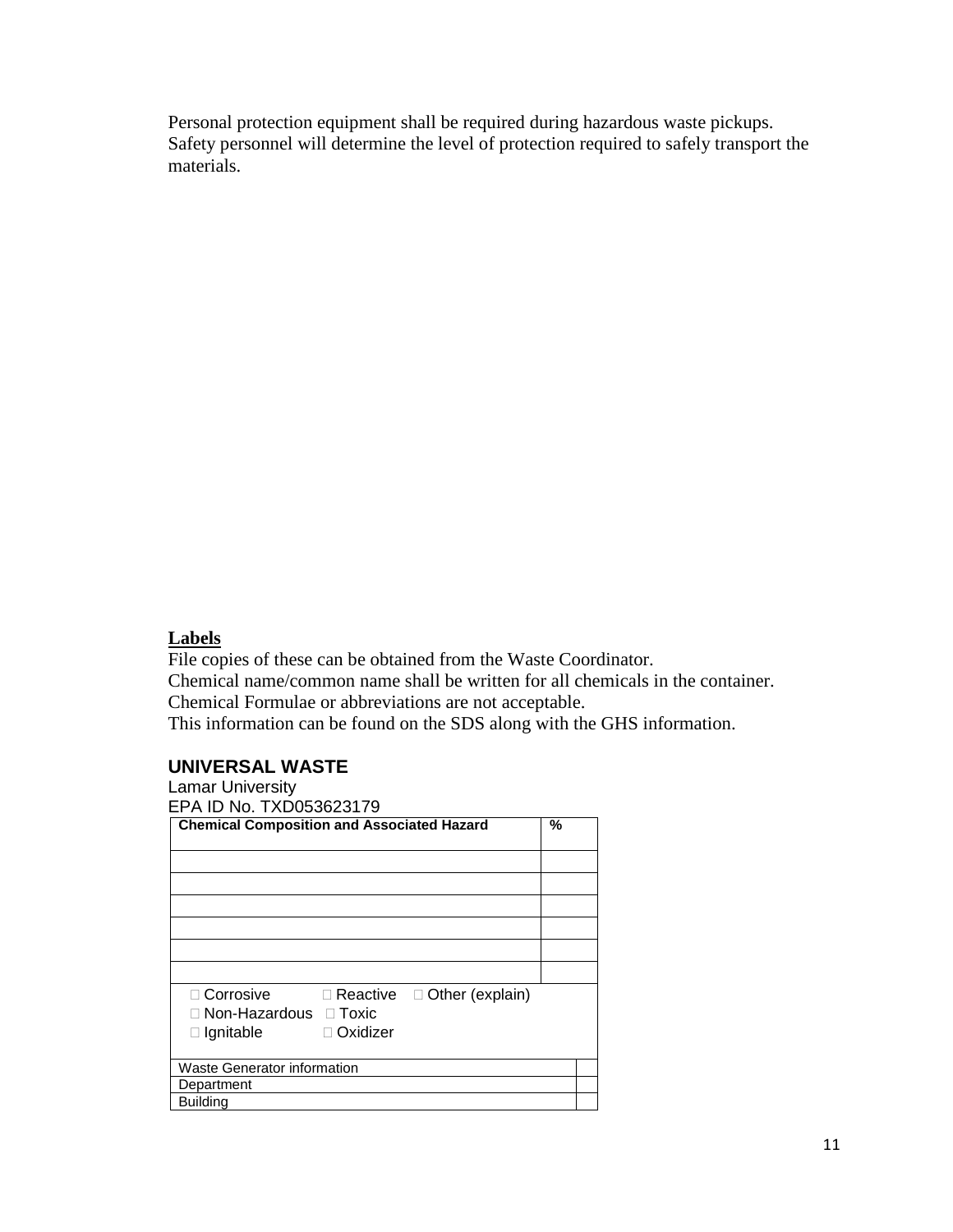#### **HAZARDOUS WASTE**

Lamar University

| EPA ID No. TXD053623179 |  |
|-------------------------|--|
|-------------------------|--|

| <b>Chemical Composition and Associated Hazard</b>            |  |
|--------------------------------------------------------------|--|
|                                                              |  |
|                                                              |  |
|                                                              |  |
|                                                              |  |
|                                                              |  |
|                                                              |  |
| $\sqcap$ Corrosive<br>$\Box$ Reactive $\Box$ Other (explain) |  |
| □ Non-Hazardous □ Toxic                                      |  |
| □ Oxidizer<br>□ Ignitable                                    |  |
|                                                              |  |
| Waste Generator information                                  |  |
| Department                                                   |  |
| <b>Building</b>                                              |  |

#### **Emergency Procedures**

All employees shall be informed of hazardous materials they might use or be exposed to at work. In addition the program shall include recorded training on handling spills and other emergencies. Safety Data Sheets are a source of this information and shall be maintained for all chemicals used or stored within a workplace. Special cleanup supplies shall be available and employees shall be trained on how to use these supplies. Contaminated clothing, rags, absorbent materials, or other waste **from** cleanup of spills or leaks must be disposed of as hazardous waste.

All labs shall post emergency numbers to be used and develop response procedures for emergencies.

#### **Emergency Telephone numbers:**

| LU Police                      | 409.880.7777 |
|--------------------------------|--------------|
| LU Health center               | 409.880.8466 |
| LU Safety Specialist           | 409.880.8276 |
| Email: nmacy@lamar.edu         |              |
| LU Hazardous waste coordinator | 409.880.8276 |
| Email: nmacy@lamar.edu         |              |

#### **Off Campus:**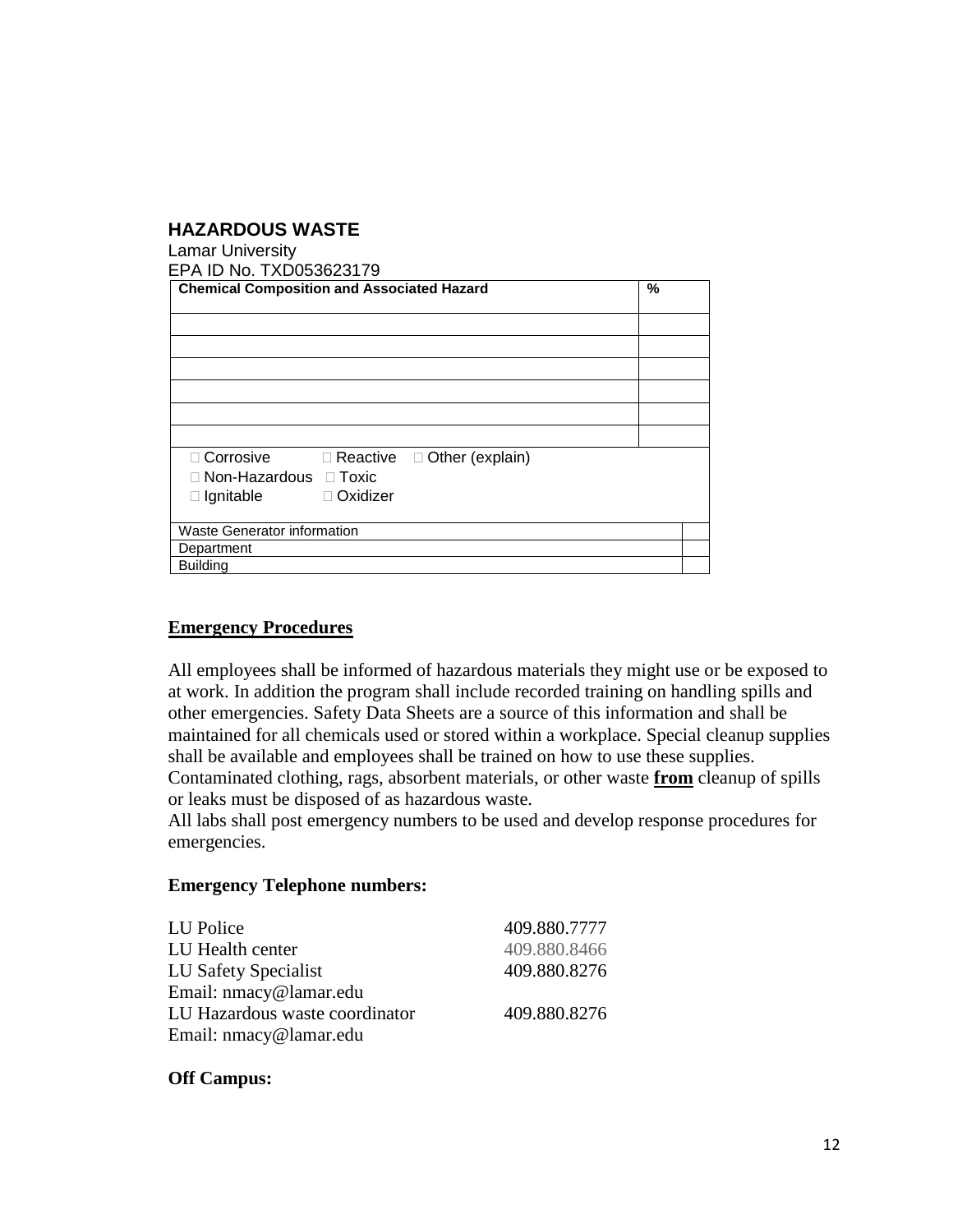Emergency services 911

#### **Emergency Spill Response Plan for laboratories**

The University Risk Management Dept. shall reference the Hazardous Materials Emergency Response Plan for emergency spill procedures.

#### **Training**

The University Hazardous Waste Coordinator shall provide training to the laboratory Principal Investigator, Chemical Hygiene Officer, and anyone who handles hazardous waste in laboratories.

Each employee/student shall receive training on proper handling of chemicals and emergency response procedures.

Initial training shall be completed during the first month of employment (refresher training is provided annually thereafter). Hazardous waste training shall be conducted as part of the annual laboratory safety training.

The laboratory Principal Investigator, Moderator, Chemical Hygiene Officer, shall document all hazardous waste training. Training records will be kept for at least three years from the date the employee last worked at the university

#### **Appendix 1**

#### **Definitions**

*Central Accumulation Area/building* – Area designated for the storage of hazardous wastes prior to moving to permitted disposal facility

*Generator* – Any person who produces hazardous waste.

*Hazardous material* – material that has been determined to pose an unreasonable risk to health, safety and property when transported.

*Hazardous Waste* – Any waste material listed or identified in title 40 CFR, part 261, subpart C and D or exhibiting the characteristics of ignitability, corrosivity, reactivity, or toxicity also defined in Part 261.

*Manifest* – A legal document containing required information, which has to accompany shipments of hazardous waste or Class 1 – Industrial solid waste transported on public roads or thoroughfares.

*Mixed waste* – A radioactive waste that is also a hazardous waste.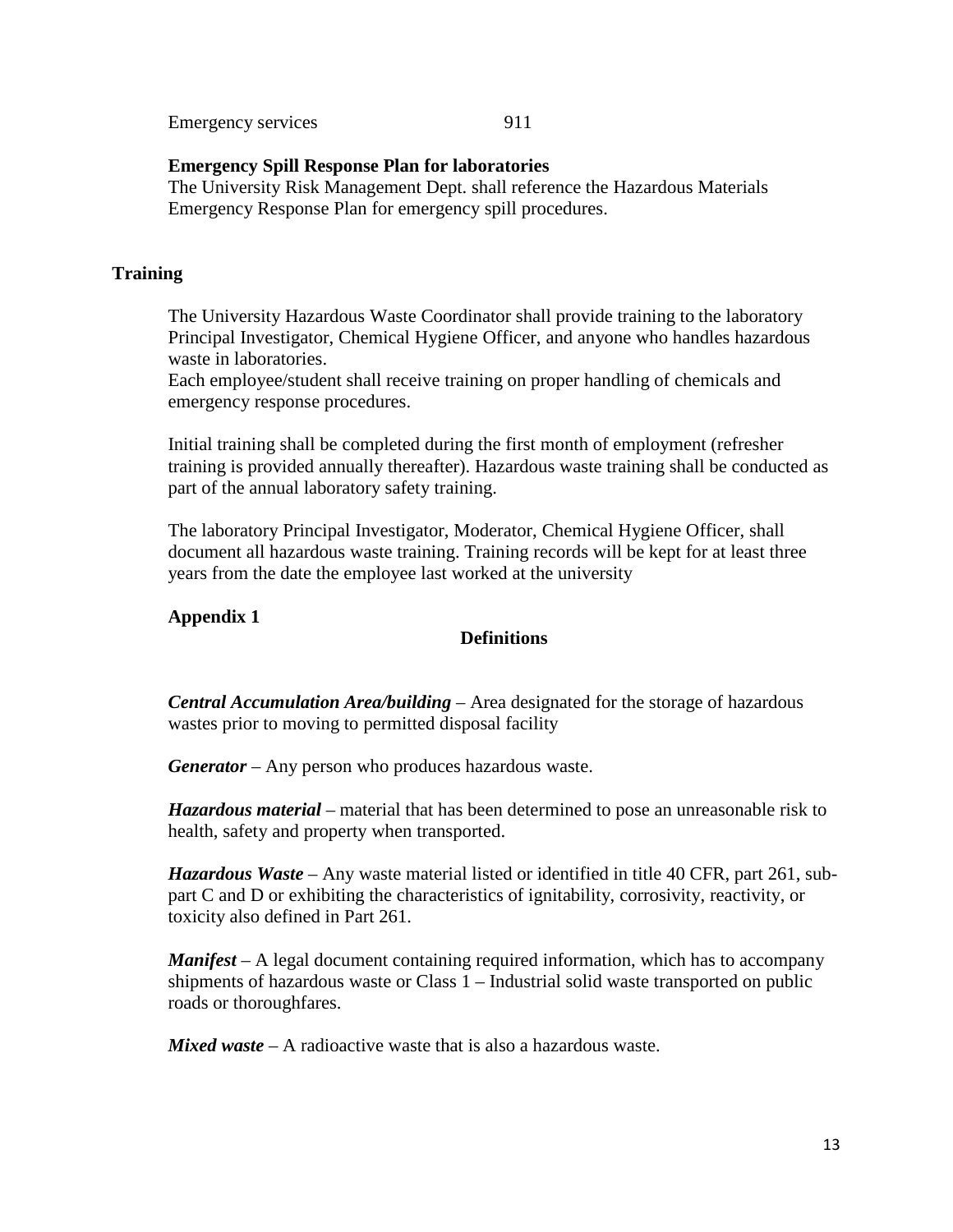*Permit* – A written document issued by the Environmental Protection Agency (EPA) or the Texas Commission on Environmental Quality (TCEQ) that, by its conditions, authorizes the construction, installation, modification, or operation of a specified municipal hazardous waste or industrial solid waste storage, processing, or disposal facility in accordance with specified limitations.

*Placard* – Diamond shaped color coded signs placed on the outside of transporting vehicles indicating the hazards of the cargo.

*Satellite Accumulation area* –An area, system, or structure used for temporary accumulation of hazardous waste prior to transport to the central accumulation area.

*Waste Handling Area* – The area used to log in and prepare appropriate labels for material collected as Chemical Waste prior to moving into the Central Accumulation Area.

#### **Appendix 2**

#### **EPA HAZARDOUS WASTE CODES**

For up-to-date information, consult US CFR Title 40, Sub-parts C-E.

#### Code Waste **description**

#### **Characteristic Hazardous** Waste

D001 Ignitable waste-A solid exhibits the characteristic of ignitability if a representative sample of the waste has any of the following properties:

(1) It is a liquid, other than an aqueous solution containing less than 24 percent alcohol by volume and has a flash point less than  $60^{\circ}C(140^{\circ}F)$  as determined by a Pensky-Martens Closed Cup Tester, using the test method specified in ASTM Standard D-93-79 or D-93-80, or a Setaflash Closed Cup Tester, using the method specified in ASTM Standard D-3278-78, or as determined by an equivalent test method approved by the Administrator under procedures set forth in 40 CFR Part 260.

(2) It is not a liquid and is capable, under standard temperature and pressure, of causing fire through friction, absorption of moisture or spontaneous chemical changes and, when ignited, burns so vigorously and persistently that it creates a hazard. For solids, this can be tested through SW-846 Test Method 1030.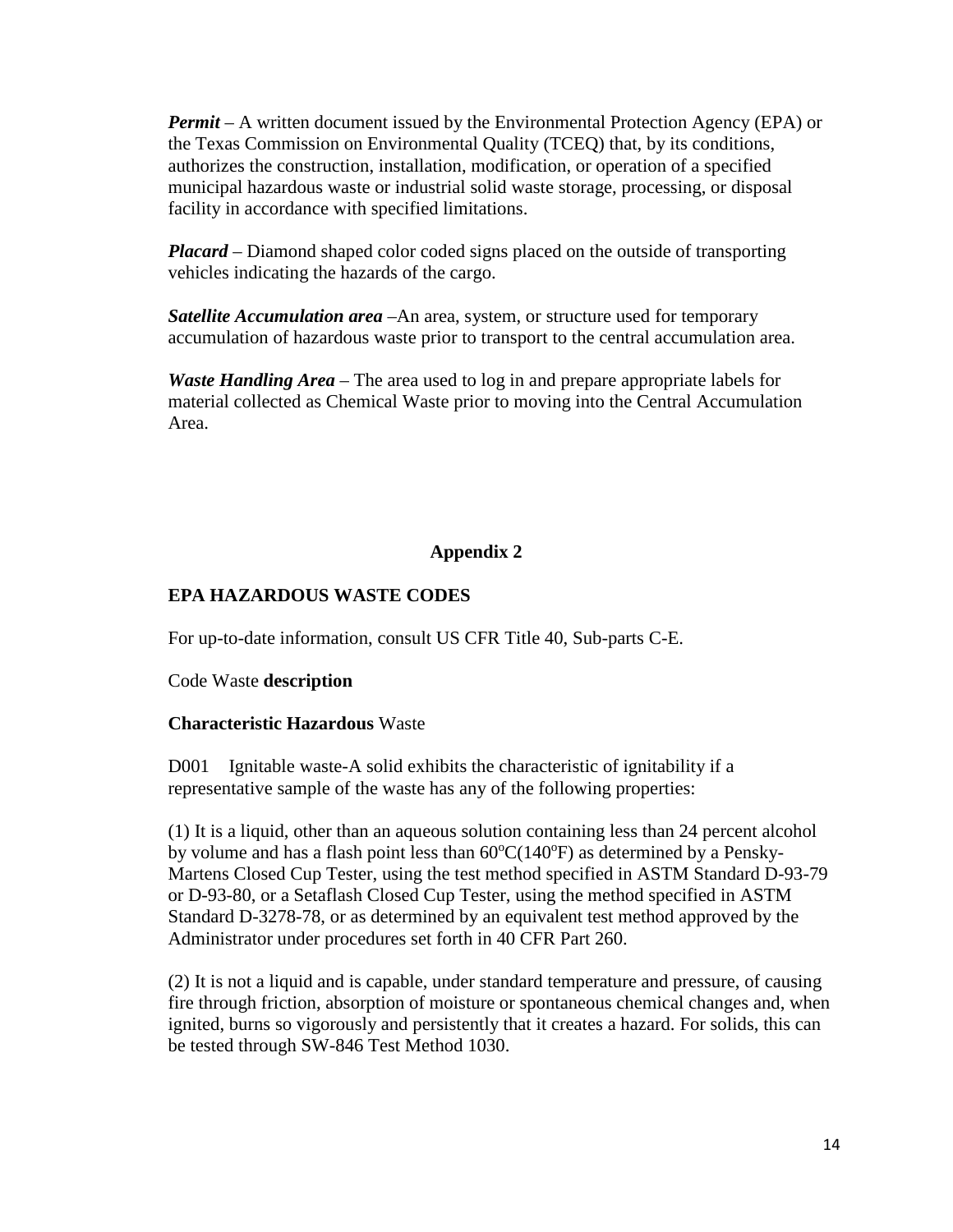(3) It is an ignitable compressed gas as defined in 49 CFR Part 173 and as determined by the test methods described in that regulation or equivalent test methods approved by the Administrator under 40 CFR Part 260. (4) It is an oxidizer as defined in 49 CFR Part 173.

D002 Corrosive waste-A solid waste exhibits the characteristic of corrosivity if a representative sample of the waste has either of the following properties:

(1) It is aqueous and has a pH less than or equal to 2, or greater than or equal to 12.5, as determined by a pH meter using either an EPA test method or an equivalent test method approved by the Administrator under the procedures set forth in 40 CFR Part 260.

(2) It is a liquid and corrodes steel (SAE 1020) AT A RATE GREATER THAN 6.35 MM (0.25 inch) per year at a test temperature of 55 C (130 F) as determined by the test method specified in NACE (National Association of Corrosion Engineers) Standard TM-01069 or an equivalent test method approved by the Administrator under the procedures set forth in 40 CFR Part 260.

D003 Reactive waste: A solid waste exhibits the characteristic of reactivity if a representative sample of the waste has any of the following properties:

(1) It is normally unstable and readily undergoes violent change without detonating.

(2) It reacts violently with water.

(3) It -forms potentially explosive mixtures with water.

(4) When mixed with water, it generates toxic gases, vapors or fumes in a quantity sufficient to present danger to human health or the environment.

(5) It is a cyanide or sulfide bearing waste which, when exposed to pH conditions between 2 and 12.5, can generate toxic gases, vapors or fumes in a quantity sufficient to present a danger to human health or the environment.

(6) It is capable of detonation or explosive decomposition or reaction at standard temperature and pressure.

(7) It is readily capable of detonation or explosive decomposition or reaction at standard temperature and pressure

(8) It is a forbidden explosive, a Class A explosive, or a Class B explosive as defined in 49 CFR Part 173.

EP Toxicity- A solid waste exhibits the characteristic of EP toxicity if, using the test methods described in 40 CFR Part 261 Appendix 11 (Toxicity Characteristic Leaching Procedure (TCLP) SW-846 Test Method 1311) or equivalent methods approved by the Administrator under the procedures set forth in 40 CFR Part 260, the extract from a representative sample of the waste contains any of the contaminants listed as D004 thru D017 at a concentration equal to or greater than the respective value given. Where the waste contains less than 0,5 percent filterable solids, the waste itself, after filtering, is considered to be the extract for the purposes of this section.

#### **Waste Description, 2009**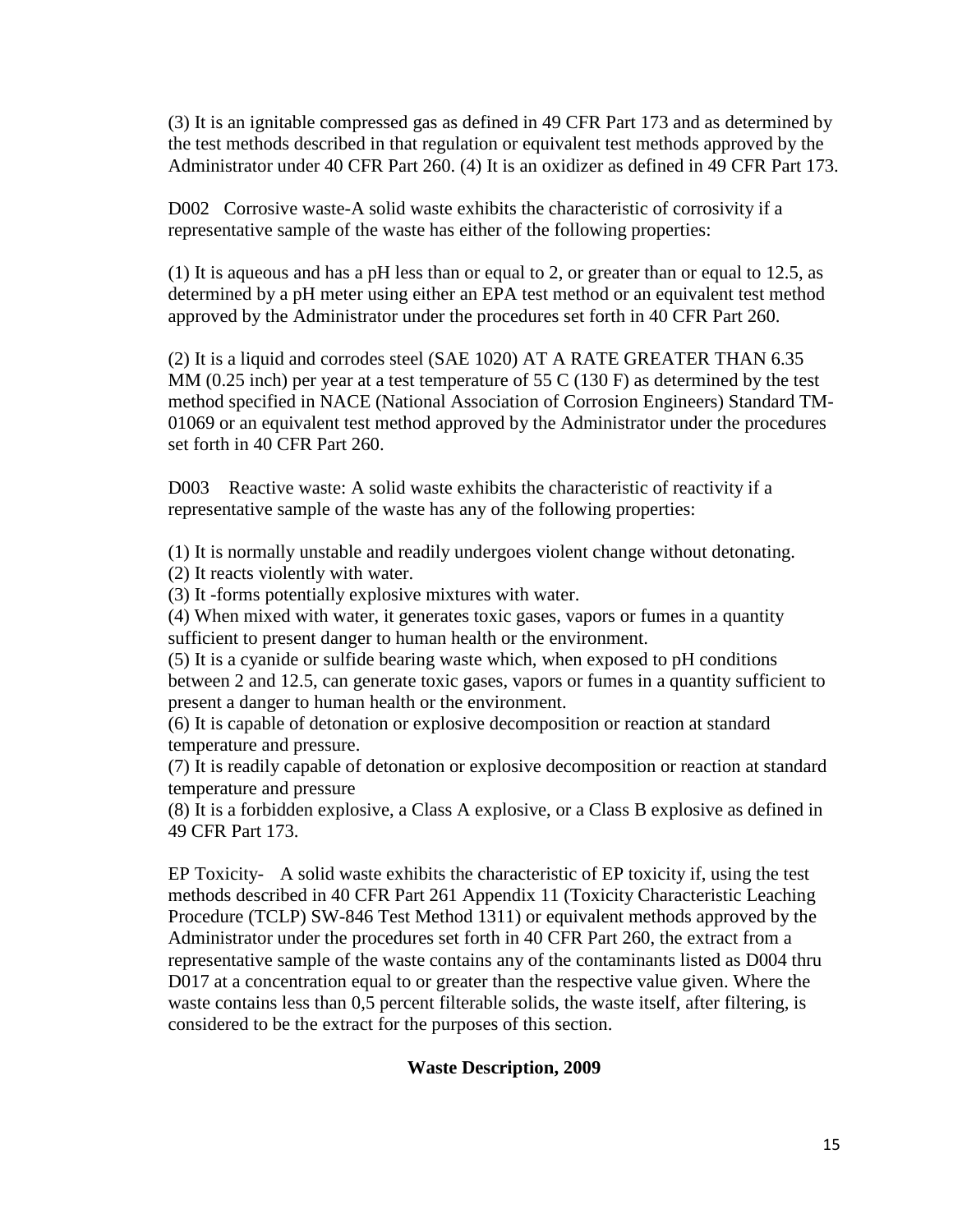| EPA HW No. <sup>1</sup> | <b>Contaminant</b>           | $CAS$ No. $2$  | <b>Regulatory Level (mg/L)</b> |
|-------------------------|------------------------------|----------------|--------------------------------|
| D004                    | Arsenic                      | 7440-38-2      | 5.0                            |
| D005                    | <b>Barium</b>                | 7440-39-3      | 100.0                          |
| D018                    | Benzene                      | $71-43-2$      | 0.5                            |
| D006                    | Cadmium                      | 7440-43-9      | 1.0                            |
| D019                    | Carbon tetrachloride         | $56 - 23 - 5$  | 0.5                            |
| D020                    | Chlordane                    | 57-74-9        | 0.03                           |
| D021                    | Chlorobenzene                | 108-90-7       | 100.0                          |
| D022                    | Chloroform                   | $67 - 66 - 3$  | 6.0                            |
| D007                    | Chromium                     | 7440-47-3      | 5.0                            |
| D023                    | o-Cresol                     | 95-48-7        | 4200.0                         |
| D024                    | m-Cresol                     | 108-39-4       | 4200.0                         |
| D025                    | p-Cresol                     | 106-44-5       | 4200.0                         |
| D026                    | Cresol                       |                | 4200.0                         |
| D016                    | $2,4-D$                      | $94 - 75 - 7$  | 10.0                           |
| D027                    | 1,4-Dichlorobenzene          | 106-46-7       | 7.5                            |
| D028                    | 1,2-Dichloroethane           | 107-06-2       | 0.5                            |
| D029                    | 1,1-Dichloroethylene         | $75 - 35 - 4$  | 0.7                            |
| D030                    | 2,4-Dinitrotoluene           | $121 - 14 - 2$ | 30.13                          |
| D012                    | Endrin                       | $72 - 20 - 8$  | 0.02                           |
| D031                    | Heptachlor (and its epoxide) | 76-44-8        | 0.008                          |
| D032                    | Hexachlorobenzene            | 118-74-1       | 30.13                          |
| D033                    | Hexachlorobutadiene          | 87-68-3        | 0.5                            |
| D034                    | Hexachloroethane             | $67 - 72 - 1$  | 3.0                            |
| D008                    | Lead                         | 7439-92-1      | 5.0                            |
| D013                    | Lindane                      | 58-89-9        | 0.4                            |
| D009                    | Mercury                      | 7439-97-6      | 0.2                            |
| D014                    | Methoxychlor                 | $72 - 43 - 5$  | 10.0                           |
| D035                    | Methyl ethyl ketone          | 78-93-3        | 200.0                          |

TABLE 1—MAXIMUM CONCENTRATION OF CONTAMINANTS FOR THE TOXICITY CHARACTERISTIC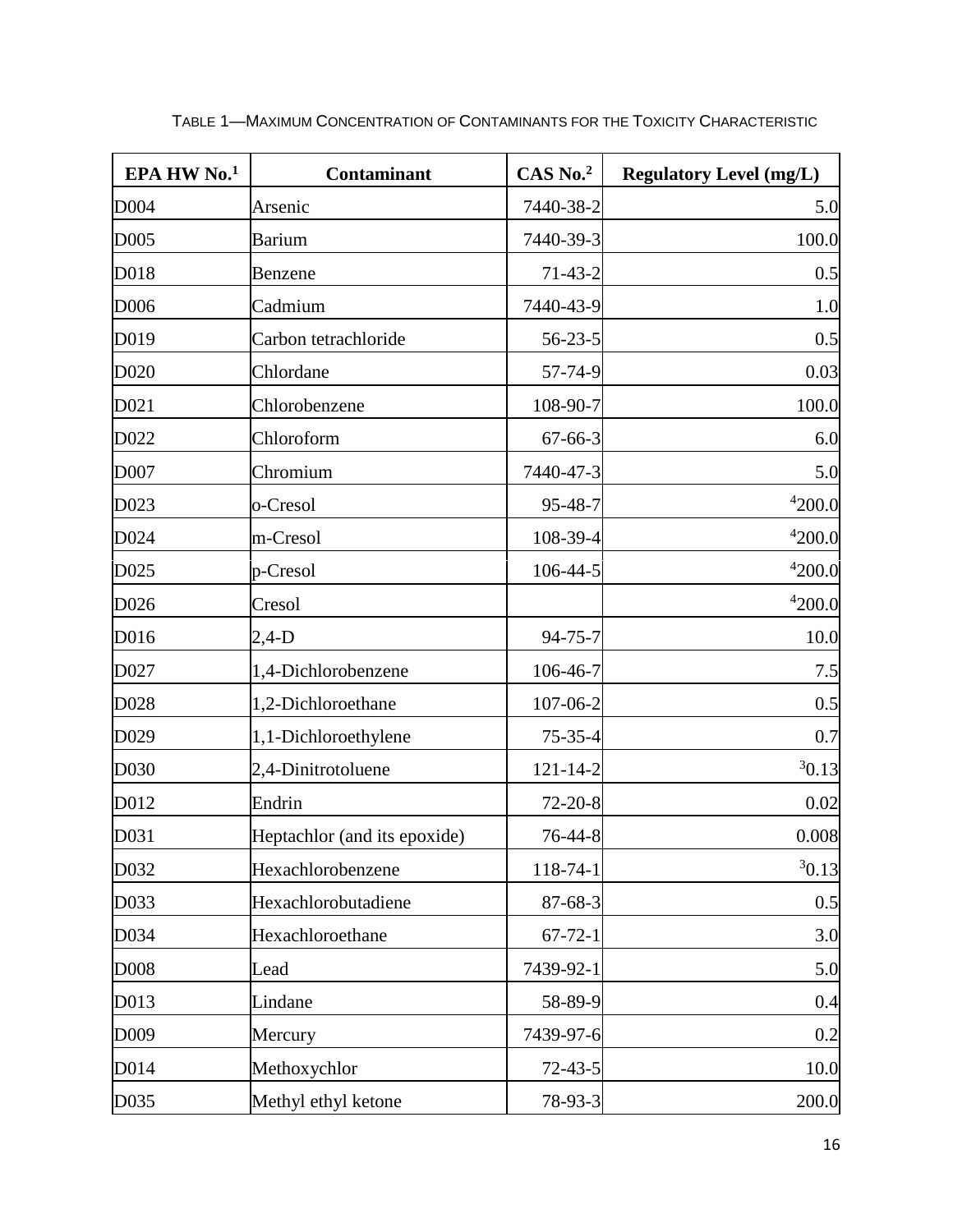| D036 | Nitrobenzene             | 98-95-3        | 2.0   |
|------|--------------------------|----------------|-------|
| D037 | Pentachlorophenol        | $87 - 86 - 5$  | 100.0 |
| D038 | Pyridine                 | 110-86-1       | 35.0  |
| D010 | Selenium                 | 7782-49-2      | 1.0   |
| D011 | Silver                   | 7440-22-4      | 5.0   |
| D039 | Tetrachloroethylene      | $127 - 18 - 4$ | 0.7   |
| D015 | Toxaphene                | 8001-35-2      | 0.5   |
| D040 | Trichloroethylene        | $79-01-6$      | 0.5   |
| D041 | $2,4,5$ -Trichlorophenol | $95 - 95 - 4$  | 400.0 |
| D042 | 2,4,6-Trichlorophenol    | 88-06-2        | 2.0   |
| D017 | $2,4,5$ -TP (Silvex)     | $93 - 72 - 1$  | 1.0   |
| D043 | Vinyl chloride           | $75-01-4$      | 0.2   |

#### **§261.31 Hazardous wastes from non-specific sources.**

(a) The following solid wastes are listed hazardous wastes from non-specific sources unless they are excluded under §§260.20 and 260.22 and listed in appendix IX.

| Industry and<br><b>EPA hazardous</b><br>waste No. | <b>Hazardous waste</b>                                                                                                                                                                                                                                                                                                                                                                                                                                                                                                                    | Hazard<br>code |
|---------------------------------------------------|-------------------------------------------------------------------------------------------------------------------------------------------------------------------------------------------------------------------------------------------------------------------------------------------------------------------------------------------------------------------------------------------------------------------------------------------------------------------------------------------------------------------------------------------|----------------|
| Generic:                                          |                                                                                                                                                                                                                                                                                                                                                                                                                                                                                                                                           |                |
| F001                                              | The following spent halogenated solvents used in degreasing:<br>Tetrachloroethylene, trichloroethylene, methylene chloride, 1,1,1-<br>trichloroethane, carbon tetrachloride, and chlorinated fluorocarbons; all spent<br>solvent mixtures/blends used in degreasing containing, before use, a total of<br>ten percent or more (by volume) of one or more of the above halogenated<br>solvents or those solvents listed in F002, F004, and F005; and still bottoms from<br>the recovery of these spent solvents and spent solvent mixtures | (T)            |
| F002                                              | The following spent halogenated solvents: Tetrachloroethylene, methylene<br>chloride, trichloroethylene, 1,1,1-trichloroethane, chlorobenzene, 1,1,2-<br>trichloro-1,2,2-trifluoroethane, ortho-dichlorobenzene,<br>trichlorofluoromethane, and 1,1,2-trichloroethane; all spent solvent<br>mixtures/blends containing, before use, a total of ten percent or more (by<br>volume) of one or more of the above halogenated solvents or those listed in                                                                                     | (T)            |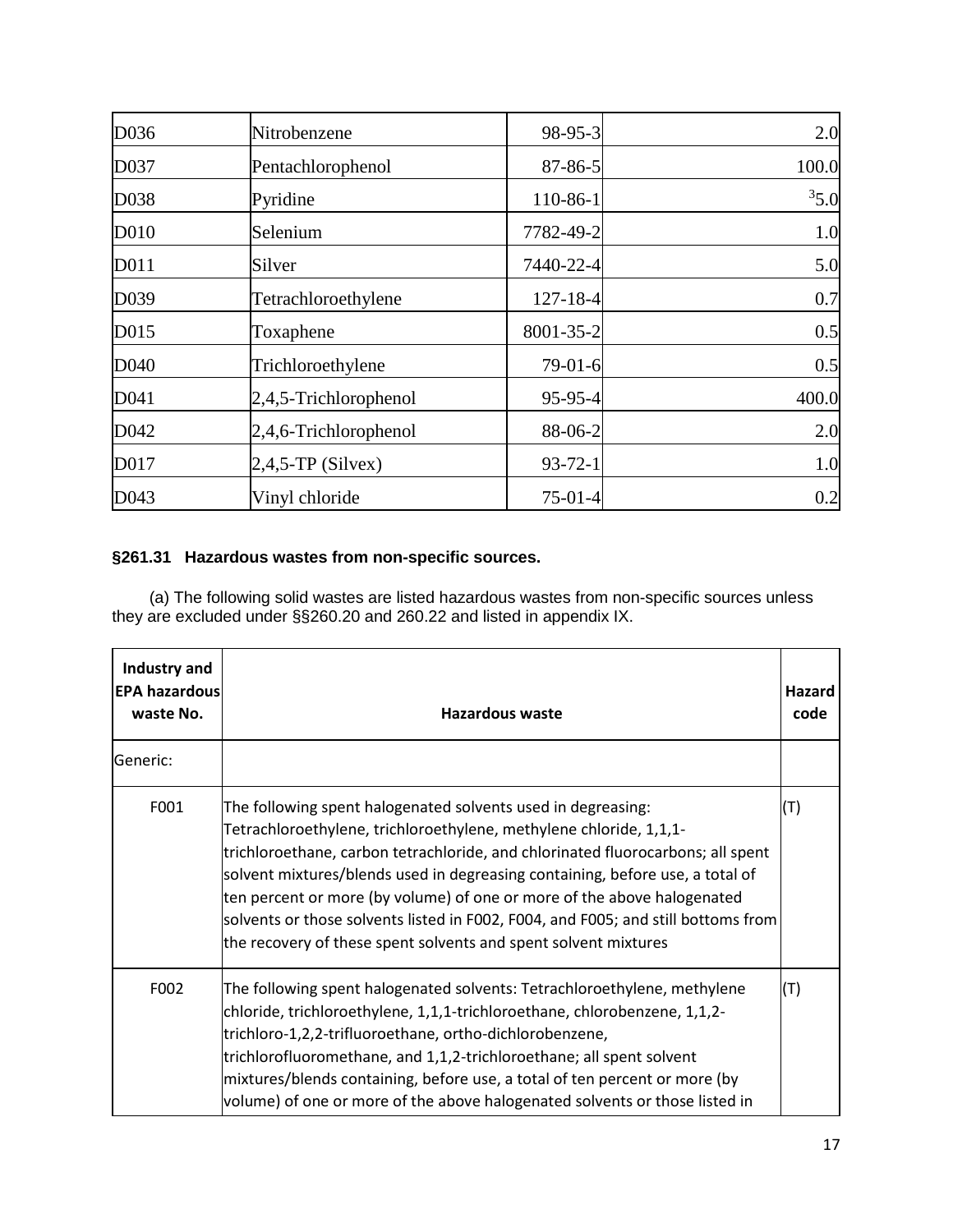|      | F001, F004, or F005; and still bottoms from the recovery of these spent solvents<br>and spent solvent mixtures                                                                                                                                                                                                                                                                                                                                                                                                                                                                                                                                |         |
|------|-----------------------------------------------------------------------------------------------------------------------------------------------------------------------------------------------------------------------------------------------------------------------------------------------------------------------------------------------------------------------------------------------------------------------------------------------------------------------------------------------------------------------------------------------------------------------------------------------------------------------------------------------|---------|
| F003 | The following spent non-halogenated solvents: Xylene, acetone, ethyl acetate,<br>ethyl benzene, ethyl ether, methyl isobutyl ketone, n-butyl alcohol,<br>cyclohexanone, and methanol; all spent solvent mixtures/blends containing,<br>before use, only the above spent non-halogenated solvents; and all spent<br>solvent mixtures/blends containing, before use, one or more of the above non-<br>halogenated solvents, and, a total of ten percent or more (by volume) of one or<br>more of those solvents listed in F001, F002, F004, and F005; and still bottoms<br>from the recovery of these spent solvents and spent solvent mixtures | $(1)^*$ |
| F004 | The following spent non-halogenated solvents: Cresols and cresylic acid, and<br>nitrobenzene; all spent solvent mixtures/blends containing, before use, a total<br>of ten percent or more (by volume) of one or more of the above non-<br>halogenated solvents or those solvents listed in F001, F002, and F005; and still<br>bottoms from the recovery of these spent solvents and spent solvent mixtures                                                                                                                                                                                                                                    | (T)     |
| F005 | The following spent non-halogenated solvents: Toluene, methyl ethyl ketone,<br>carbon disulfide, isobutanol, pyridine, benzene, 2-ethoxyethanol, and 2-<br>nitropropane; all spent solvent mixtures/blends containing, before use, a total<br>of ten percent or more (by volume) of one or more of the above non-<br>halogenated solvents or those solvents listed in F001, F002, or F004; and still<br>bottoms from the recovery of these spent solvents and spent solvent mixtures                                                                                                                                                          | (I,T)   |
| F006 | Wastewater treatment sludges from electroplating operations except from the<br>following processes: (1) Sulfuric acid anodizing of aluminum; (2) tin plating on<br>carbon steel; (3) zinc plating (segregated basis) on carbon steel; (4) aluminum<br>or zinc-aluminum plating on carbon steel; (5) cleaning/stripping associated with<br>tin, zinc and aluminum plating on carbon steel; and (6) chemical etching and<br>milling of aluminum                                                                                                                                                                                                 | (T)     |
| F007 | Spent cyanide plating bath solutions from electroplating operations                                                                                                                                                                                                                                                                                                                                                                                                                                                                                                                                                                           | (R, T)  |
| F008 | Plating bath residues from the bottom of plating baths from electroplating<br>operations where cyanides are used in the process                                                                                                                                                                                                                                                                                                                                                                                                                                                                                                               | (R, T)  |
| F009 | Spent stripping and cleaning bath solutions from electroplating operations<br>where cyanides are used in the process                                                                                                                                                                                                                                                                                                                                                                                                                                                                                                                          | (R, T)  |
| F010 | Quenching bath residues from oil baths from metal heat treating operations<br>where cyanides are used in the process                                                                                                                                                                                                                                                                                                                                                                                                                                                                                                                          | (R, T)  |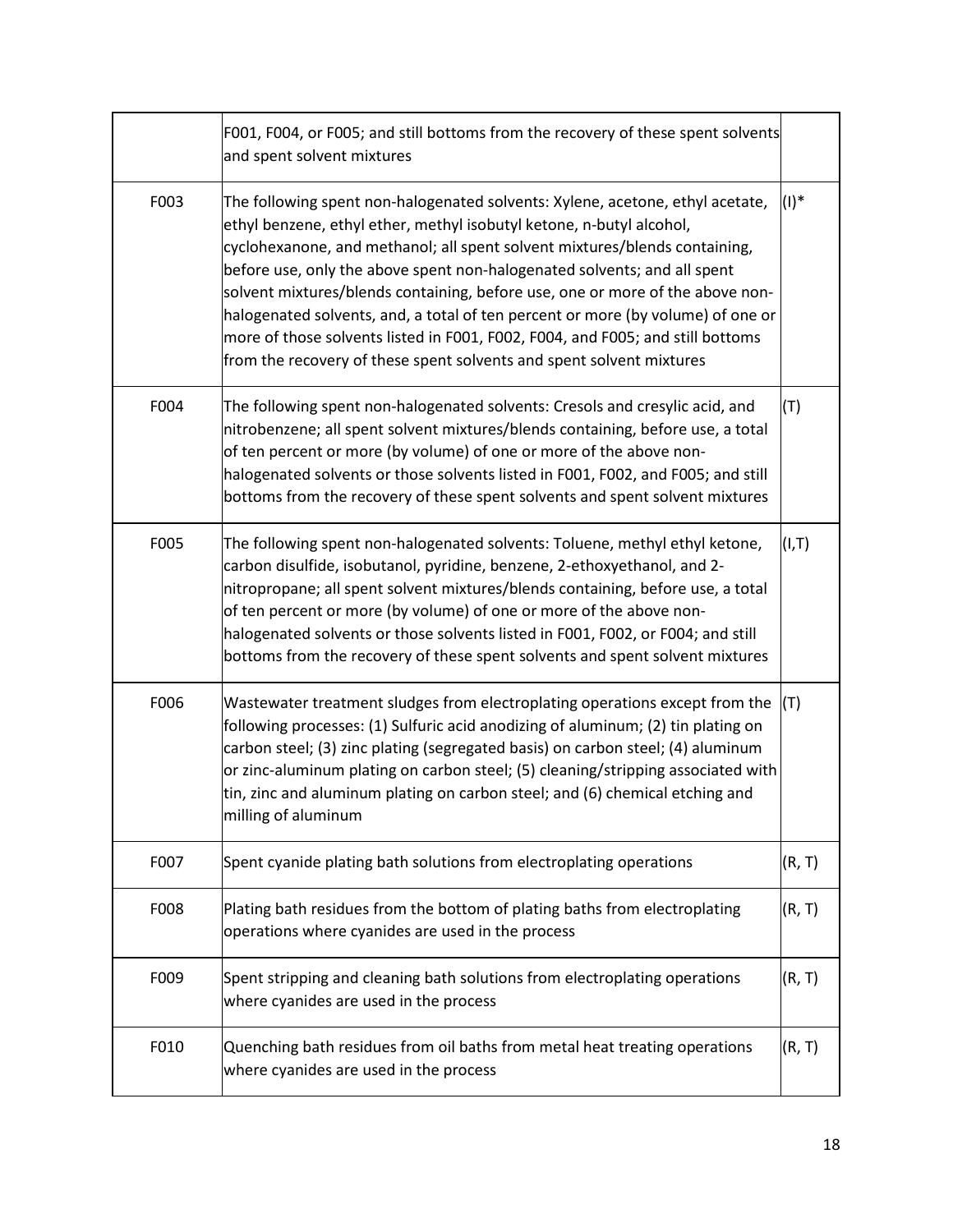| F011 | Spent cyanide solutions from salt bath pot cleaning from metal heat treating<br>operations                                                                                                                                                                                                                                                                                                                                                                                                                                                                                                                                                                                                                                                                                                                                                                                                                                                                                                                                                                                  | (R, T) |
|------|-----------------------------------------------------------------------------------------------------------------------------------------------------------------------------------------------------------------------------------------------------------------------------------------------------------------------------------------------------------------------------------------------------------------------------------------------------------------------------------------------------------------------------------------------------------------------------------------------------------------------------------------------------------------------------------------------------------------------------------------------------------------------------------------------------------------------------------------------------------------------------------------------------------------------------------------------------------------------------------------------------------------------------------------------------------------------------|--------|
| F012 | Quenching waste water treatment sludges from metal heat treating operations (T)<br>where cyanides are used in the process                                                                                                                                                                                                                                                                                                                                                                                                                                                                                                                                                                                                                                                                                                                                                                                                                                                                                                                                                   |        |
| F019 | Wastewater treatment sludges from the chemical conversion coating of<br>aluminum except from zirconium phosphating in aluminum can washing when<br>such phosphating is an exclusive conversion coating process. Wastewater<br>treatment sludges from the manufacturing of motor vehicles using a zinc<br>phosphating process will not be subject to this listing at the point of generation<br>if the wastes are not placed outside on the land prior to shipment to a landfill<br>for disposal and are either: disposed in a Subtitle D municipal or industrial<br>landfill unit that is equipped with a single clay liner and is permitted, licensed or<br>otherwise authorized by the state; or disposed in a landfill unit subject to, or<br>otherwise meeting, the landfill requirements in §258.40, §264.301 or §265.301.<br>For the purposes of this listing, motor vehicle manufacturing is defined in<br>paragraph (b)(4)(i) of this section and (b)(4)(ii) of this section describes the<br>recordkeeping requirements for motor vehicle manufacturing facilities | (T)    |
| F020 | Wastes (except wastewater and spent carbon from hydrogen chloride<br>purification) from the production or manufacturing use (as a reactant, chemical<br>intermediate, or component in a formulating process) of tri- or<br>tetrachlorophenol, or of intermediates used to produce their pesticide<br>derivatives. (This listing does not include wastes from the production of<br>Hexachlorophene from highly purified 2,4,5-trichlorophenol.)                                                                                                                                                                                                                                                                                                                                                                                                                                                                                                                                                                                                                              | (H)    |
| F021 | Wastes (except wastewater and spent carbon from hydrogen chloride<br>purification) from the production or manufacturing use (as a reactant, chemical<br>intermediate, or component in a formulating process) of pentachlorophenol, or<br>of intermediates used to produce its derivatives                                                                                                                                                                                                                                                                                                                                                                                                                                                                                                                                                                                                                                                                                                                                                                                   | (H)    |
| F022 | Wastes (except wastewater and spent carbon from hydrogen chloride<br>purification) from the manufacturing use (as a reactant, chemical intermediate,<br>or component in a formulating process) of tetra-, penta-, or<br>hexachlorobenzenes under alkaline conditions                                                                                                                                                                                                                                                                                                                                                                                                                                                                                                                                                                                                                                                                                                                                                                                                        | (H)    |
| F023 | Wastes (except wastewater and spent carbon from hydrogen chloride<br>purification) from the production of materials on equipment previously used<br>for the production or manufacturing use (as a reactant, chemical intermediate,<br>or component in a formulating process) of tri- and tetrachlorophenols. (This<br>listing does not include wastes from equipment used only for the production or<br>use of Hexachlorophene from highly purified 2,4,5-trichlorophenol.)                                                                                                                                                                                                                                                                                                                                                                                                                                                                                                                                                                                                 | (H)    |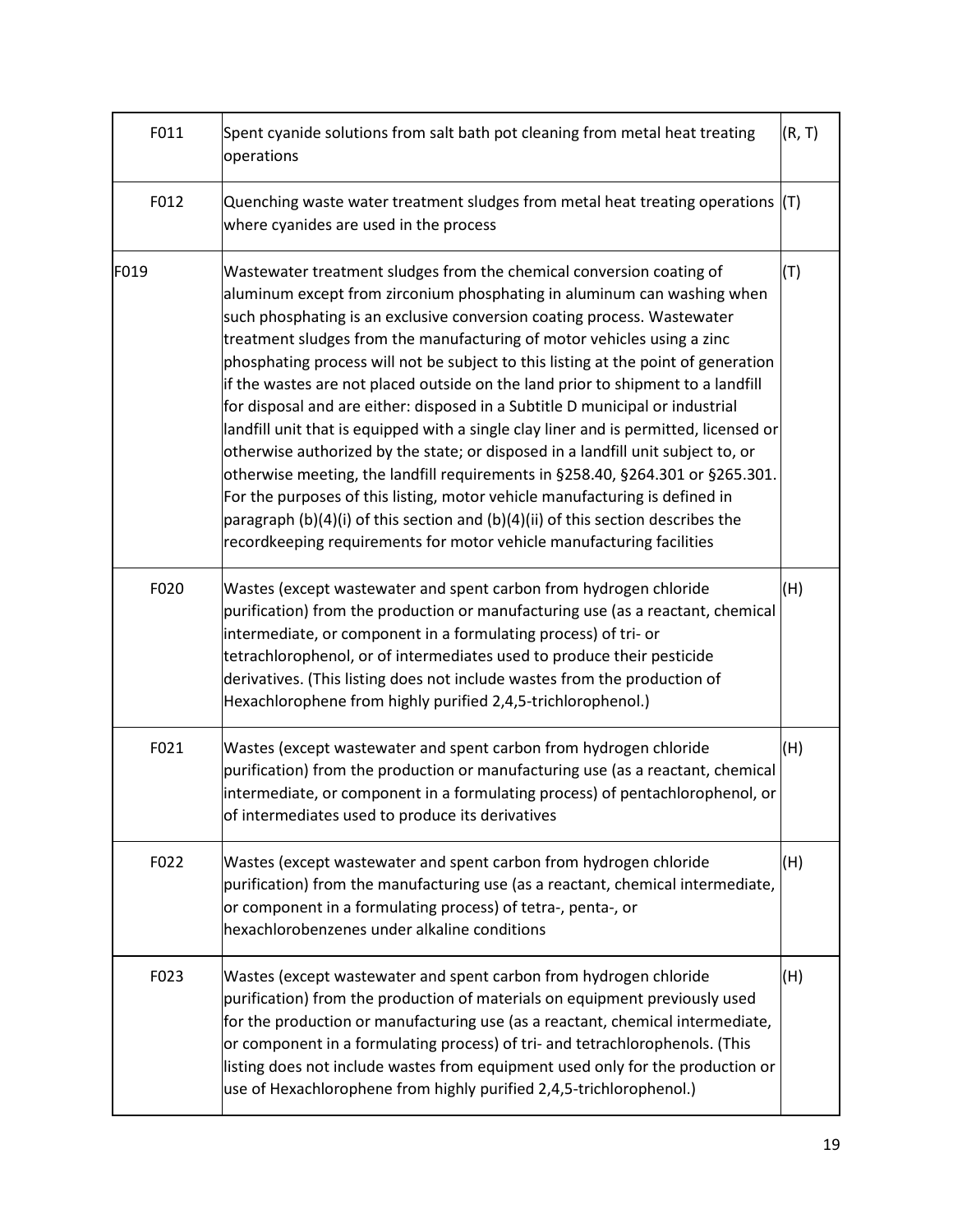| F024 | Process wastes, including but not limited to, distillation residues, heavy ends,<br>tars, and reactor clean-out wastes, from the production of certain chlorinated<br>aliphatic hydrocarbons by free radical catalyzed processes. These chlorinated<br>aliphatic hydrocarbons are those having carbon chain lengths ranging from one<br>to and including five, with varying amounts and positions of chlorine<br>substitution. (This listing does not include wastewaters, wastewater treatment<br>sludges, spent catalysts, and wastes listed in §261.31 or §261.32.)                                                                                                                                                                                                                                                                     | (T) |
|------|--------------------------------------------------------------------------------------------------------------------------------------------------------------------------------------------------------------------------------------------------------------------------------------------------------------------------------------------------------------------------------------------------------------------------------------------------------------------------------------------------------------------------------------------------------------------------------------------------------------------------------------------------------------------------------------------------------------------------------------------------------------------------------------------------------------------------------------------|-----|
| F025 | Condensed light ends, spent filters and filter aids, and spent desiccant wastes<br>from the production of certain chlorinated aliphatic hydrocarbons, by free<br>radical catalyzed processes. These chlorinated aliphatic hydrocarbons are those<br>having carbon chain lengths ranging from one to and including five, with<br>varying amounts and positions of chlorine substitution                                                                                                                                                                                                                                                                                                                                                                                                                                                     | (T) |
| F026 | Wastes (except wastewater and spent carbon from hydrogen chloride<br>purification) from the production of materials on equipment previously used<br>for the manufacturing use (as a reactant, chemical intermediate, or component<br>in a formulating process) of tetra-, penta-, or hexachlorobenzene under alkaline<br>conditions                                                                                                                                                                                                                                                                                                                                                                                                                                                                                                        | (H) |
| F027 | Discarded unused formulations containing tri-, tetra-, or pentachlorophenol or<br>discarded unused formulations containing compounds derived from these<br>chlorophenols. (This listing does not include formulations containing<br>Hexachlorophene sythesized from prepurified 2,4,5-trichlorophenol as the sole<br>component.)                                                                                                                                                                                                                                                                                                                                                                                                                                                                                                           | (H) |
| F028 | Residues resulting from the incineration or thermal treatment of soil<br>contaminated with EPA Hazardous Waste Nos. F020, F021, F022, F023, F026,<br>and F027                                                                                                                                                                                                                                                                                                                                                                                                                                                                                                                                                                                                                                                                              | (T) |
| F032 | Wastewaters (except those that have not come into contact with process<br>contaminants), process residuals, preservative drippage, and spent<br>formulations from wood preserving processes generated at plants that<br>currently use or have previously used chlorophenolic formulations (except<br>potentially cross-contaminated wastes that have had the F032 waste code<br>deleted in accordance with §261.35 of this chapter or potentially cross-<br>contaminated wastes that are otherwise currently regulated as hazardous<br>wastes (i.e., F034 or F035), and where the generator does not resume or<br>initiate use of chlorophenolic formulations). This listing does not include K001<br>bottom sediment sludge from the treatment of wastewater from wood<br>preserving processes that use creosote and/or pentachlorophenol | (T) |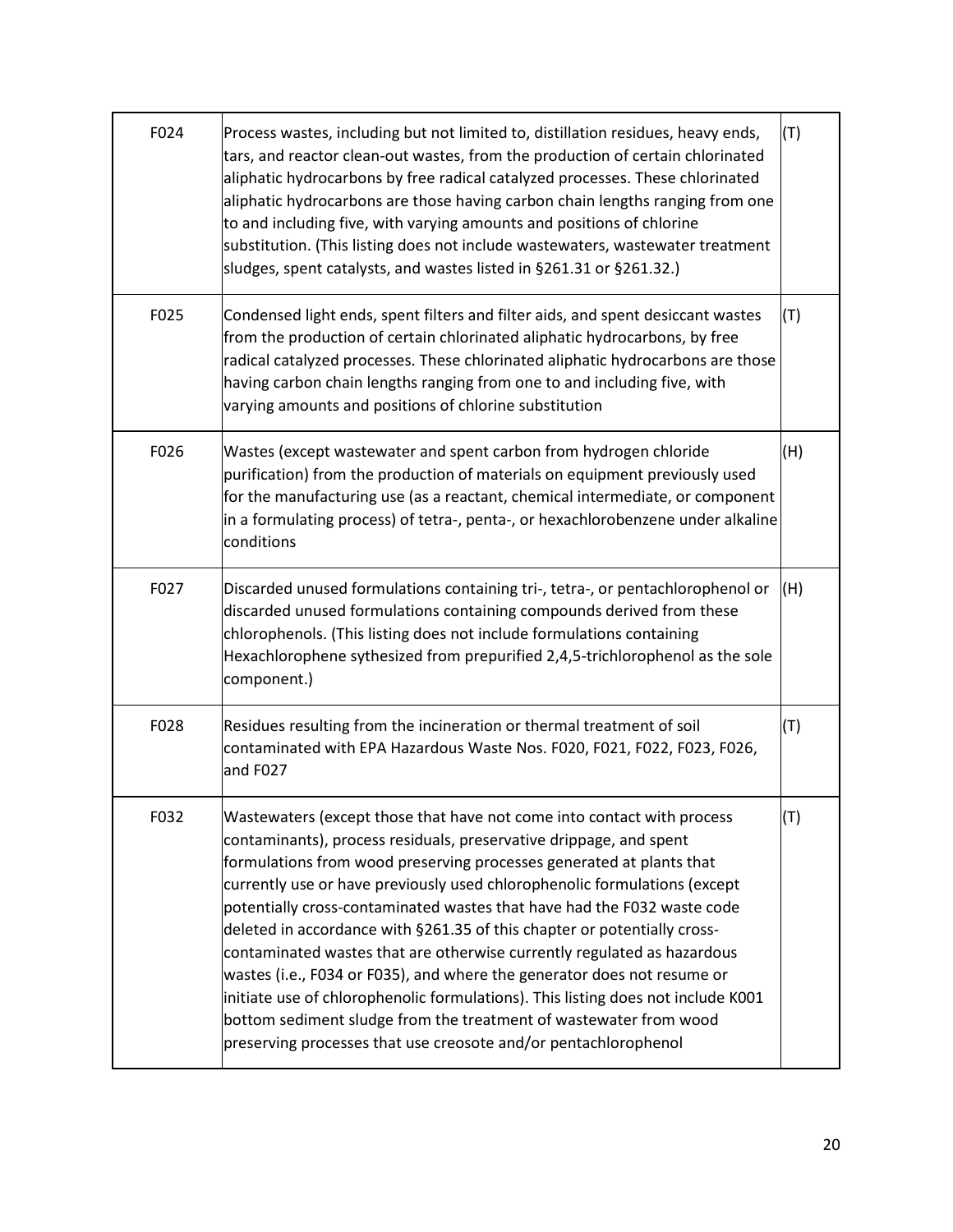| F034 | Wastewaters (except those that have not come into contact with process<br>contaminants), process residuals, preservative drippage, and spent<br>formulations from wood preserving processes generated at plants that use<br>creosote formulations. This listing does not include K001 bottom sediment<br>sludge from the treatment of wastewater from wood preserving processes that<br>use creosote and/or pentachlorophenol                                                                                                                                                                                                                                                                                                                                                                                                                                                                                                                                                                                                                                                                                                                                                                                   | (T) |
|------|-----------------------------------------------------------------------------------------------------------------------------------------------------------------------------------------------------------------------------------------------------------------------------------------------------------------------------------------------------------------------------------------------------------------------------------------------------------------------------------------------------------------------------------------------------------------------------------------------------------------------------------------------------------------------------------------------------------------------------------------------------------------------------------------------------------------------------------------------------------------------------------------------------------------------------------------------------------------------------------------------------------------------------------------------------------------------------------------------------------------------------------------------------------------------------------------------------------------|-----|
| F035 | Wastewaters (except those that have not come into contact with process<br>contaminants), process residuals, preservative drippage, and spent<br>formulations from wood preserving processes generated at plants that use<br>inorganic preservatives containing arsenic or chromium. This listing does not<br>include K001 bottom sediment sludge from the treatment of wastewater from<br>wood preserving processes that use creosote and/or pentachlorophenol                                                                                                                                                                                                                                                                                                                                                                                                                                                                                                                                                                                                                                                                                                                                                  | (T) |
| F037 | Petroleum refinery primary oil/water/solids separation sludge-Any sludge<br>generated from the gravitational separation of oil/water/solids during the<br>storage or treatment of process wastewaters and oily cooling wastewaters<br>from petroleum refineries. Such sludges include, but are not limited to, those<br>generated in oil/water/solids separators; tanks and impoundments; ditches and<br>other conveyances; sumps; and stormwater units receiving dry weather flow.<br>Sludge generated in stormwater units that do not receive dry weather flow,<br>sludges generated from non-contact once-through cooling waters segregated<br>for treatment from other process or oily cooling waters, sludges generated in<br>aggressive biological treatment units as defined in §261.31(b)(2) (including<br>sludges generated in one or more additional units after wastewaters have been<br>treated in aggressive biological treatment units) and K051 wastes are not<br>included in this listing. This listing does include residuals generated from<br>processing or recycling oil-bearing hazardous secondary materials excluded<br>under §261.4(a)(12)(i), if those residuals are to be disposed of | (T) |
| F038 | Petroleum refinery secondary (emulsified) oil/water/solids separation sludge $-$ (T)<br>Any sludge and/or float generated from the physical and/or chemical<br>separation of oil/water/solids in process wastewaters and oily cooling<br>wastewaters from petroleum refineries. Such wastes include, but are not<br>limited to, all sludges and floats generated in: induced air flotation (IAF) units,<br>tanks and impoundments, and all sludges generated in DAF units. Sludges<br>generated in stormwater units that do not receive dry weather flow, sludges<br>generated from non-contact once-through cooling waters segregated for<br>treatment from other process or oily cooling waters, sludges and floats<br>generated in aggressive biological treatment units as defined in §261.31(b)(2)<br>(including sludges and floats generated in one or more additional units after<br>wastewaters have been treated in aggressive biological treatment units) and<br>F037, K048, and K051 wastes are not included in this listing                                                                                                                                                                         |     |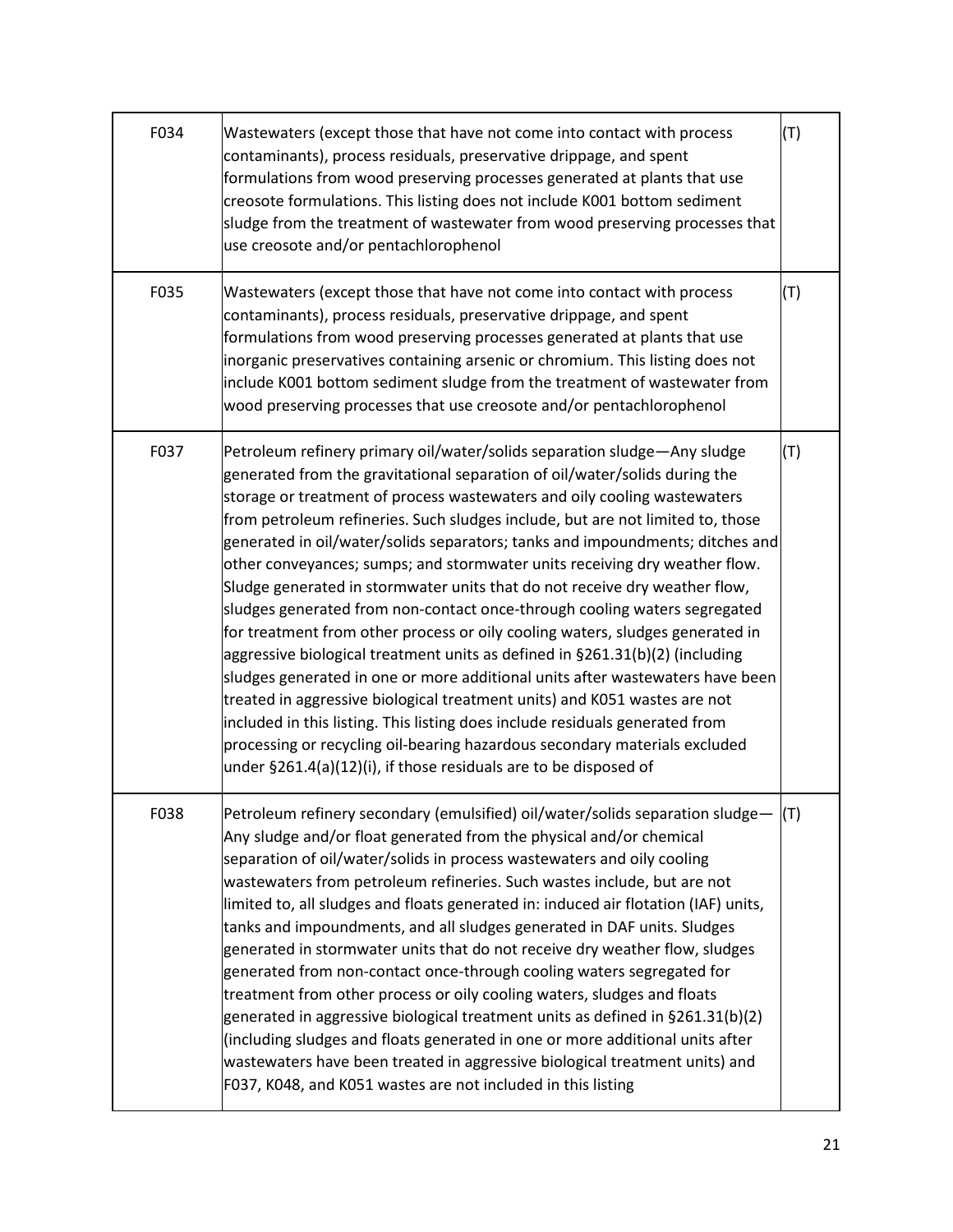| F039 | Leachate (liquids that have percolated through land disposed wastes) resulting $(1)$<br>from the disposal of more than one restricted waste classified as hazardous<br>under subpart D of this part. (Leachate resulting from the disposal of one or |  |
|------|------------------------------------------------------------------------------------------------------------------------------------------------------------------------------------------------------------------------------------------------------|--|
|      | more of the following EPA Hazardous Wastes and no other Hazardous Wastes<br>retains its EPA Hazardous Waste Number(s): F020, F021, F022, F026, F027,<br>and/or F028.)                                                                                |  |

\*(I,T) should be used to specify mixtures that are ignitable and contain toxic constituents.

(b) Listing Specific Definitions:

(1) For the purposes of the F037 and F038 listings, oil/water/solids is defined as oil and/or water and/or solids.

(2)(i) For the purposes of the F037 and F038 listings, aggressive biological treatment units are defined as units which employ one of the following four treatment methods: activated sludge; trickling filter; rotating biological contactor for the continuous accelerated biological oxidation of wastewaters; or high-rate aeration. High-rate aeration is a system of surface impoundments or tanks, in which intense mechanical aeration is used to completely mix the wastes, enhance biological activity, and (A) the units employ a minimum of 6 hp per million gallons of treatment volume; and either (B) the hydraulic retention time of the unit is no longer than 5 days; or (C) the hydraulic retention time is no longer than 30 days and the unit does not generate a sludge that is a hazardous waste by the Toxicity Characteristic.

(ii) Generators and treatment, storage and disposal facilities have the burden of proving that their sludges are exempt from listing as F037 and F038 wastes under this definition. Generators and treatment, storage and disposal facilities must maintain, in their operating or other onsite records, documents and data sufficient to prove that: (A) the unit is an aggressive biological treatment unit as defined in this subsection; and (B) the sludges sought to be exempted from the definitions of F037 and/or F038 were actually generated in the aggressive biological treatment unit.

(3) (i) For the purposes of the F037 listing, sludges are considered to be generated at the moment of deposition in the unit, where deposition is defined as at least a temporary cessation of lateral particle movement.

(ii) For the purposes of the F038 listing, (A) sludges are considered to be generated at the moment of deposition in the unit, where deposition is defined as at least a temporary cessation of lateral particle movement and (B) floats are considered to be generated at the moment they are formed in the top of the unit.

(4) For the purposes of the F019 listing, the following apply to wastewater treatment sludges from the manufacturing of motor vehicles using a zinc phosphating process.

(i) Motor vehicle manufacturing is defined to include the manufacture of automobiles and light trucks/utility vehicles (including light duty vans, pick-up trucks, minivans, and sport utility vehicles). Facilities must be engaged in manufacturing complete vehicles (body and chassis or unibody) or chassis only.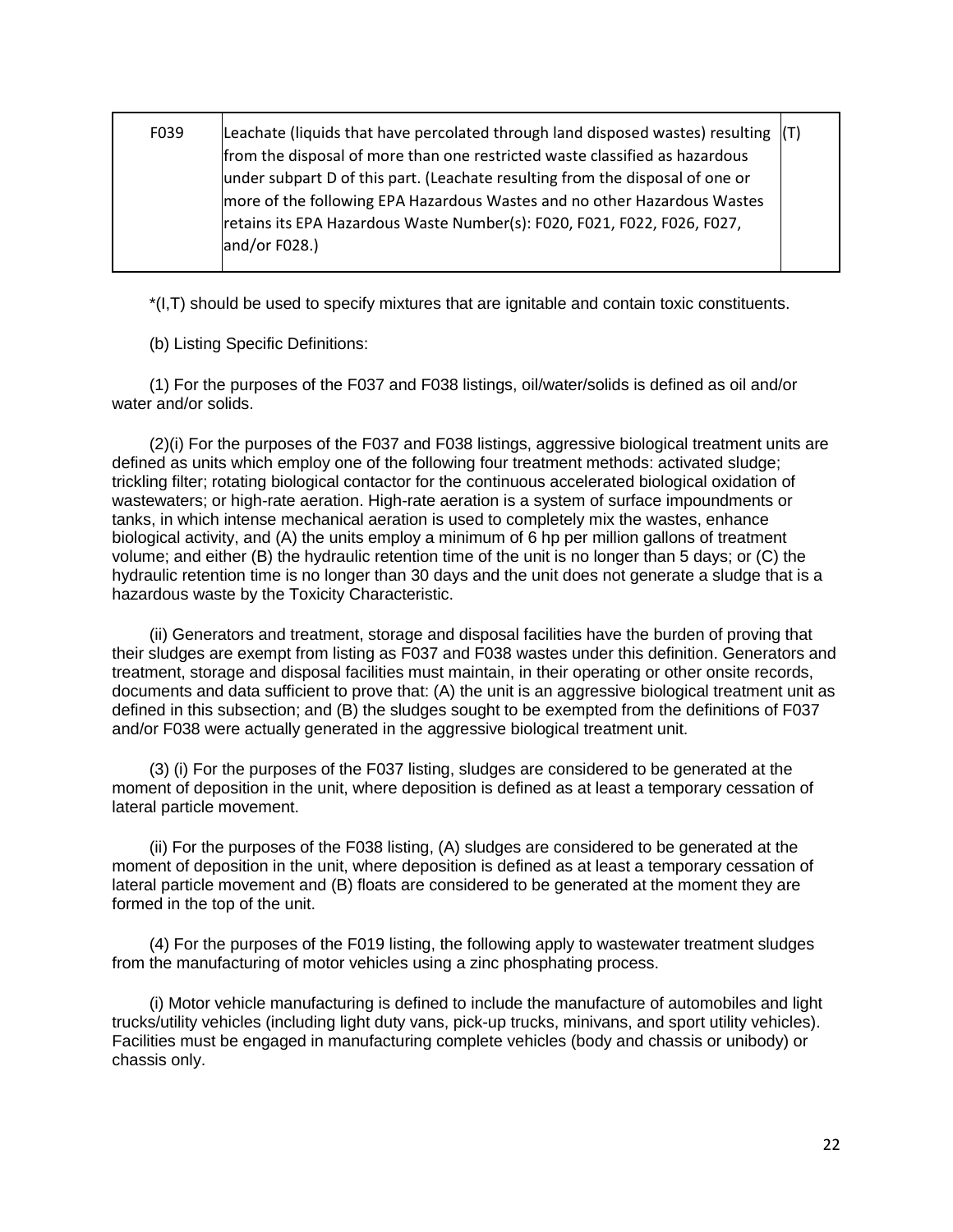(ii) Generators must maintain in their on-site records documentation and information sufficient to prove that the wastewater treatment sludges to be exempted from the F019 listing meet the conditions of the listing. These records must include: the volume of waste generated and disposed of off site; documentation showing when the waste volumes were generated and sent off site; the name and address of the receiving facility; and documentation confirming receipt of the waste by the receiving facility. Generators must maintain these documents on site for no less than three years. The retention period for the documentation is automatically extended during the course of any enforcement action or as requested by the Regional Administrator or the state regulatory authority.

#### [46 FR 4617, Jan. 16, 1981]

EDITORIAL NOTE: For FEDERAL REGISTER citations affecting §261.31, see the List of CFR Sections Affected, which appears in the Finding Aids section of the printed volume and at *www.govinfo.gov.*

#### [Waste Codes](https://rcrainfo.epa.gov/rcrainfoweb/action/modules/main/glossary/waste;jsessionid=F666500A50D509EA790351540EBFA2A4)

Dxxx - Characteristics of Hazardous Waste (See 40 CFR 261.24)

Fxxx - Hazardous Waste from Non-specific Sources (See 40 CFR 261.31)

Kxxx - Hazardous Waste from Specific Sources (See 40 CFR 261.32)

Pxxx - Discarded Commercial Chemical Products, Off-specification Species, Container Residuals,

and Spill Residues thereof - Acute Hazardous Waste (See 40 CFR 261.33)

Uxxx - Discarded Commercial Chemical Products, Off-specification Species, Container Residuals, and Spill Residues thereof - Toxic Wastes (See 40 CFR 261.33)

#### **Code Waste Description**

- P023 Acetaldehyde, Chloro-
- P002 Acetamide, N- (aminothioxomethyl)-
- P057 Acetamide, 2-fluoro-
- P058 Acetic acid, fluoro-, sodium salt
- P066 Acetimidic acid, N-[(methylcarbamoyl) oxylthio-, methyl ester
- P002 1-Acetyl-2-thiourea
- P003 Acrolein
- P070 Aldicarb
- P004 Aldrin
- P005 Allyl alcohol
- P006 Aluminum phosphide
- P007 4-alpha-Aminopyridine
- P009 Ammonium picrate
- P119 Ammonium vanadate
- P010 Arsenic acid
- P012 Arsenic (III) oxide
- P011 Arsenic (V) oxide
- P011 Arsenic pentoxide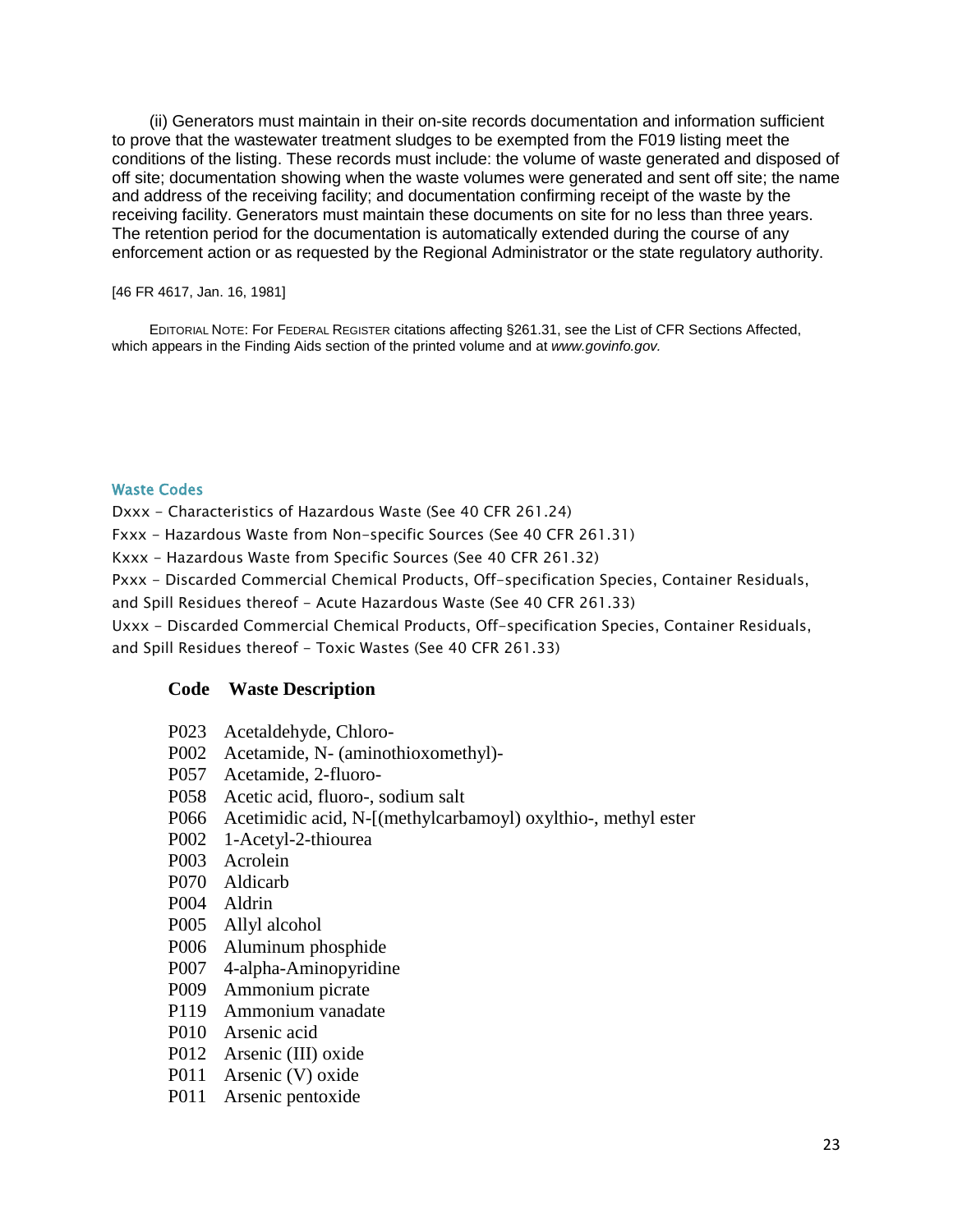- P012 Arsenic trioxide
- P038 Arsine, diethyl
- P036 Arsenous dichloride, phenyl-
- P054 Aziridine
- P013 Barium cyanide
- P024 Benzenamine, 4-chloro-
- P077 Benzenamine, 4-nitro-
- P028 Benzene, (chloromethyl)-
- P042 1,2-Benzenediol, 4[1-hydroxy -2-(methylamino)ethyl]-
- P046 Benzeneethanamine, alpha, alphadimethyl-
- P014 Benzenethiol
- P001 2H-1-Benzopyran-2-one, 4-hydroxy-3-(3-oxo-l-phenylbutyl)-and salts
- P028 Benzyl chloride
- P015 Beryllium dust
- P016 Bis(chloromethyl)ether
- P017 Bromoacetone
- P018 Brucine
- P021 Calcium cyanide
- P022 Carbon disulfide
- P022 Carbon disulfide
- P095 Carbonic dichloride
- P023 Chloroacetaldehyde
- P024 p-Chloroaniline
- P029 Copper cyanide
- P030 Cyanides (soluble cyanide salts), not otherwise specified
- P031 Cyanogen
- P033 Cyanogen chloride
- P034 2-Cyclohexyl-4,6-dinitrophenol
- P036 Dichlorophenylarsine
- P037 Dieldrin
- P038 Diethylarsine
- P041 Diethyl-p-nitrophenyl phosphate
- P040 O,O-Diethyl O-pyrazinylphosphorothioate
- P043 Diisopropyl fluorophosphates (DEP)
- P004 1,4,5,8-Dimethanonaphthalene, 1,2,3,4,10,10-hexachloro-1,4,4a,5,8,8ahexahydro-(1-alpha, 4-alpha. 4a-beta, 5-alpha, 8-alpha, 8abeta)-
- P060 1,4,5,8-Dimethanonaphthalene,1,2,3,4,10,10-hexachloro1,4,4a,5,8,8a-hexahydro- (1-alpha, 4-alpha, 4a-beta, 5-beta, 8-beta, 8abeta)-
- P037 1,2,3,4,10,10-Hexahydro-6,7-epoxy-1,4,4a,5,6,7,8,8a-octahydroendo,exo-1,4,5,8 dimethanonaphthalene
- P051 1,2,3,4,10,10-Hexahydro-6,7-epoxy-1,4,4a,5,6,7,8,8a-octahydroendo,endo-,4,5,8 dimethanonaphthalene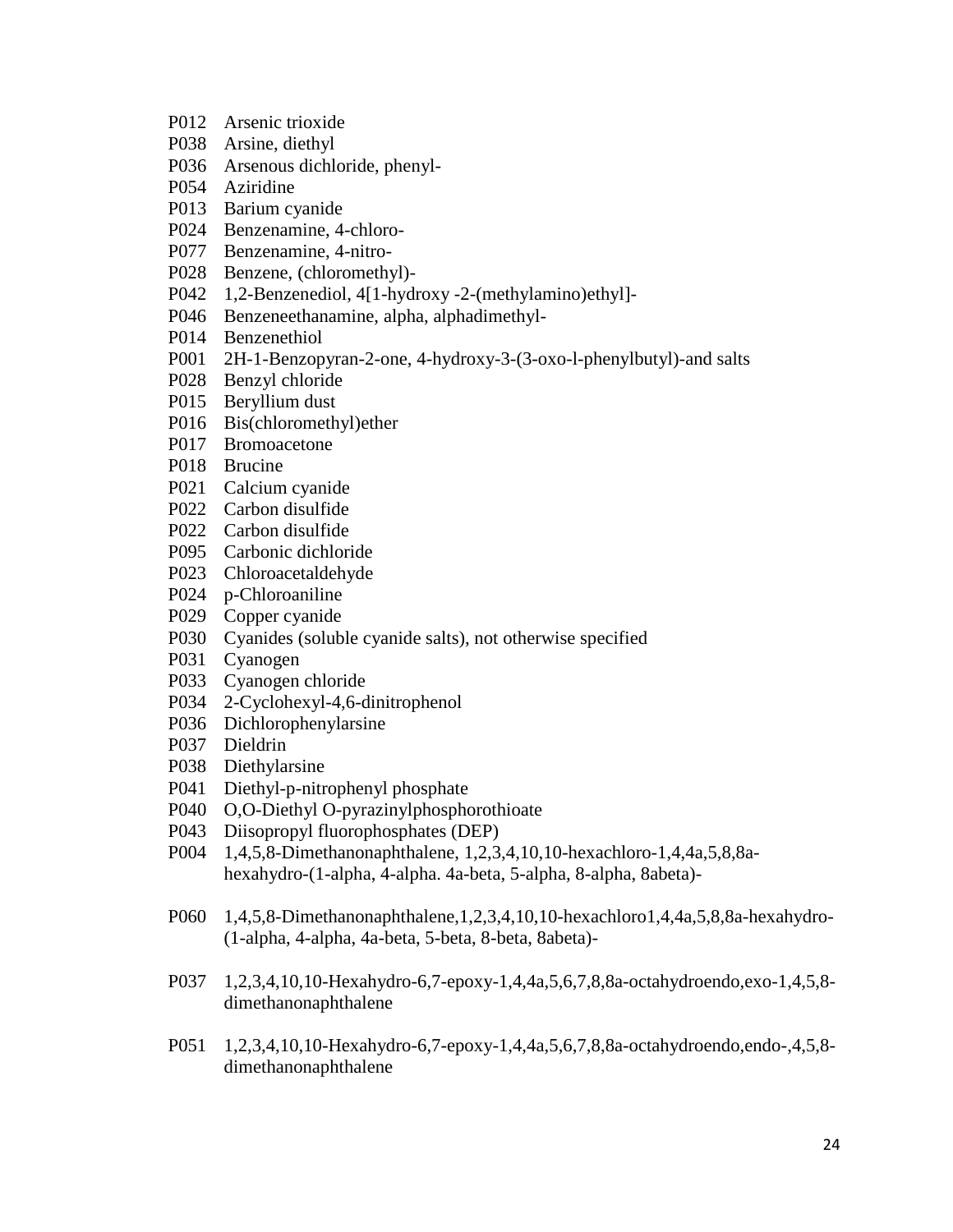- P060 Hexachlorohexahydro-exoexodemethanonaphthalene
- P044 Dimethoate
- P045 3,3-Dimethyl-1-(methylthio)- 2-butanone, O-[(methylamino)carbonyloxime
- P046 alpha,alpha-Dimethylphenethylamine
- P047 4,6-Dinitro-o-cresol and salts
- P048 2,4-Dinitrophenol
- P020 Dinoseb
- P085 Diphosphoramide, octamethyl-
- P039 Disulfoton
- P049 2,4-Dithiobiuret
- P050 Endosulfan
- P088 Endothal
- P051 Endrin
- P042 Epinephrine
- P101 Ethylcyanide
- P054 Ethyleneimine
- P097 Famphur
- P056 Fluorine
- P057 Fluoroacetamide
- P058 Fluoroacetic acid, sodium salt
- P065 Fulminic acid, mercury (2+)salt
- P059 Heptachlor
- P062 Hexaethyltetraphosphate
- P116 Hydrazinecarbothioamide
- P068 Hydrazine, methyl-
- P063 Hydrocyanic acid
- P063 Hydrogen cyanide
- P096 Hydrogen phosphide
- P064 Isocyanic acid, methyl ester
- P060 Isodrin
- P007 3 (sH) -Isoxazolone, 5-(aminomethyl)-
- P092 Mercury, (acetato-O)phenyl
- P065 Mercury fulminate
- P082 Methamine,N-methyl-N-nitroso-
- P016 Methane, oxybis(chloro-
- P112 Methane, tetranitro-
- P118 Methanethiol, trichloro-P050 6,9-Methano-2,4,3-benzodioxathiepen,6,7,8,9 10,10-hexachloro-1,5,5a,6,9,9ahexahydro-3-oxide
- P059 4,7-Methano- 1H-indene,1,4,5.6,7,8,8-heptachloro-3a,4,7,7atetrahydro-
- P066 Methomyl
- P067 2-Methylaziridine
- P068 Methyl hydrazine
- P064 Methyl isocyanate
- P069 2-Methyllactonitrile
- P071 Methyl parathion
- P072 alpha-Naphthylthiourea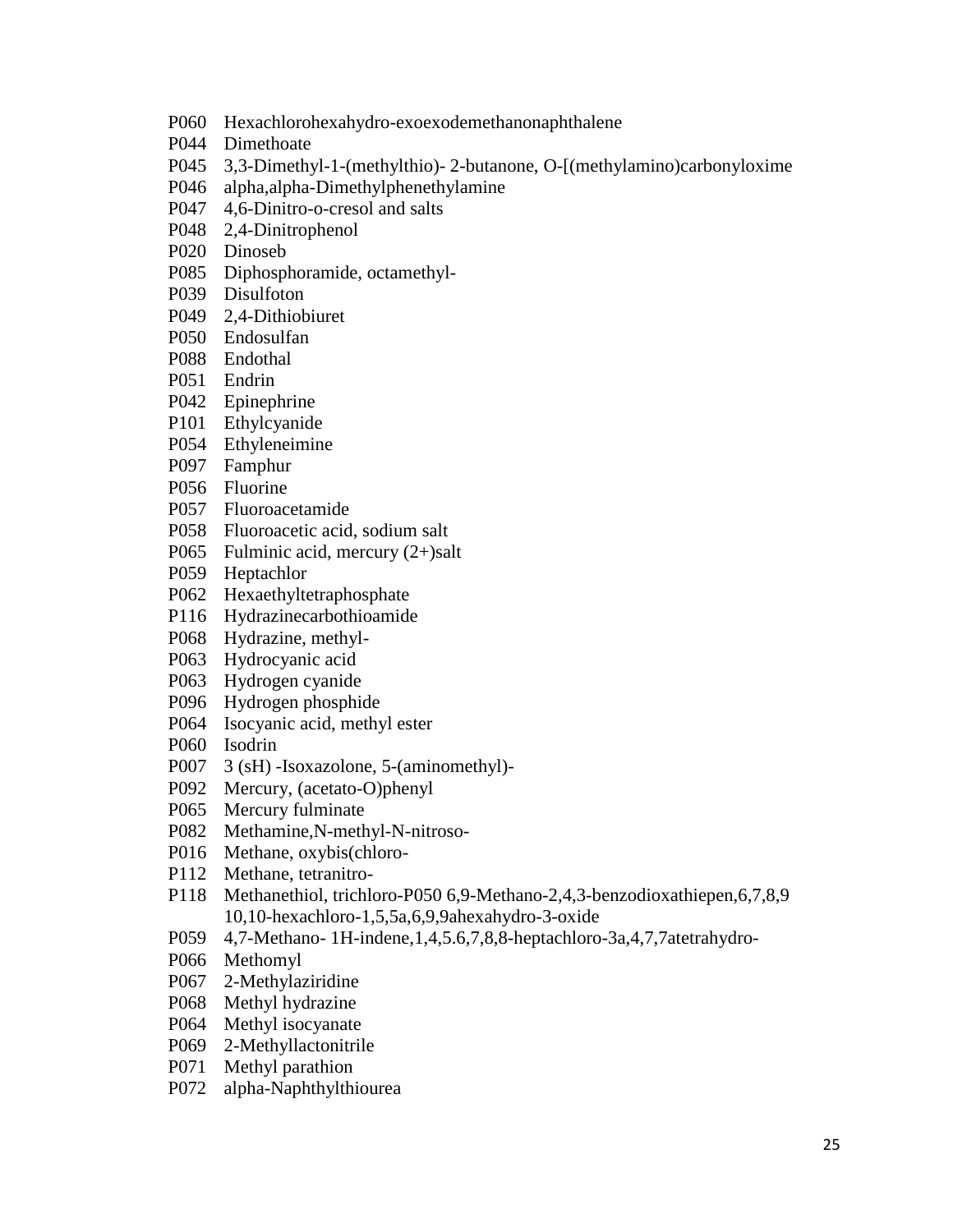- P073 Nickel carbonyl
- P073 Nicotine and salts
- P076 Nitric oxide
- P077 p-Nitroanilinc
- P078 Nitrogen dioxide
- P076 Nitrogen oxide NO
- P078 Nitrogen oxide N02
- P081 Nitroglycerine
- P082 N-Nitrosodimethylamine
- P084 N-Nitrosomethylvinylamine
- P074 Nickel cyanide
- P085 Octamethy lpyrophosophoramide
- P087 Osmium oxide
- P087 Osmium tetroxide
- P088 7-Oxabicyclo[2.2.llheptane-2,3-dicarboxylic acid
- P089 Parathion
- P034 Phenol, 2-cyclohexyl-4,6-dinitro-
- P048 Phenol, 2,4-dinitro
- P047 Phenol, 2-methyl-4,6-dinitro- and salts
- P020 Phenol,2-(I1-methylpropyl)-4,6-dinitro-
- P009 Phenol, 2,4,6-trinitro-, ammonium salt
- P092 Phenylmercury acetate
- P093 Phenylthiourea
- P094 Phorate
- P095 Phosgene
- P096 Phosphine
- P041 Phosphoric acid, diethyl 4-nitrophenylester
- P039 Phosphorodithioic acid, O,O-diethylS-[2-(ethylthio)ethyl] ester
- P094 Phosphorodithioic acid, O,O-diethylS-[(ethylthio)methyl] ester
- P044 Phosphorodithioic acid, O,O-dimethyl S [2-(methylamino)-2-Oxoethyl]ester
- P043 Phosphorofluoric acid, bis(lmethylethyl)-ester
- P089 Phosphorothioic acid, O,O-diethyl-O-(4-nitrophenyt) ester
- P040 Phosphorothioic acid, O,O-diethyl-O-pyrazinyl ester
- P097 Phosphorothioic acid, O-[4-(dimethylamino)sulfonylphenyl] O,O-dimethyl ester
- P071 Phosphorothioic acid, O,O-dimethylO-(4-nitrophenyl) ester
- P110 Plumbane, tetraethyl-
- P098 Potassium cyanide
- P099 Potassium silver cyanide
- P070 Prop anal,2-methyl-2-(methylthio)-O-[(methylamino)Carbonyl]oxime
- P101 Propanenitrile
- P027 Propanenitrile,3-chloro
- P069 Propanenitrile, 2-hydroxy-2methyl
- P081 1,2,3-Propanetriol, trinitrate
- P017 2-Propanone, 1-bromo-P102 Propargyl alcohol
- P003 2-Propenal
- P005 2-Propen-l-ol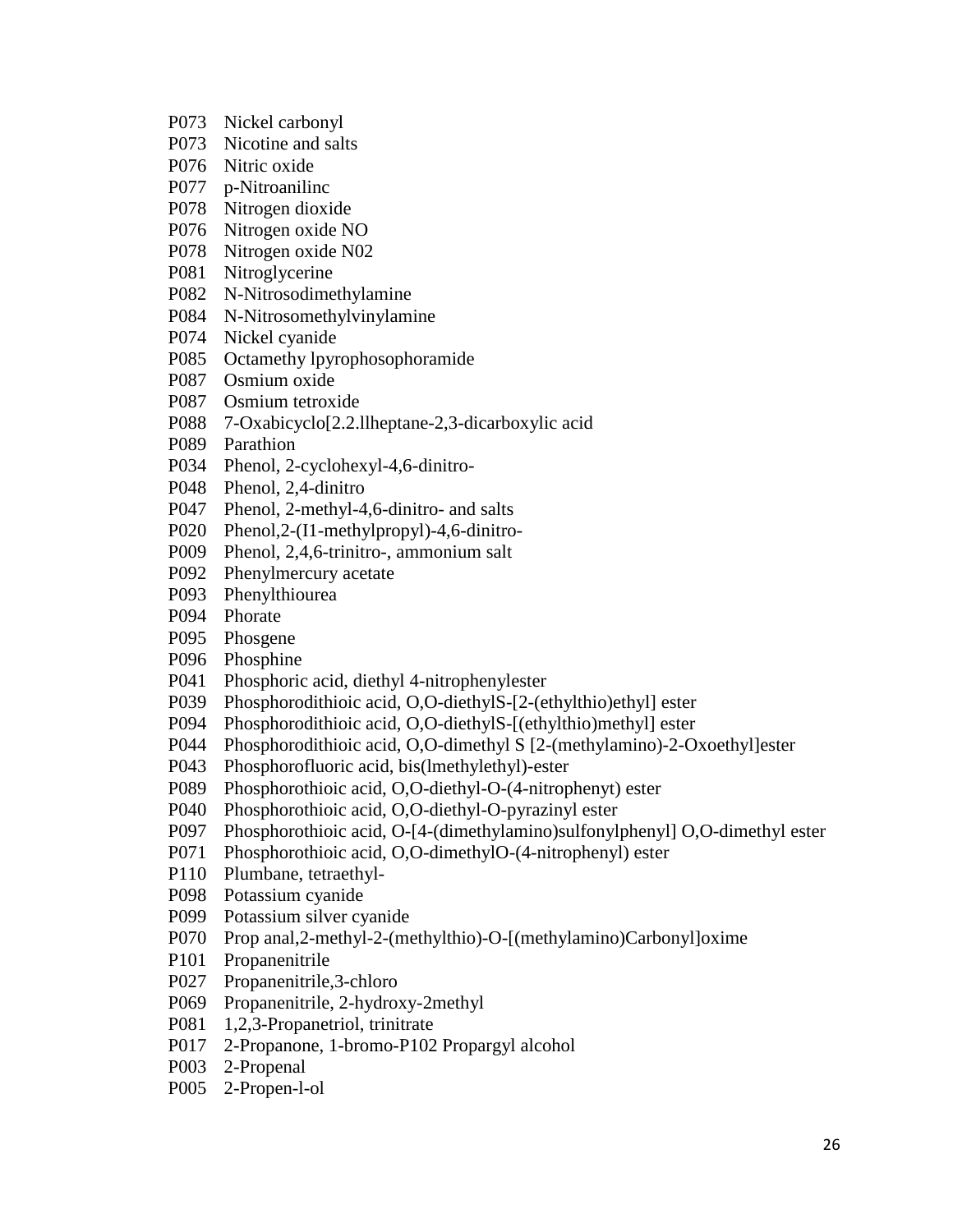- P067 1,2-Propylenimine
- P102 2-Propyn-l-ol
- P008 Pyridinamine
- P075 Pyridine, (S)-3-(1-methyl-2-pyrrolidinyl)-, and salts
- P111 Pyrophosphoric acid, tetraethyl ester
- P103 Selenourea
- P104 Silver cyanide
- P105 Sodium azide
- P106 Sodium cyanide
- P107 Strontium sulfide
- P108 Strychnidin-10-one, and salts
- P018 Strychnidin-10-one, 2,3dimethoxy-
- P108 Strychnine and salts
- P115 Sulfuric acid, thallium(I) salt
- P109 Tetraethy1dithiopyrophosphate
- P110 Tetraethyl lead
- P111 Tetraethylpyrophosphate
- P112 Tetranitromethane
- P062 Tetraphosphoric acid, hexaethyl ester
- P113 Thallic oxide
- P113 Thalliuni(III) oxide
- P114 Thallium(I) selenite
- P115 Thallium(I) sulfate
- P109 Thiodiphosphoric acid, tetraethyl ester
- P045 Thiofanox
- P049 Thioimidodicarbonic diazide
- P014 Thiophenol
- P116 Thiosemicarbazide
- P026 Thiourea, (2-chlorophenyl)-
- P076 Thiourea, 1-naphthalenyl-
- P093 Thiourea, phenyl-
- P123 Toxaphene
- P118 Trichloromethanethiol
- P119 Vanadic acid, ammonium salt
- P120 Vanadium(V) oxide
- P084 Vinylamine, N-methyl-nitroso-
- P001 Warfarin
- P121 Zinc cyanide
- P122 Zinc phosphide

#### **Discarded Commercial Chemical Products, Off-Specification Species, Container Residues, and Spill Residues Thereof-Toxic Waste**

- U001 Acetaldehyde
- U034 Acetaldehyde. trichloro-
- U187 Acetamide, N-(4-ethoxyphenyl)-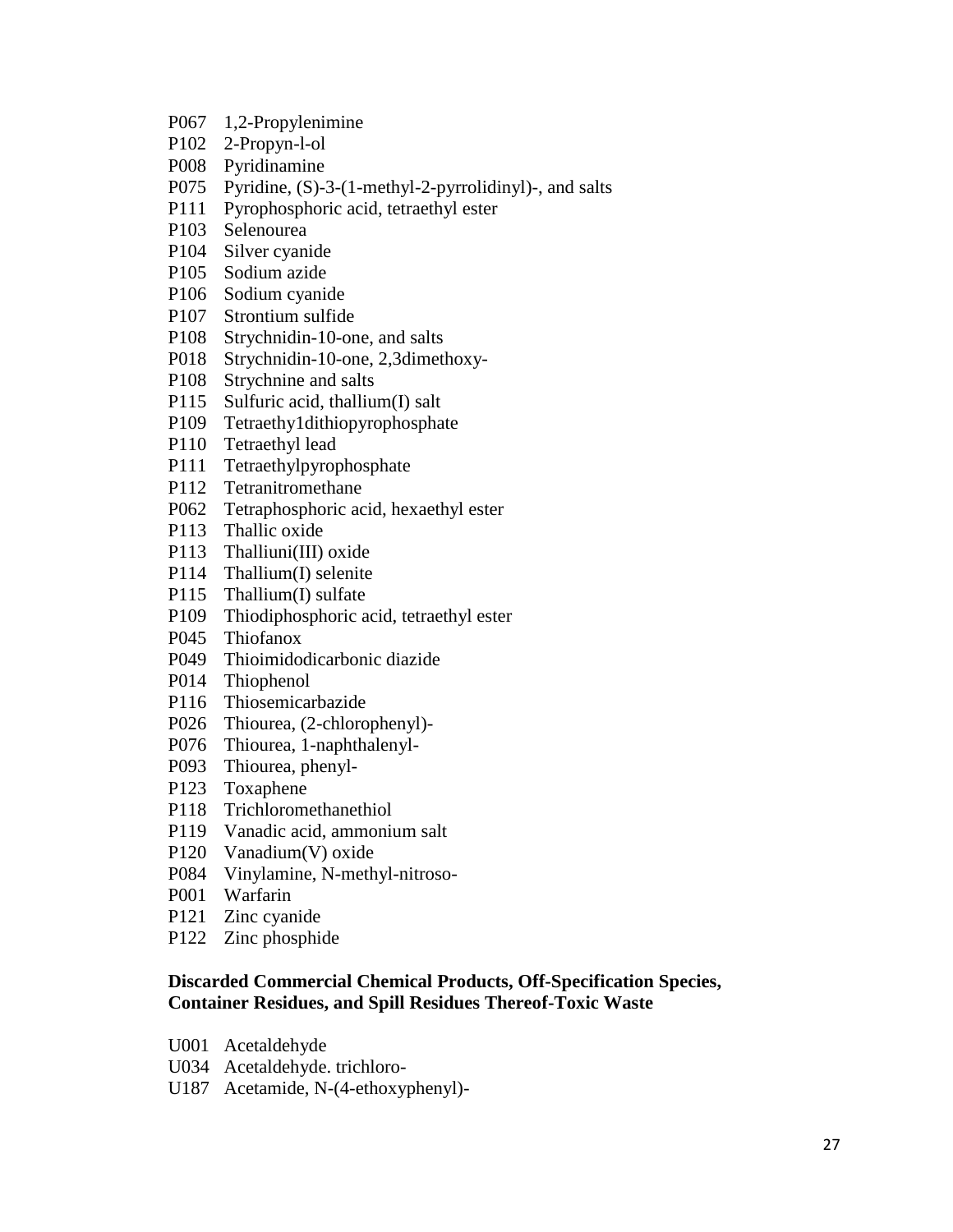- U005 Acetamide, N-914-fluoren-2-yl
- U112 Acetic acid, ethyl ester
- U 144 Acetic acid, lead salt
- U214 Acetic acid, thallium (1+) salt
- U232 Acetic acid, (2,4,5-trichlorophenoxy)-
- U002 Acetone
- U003 Acetonitrile
- U004 Acetophenone
- U005 2-Acetylaminofluorene
- U006 Acetyl chloride
- U007 Acrylamide
- U008 Acrylic acid
- U009 Acrylonitrile
- U011 Amitrole
- U012 Aniline
- U014 Auramine
- U015 Azaserine
- U010 Azirino(2', 3':3,4) pyrrolo-[1,2-a]indole-4,7-dione, 6-amino-8[((aminocarbonyl)ocy)methyl]-l,la,2,8,8a,8b-hexahydro-8amethoxy-5-methyl-
- U157 Benz[j]aceanthrylene, 1,2-dihydro-3-methyl-
- U016 3,4-Benzacridine
- U017 Benzal chloride
- U192 Benzamide, 3,5-dichloro-N-(l,ldiethyl-2-propynyl)-
- U018 Benz[a]anthracene
- U094 Benz[a] anthracene, 7,12-d.imethyl-
- U012 Benzenamine
- U014 Benzenamine,4,4'-carbonimidoylbis(N,N-dimethyl-)
- U049 Benzenamine, 4-chloro-2-methyl-
- U093 Benzenamine,N,N-dimethyl-4-(phenylazo)-
- U328 Benzenamine, 2-methyl-
- U353 Benzenamine, 4-methyl-
- U158 Benzenamine, 4,4'-methylenebis(2-chloro-)
- U222 Benzenamine, 2-methyl-, hydrochloride
- U181 Benzenamine, 2-methyl-5-nitro
- U019 Benzene
- U038 Benzeneacetic acid, 4-chloroalpha-(4-chlorophenyl)-alpha-hydroxy,ethyl ester
- U030 Benzene, 1-bromo-4-phenoxy-
- U035 Benzenebutanoic acid,4-[bis(2-chloroethyl) amino]-
- U037 Benzene, chloro-
- U221 Benzenediamine. ar-methyl
- U028 1,2-Benzenedicarboxylic acid, bis(2-ethylhexy) ester
- U069 1,2-Benzenedicarboxylic acid, dibutylester
- U088 1,2-Benzenedicarboxylic acid, diethylester
- U102 1,2-Benzenedicarboxylic acid, dimethylester
- U107 1.2-Benzenedicarboxylic acid,di-n-octyl ester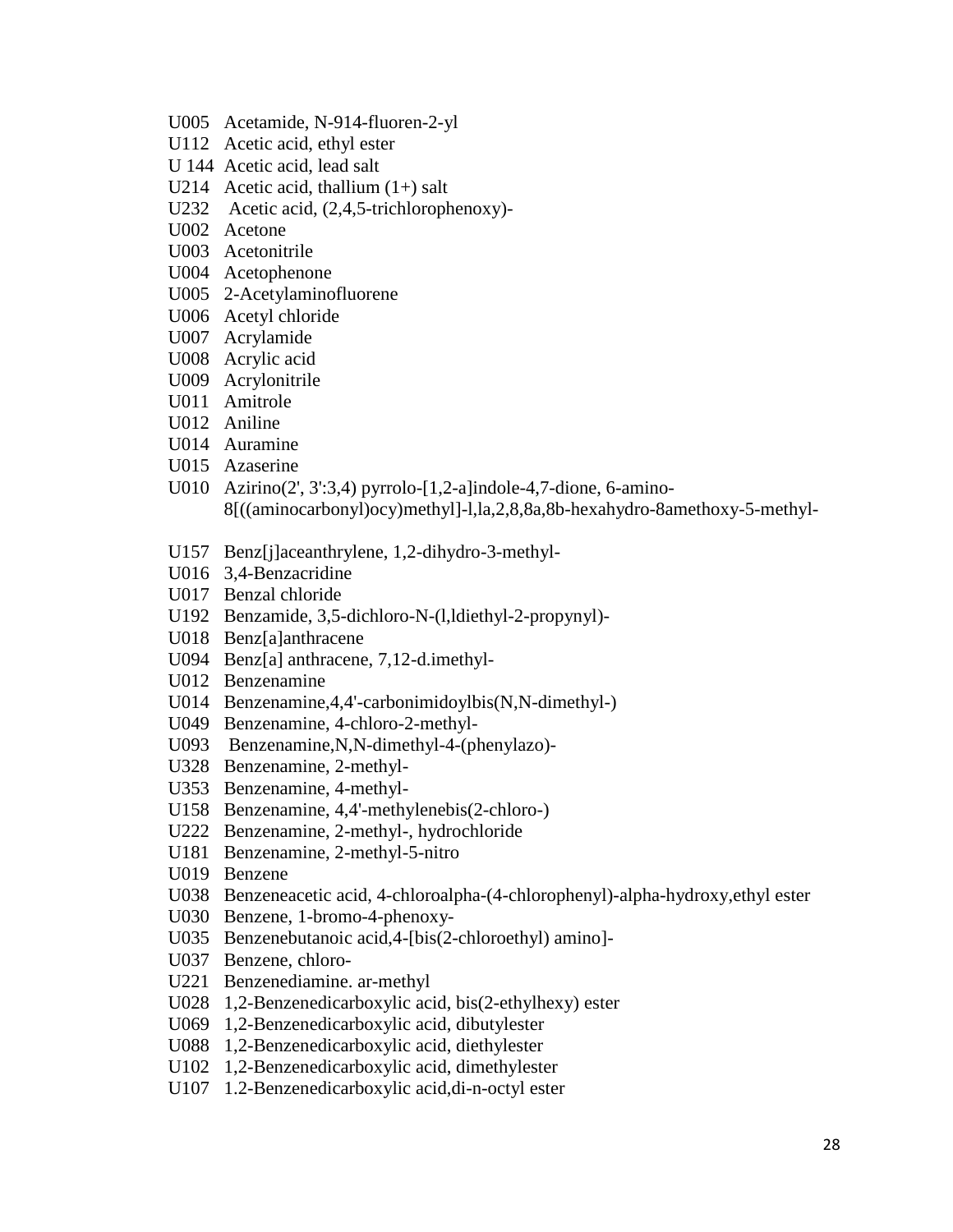- U070 Benzene, 1,2 -dichloro -
- U071 Benzene, 1,3 -dichloro -
- U072 Benzene, 1,4 -dichloro -
- U060 Benzene, 1,1'-(2,2-dichloroethylidene)bis[4-chloro-
- U017 Benzene, (dichloromethyl) -
- U223 Benzene, 1,3 -diisocyanatomethyl -
- U239 Benzene, dimethyl -
- U201 1,3 -Benzenediol
- U127 Benzene, hexachloro -
- U056 Benzene, hexahydro -
- U220 Benzene, methyl -
- U105 Benzene, 1-methyl-2,4-dinitro-
- U106 Benzene, 2-methyl-1,3-dinitro-
- U055 Benzene, (1 -methylethyl) -
- U169 Benzene, nitro -
- U183 Benzene, pentachloro -
- U185 Benzene, pentachloronitro -
- U020 Benzenesulfonic acid choride
- U020 Benzenesulfonyl chloride
- U207 Benzene, 1,2,4,5-tetrachloro-
- U061 Benzene, 1,1<sup>'</sup>-(2,2,2-trichloroethylidene)bis[4-chloro-
- U247 Benzene, 1,1'-(2.2,2-trichloroethylidene)[4-ethoxy-
- U023 Benzene, (trichloromethyl) -
- U234 Benzene, 1,3,5 -trinitro -
- U021 Benzidine
- U202 1,2-Benzisothiazol-3-(2H) one,1,1-dioxide and salts
- U203 1,3-Benzodioxole, 5-(2-propenyl)-
- U141 1,3-Benzodioxole, 5-(1-propenyl)-
- U090 1,3 -Benzodioxole, 5 -propyl
- U064 Benzo[rst]pentaphene
- U022 Benzo[a]pyrene
- U197 p -Benzoquinone
- U023 Benzotrichloride
- U085 2,2' -Bioxirane
- U021 (l,l'Biphenyl) -4,4'diamine
- U073 (1,1'-Biphenyl)-4,4'-diamine, 3,3-dichloro-
- U091 (1,1'-Biphenyl)-4,4'-diamine, 3,3'-dimethoxy-
- U095 (1,1'-Biphenyl)-4,4'-diamine, 3.3'-dimethyl-
- U027 Bis(2 -chloroisopropyl)ether
- U024 Bis(2 -chloromethoxy)ethane
- U028 Bis(2 -ethylhexyl)phthalate
- U225 Bromoform
- U030 4 -Bromophenyl phenyl ether
- U128 1,3-Butadiene, 1,1,2,3,4,4-hexachloro-
- U172 1, Butanamine, N-butyl-N-nitroso-
- U031 1 -Butanol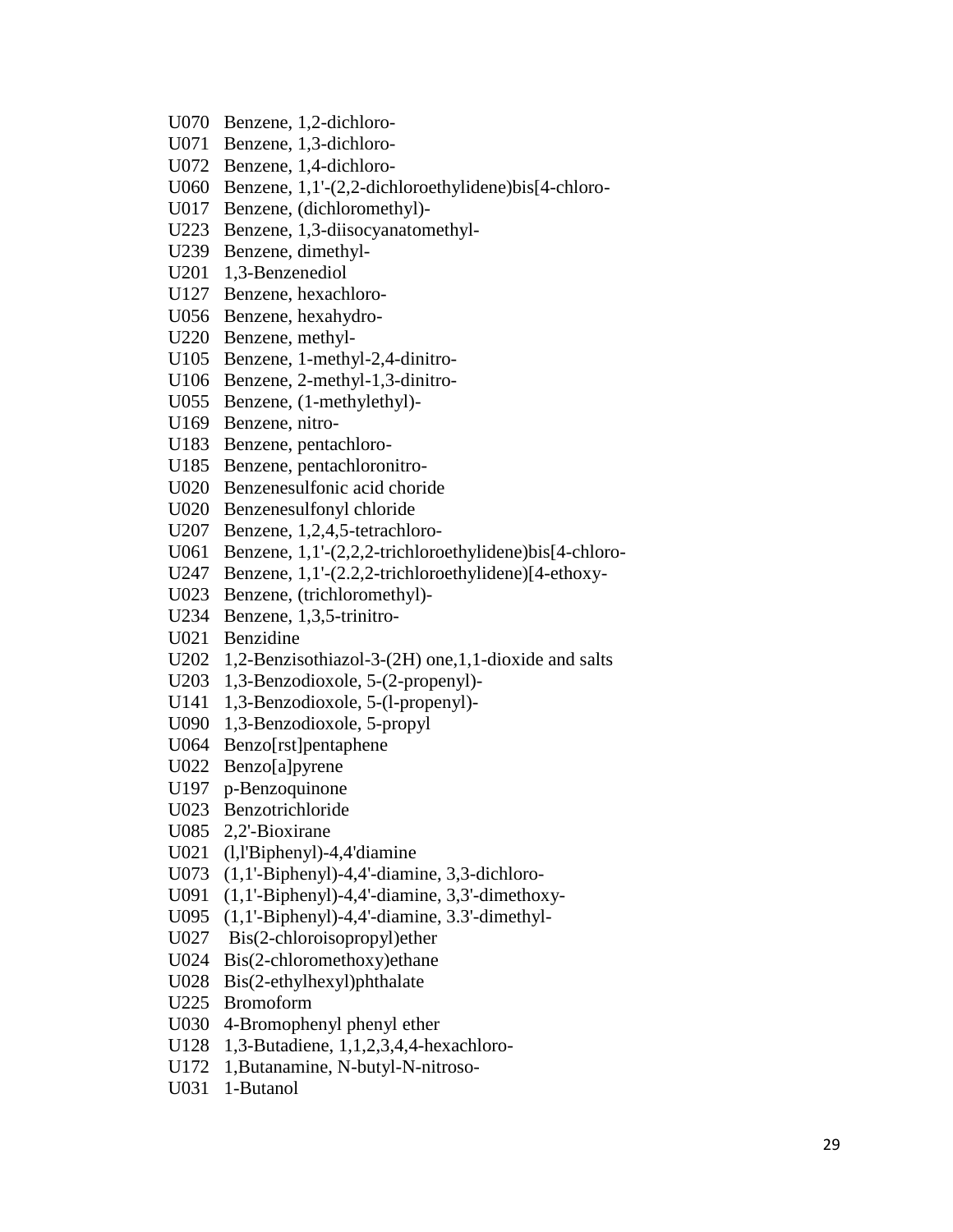- U159 2-Butanone
- U160 2-Butanone peroxide
- U053 2-Butenal
- U074 2-Butene, 1,4-dichloro-
- U143 2-Butenoic acid, 2-methyl-, 7-[(2,3-dihydroxy-2-(1-methoxyethyl)-3-methy -l-oxobutoxy) methyl-12,3,5,7a-tetrahydro-1-pyrrolizin-1-yl ester,[1S-[alpha (Z),7(2S, R),7aa;-Pha])-
- U031 n-Butyl alcohol
- U136 Cacodylic acid
- U032 Calcium chromate
- U238 Carbamic acid, ethyl ester
- U178 Carbamic acid, imethylnitroso-, ethylester
- U097 Carbamic chloride, dimethyl-
- U114 Carbamodithioic acid, 1,2-ethanediylbis-, salts and esters
- U062 Carbonic acid, dithallium(1+) salt
- U033 Carbonic difluoride
- U156 Carbonochloridic acid, methyl ester
- U033 Carbon oxyfluoride
- U211 Carbon tetrachloride
- U034 Chloral
- U035 Chlorambucil.
- U036 Chlordane
- U026 Chlornaphazine
- U037 Chlorobenzene
- U039 p-Chloro-m-cresol
- U041 I-Chloro-2,3-epoxypropane
- U042 2-Chloroethyl vinyl ether
- U044 Chloroform
- U046 Chloromethyl methyl ether
- U047 beta-Chloronaphthalene
- U048 o-Chlorophenol
- U049 4-Chloro-o-toluidine, hydrochloride
- U032 Chromic acid, calcium salt
- U050 Chrysene
- U051 Creosote
- U052 Cresole (Cresylic acid)
- U053 Crotonaldehyde
- U055 Cumene
- U246 Cyanogen bromide
- U197 2,5-Cyclohexadiene-1, 4-dione
- U056 Cyclohexane
- U057 Cyclohexanone
- U130 1,3-Cyclopentadiene, 1,2,3,4,5,5-hexachloro-
- U058 Cyclophosphamide
- U240 2.4-D, salts and esters
- U059 Daunomycin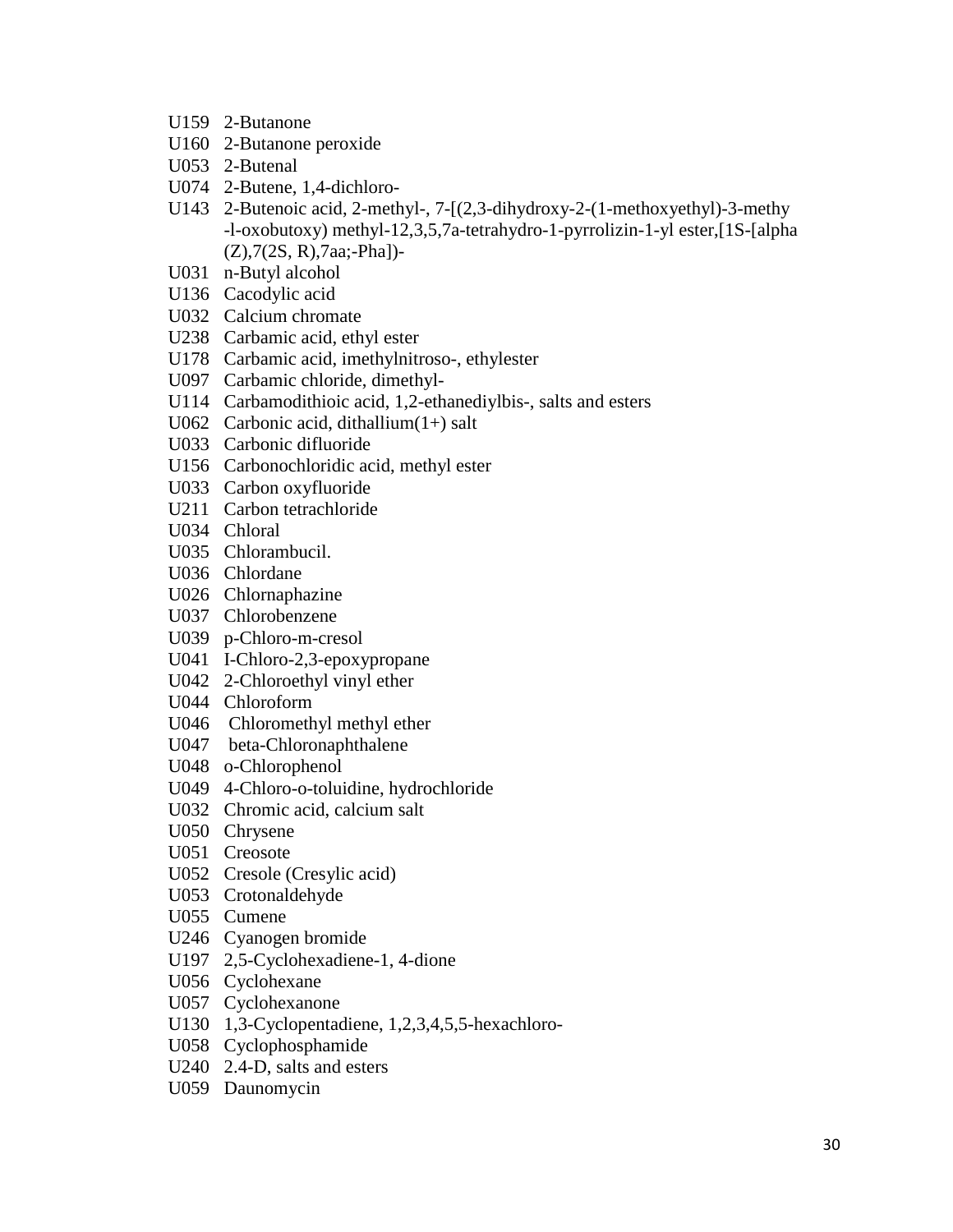U060 DDD

- U061 DDT
- U062 Diallate,
- U063 Dibenz[a,h]anthracene
- U064 Dibenzo[a,i]pyrene
- U066 1,2-Dibromo-3-chloropropane
- U069 Dibutyl phthalate
- U070 o -Dichlorobenzene
- U071 m -Dichlorobenzene,
- U072 p -Dichlorobenzene
- U073 3,3' -Dichlorobenzidine
- U074 1,4-Dichloro-2-butene
- U075 Dichlorodifluoromethane
- U078 1,1 -Dichloroethylene
- U079 1,2 -Dichloroethylene
- U025 Dichloroethyl ether
- U081 2,4 -Dichlorophenol
- U082 2,6 -Dichlorophenol
- U240 2,4 Dichlorophenoxy acetic acid salts and esters
- U083 1,2 -Dichloropropane
- U084 1,3 -Dichloropropene
- U085 1,2:3,4 -Diepoxybutane
- U108 1,4 -Diethyleneoxide
- U086 N,N -Diethylhydrazine
- U087 O,O-Diethyl-S-methyl-dithiophosphate
- U088 Diethyl phthalate
- U089 Diethylstilbestrol
- U090 Dihydrosafrole
- U091 3,3' -Dimethoxybenzidine
- U092 Dimethylamine
- U093 Dimethylaminoazobenzene
- U094 7,12 -Dimethylbenz[a]anthracene
- U095 3,3' -Dimethylbenzidine
- U096 alpha,alpha -Dimethylbenzylhydroperoxide
- U097 Dimethylcarbamoyl chloride
- U098 1,1 -Dimethylhydrazine
- U099 1,2 Dimethylhydrazine
- U101 2,4 -Dimethylphenol
- U102 Dimethyl phthalate
- U103 Dimethyl sulfate
- U105 2,4 -Dinitrotoluene
- U106 2,6 -Dinitrotoluene
- U107 Di n -octyl phthalate
- U108 1,4 -Dioxane
- U109 1,2 -Diphenylhydrazine
- U110 Dipropylamine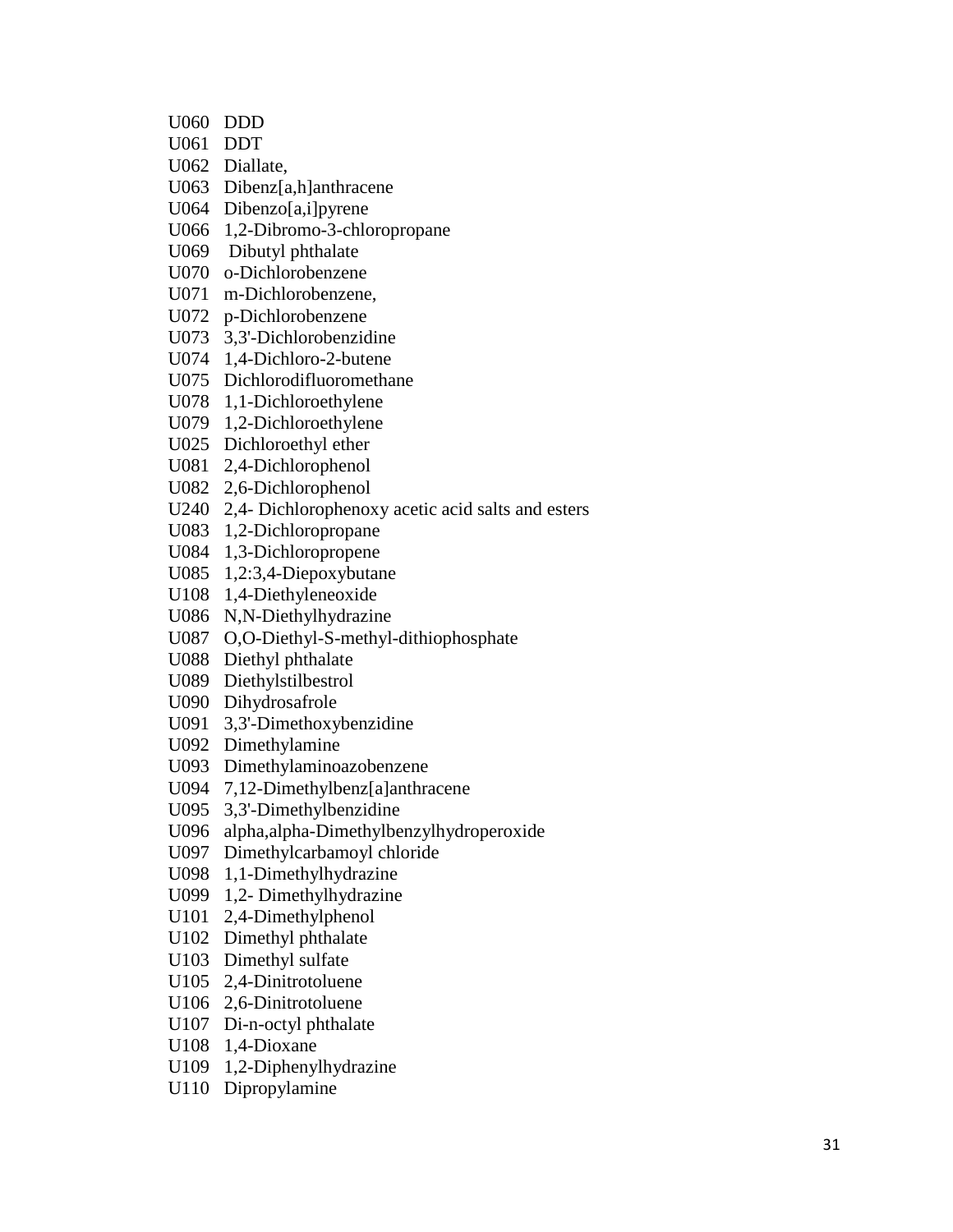- U111 Di-n-propyinitrosamine
- U001 Ethanal
- U174 Ethanamine, N-ethyl-N-nitrosoU1551,2-Ethanediamine, N,N-dimethyl-N'-(2 thienylmethyl)-
- U067 Ethane, 1,2-dibromo-
- U076 Ethane, 1.1-dichloro-
- U077 Ethane, 1,2-dichloro-
- U131 Ethane, hexachloro-
- U024 Ethane, 1, 1'-[methylenebis(oxy)]bis[2-chloro-
- U117 Ethane, 1,1'-oxybis-
- U025 Ethane, 1,1'-oxybis[2-chloro-
- U184 Ethane, pentachloro-
- U208 Ethane, 1,1,1,2-tetrachloro
- U209 Ethane, 1, 1,2,2-tetrachloro
- U218 Ethanethioamide
- U227 Ethanol, 2-ethoxy-
- U359 Ethane, 1, 1,2-trichloro-
- U173 Ethanol, 2,2'-(nitrosoimino)bis-
- U004 Ethanone, 1-phenyl-
- U043 Ethene, chloro-
- U042 Ethene, (2-chloroethoxy)-
- U078 Ethene, 1,1-dichloro-
- U079 Ethene, 1,2-dichloro-,(E)-
- U210 Ethene, tetrachloro
- U228 Ethene, trichloro
- U112 Ethyl acetate
- U113 Ethyl acrylate
- U238 Ethyl carbamate
- U038 Ethyl 4,4'-dichlorobenzilate
- U114 Ethylenebisdithiocarbamic acid, saltsand esters
- U067 Ethylene dibromide
- U077 Ethylene dichloride
- U359 Ethylene glycol monoethylether
- U115 Ethylene oxide
- U116 Ethylene thiourea
- U117 Ethyl ether
- U076 Ethylidene dichloride
- U118 Ethyl methacrylate
- U119 Ethylmethanesulfonate
- U120 Fluoranthene
- U122 Formaldehyde
- U123 Formic acid
- U124 Furan
- U125 2-Furancarboxaldehyde
- U147 2,5-Furandione
- U213 Furan, tetrahydro-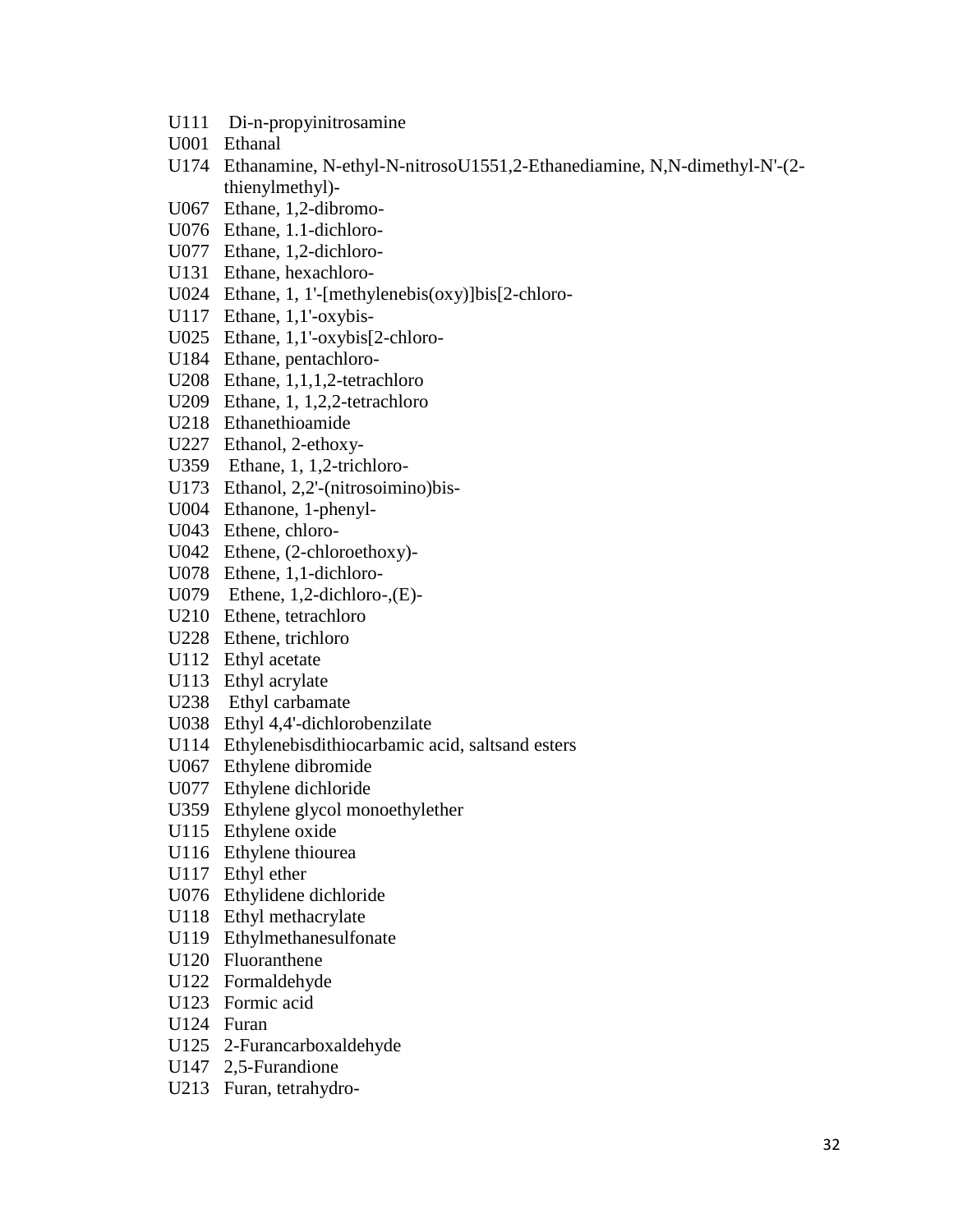- U125 Furfural
- U124 Furfuran
- U206 D-Glucopyranose, 2-deoxy-2(3-methyl-3-nitrosourcido)-
- U126 Glycidylaldehyde
- U163 Guanidine, N-methyl-N'-nitro-Nnitroso-
- U127 Hexachlorobenzene
- U128 Hexachlorobutadiene
- U129 Hexachlorocyclohexane(gammaisomer)
- U130 Hexachlorocyclopentadiene
- U131 Hexachloroethane
- U132 Hexachlorphene
- U243 14exachloropropene
- U133 Hydrazine
- U086 Hydrazine, 1,2-diethyl-
- U098 Hydrazine, 1, 1 -dimethyl-
- U099 Hydrazine, 1,2,-dimethyl
- U109 Hydrazine, 1,2 -diphenyl
- U134 Hydrofluoric acid
- U 134 Hydrogen fluoride
- U135 Hydrogen sulfide
- U096 Hydroperoxide,l-methyl-l-phenylethyl-
- U136 Hydroxydimethylarsine xide
- U116 2-Imidazolidinethione
- U137 Indeno[1,2,3-cd] pyrene
- U139 Iron dextran
- U190 1,3-Isobenzofurandione
- U140 Isobutyl alcohol
- U141 Isosafrole
- U142 Kepone
- U143 Lasiocarpine
- U144 Lead acetate
- U146 Lead, bis(acetate-O)tetrahydroxytri-
- U145 Lead phosphate
- U146 Lead subacetate
- U129 Lindane
- U147 Maleic anhydride
- U148 Maleic hydrazide
- U149 Malonitrile
- U150 Melphalan
- U151 Mercury
- U152 Methacrylonitrile
- U092 Methanamine, N-methyl-
- U029 Methane, bromo-
- U045 Methane, chloro-
- U046 Methane, chloromethoxy-
- U068 Methane, dibromo-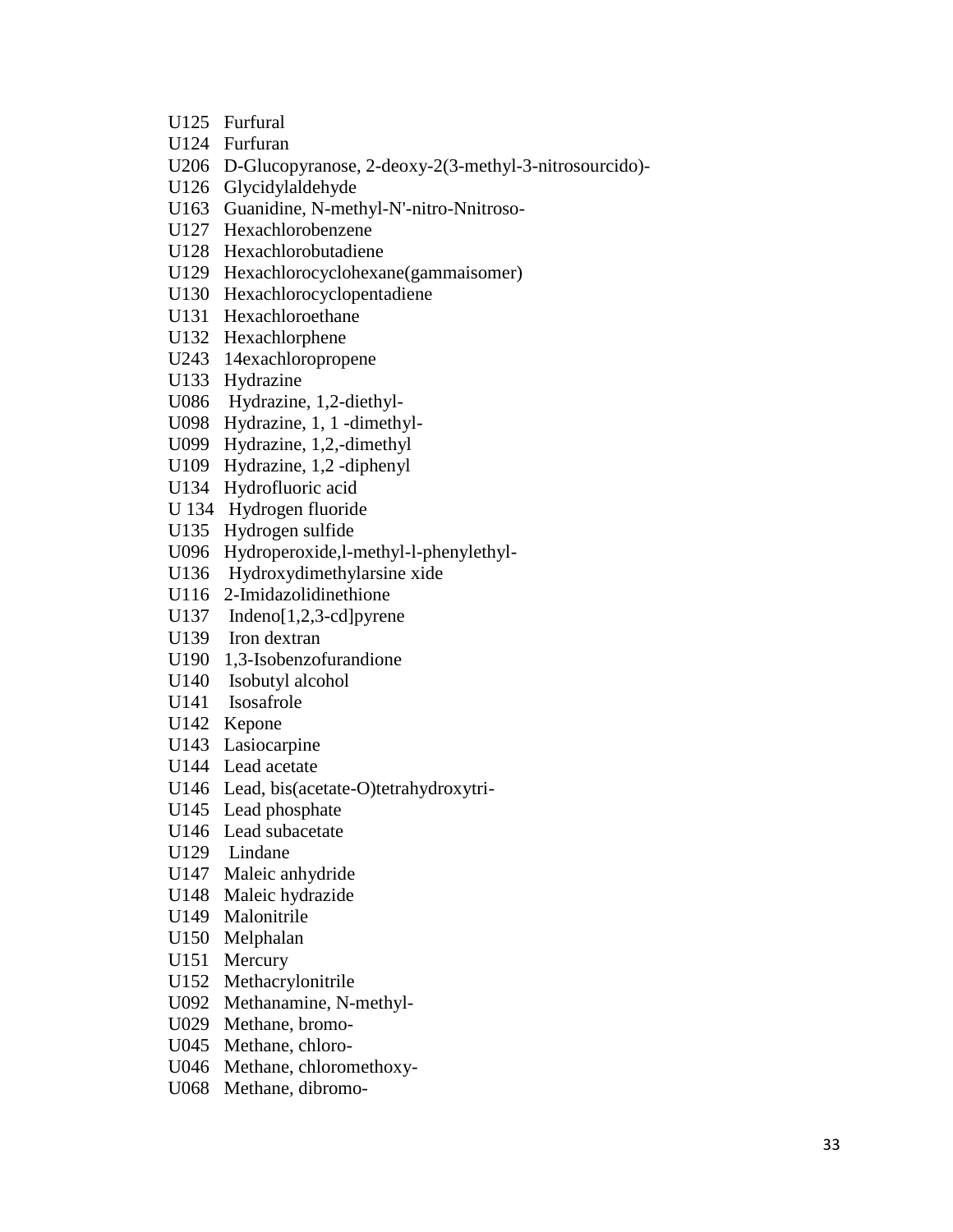- U080 Methane, dichloro-
- U075 Methane, dichlorodifluoro-
- U138 Methane, iodo-
- U119 Methanesulfonic acid, ethyl ester
- U211 Methane, tetrachloro-
- U153 Methanethiol
- U225 Methane, tribromo-
- U044 Methane, trichloro-
- U121 Methane, trichlorofluoro-
- U123 Methanoic acid
- U154 Methanol
- U155 Methapyrilene
- U142 1,3,4-Metheno-2Hcyclobutal[cd]pentalen-2-one,l,la,3,3a,4,5,5a,5b,6 decachlorooctahydro-
- U247 Methoxychlor
- U154 Methyl alcohol
- U029 Methyl bromide
- U186 1-Methylbutadiene
- U045 Methyl chloride
- U156 Methylchlorocarbonate
- U226 Methylchloroform
- U157 3-Methylcholanthrene
- U158 4,4'-Methylenebis(2-chloroaniline)
- U068 Methylene bromide
- U080 Methylene chloride
- U159 Methyl ethyl ketone
- U160 Methyl ethyl ketone peroxide
- U138 Methyl iodide
- U161 Methyl isobutyl ketone
- U162 N-Methyl-N'-nitro-N-nitrosoguanidine
- U161 4-Methyl-2-pentanone
- U164 Methylthiouracil
- U010 Mitomycin C
- U059 5,12-Naphthacenedione, (8S-cis)-8-acetyl-10-[(3-amino-2,3,6-trideoxy)-alpha-L-Iyxo-hexopyranosyl)oxyl]-7,8,9 10-tetrahydro-6,8,11-trihydroxy-1-methoxy-
- U165 Naphthalene
- U047 Naphthalene, 2-chloro-
- U166 1,4-Naphthalenedione
- U236 2,7-Naphthatenedisulfonic acid,3,3'-dimethyl-(1,I'-biphenyl)-4,4' diyl)] bis(azo)bis(S-amino-4-hydroxy)-,tetrasodium salt
- U166 1,4-Naphthoquinone
- U167 alpha-Naphthylamine
- U168 beta- Naphthylamine
- U026 2-Naphthylamine, N,N'-bis(2-chloromethyl)-
- U167 I-Naphthylenamine
- U168 2-Naphthylenamine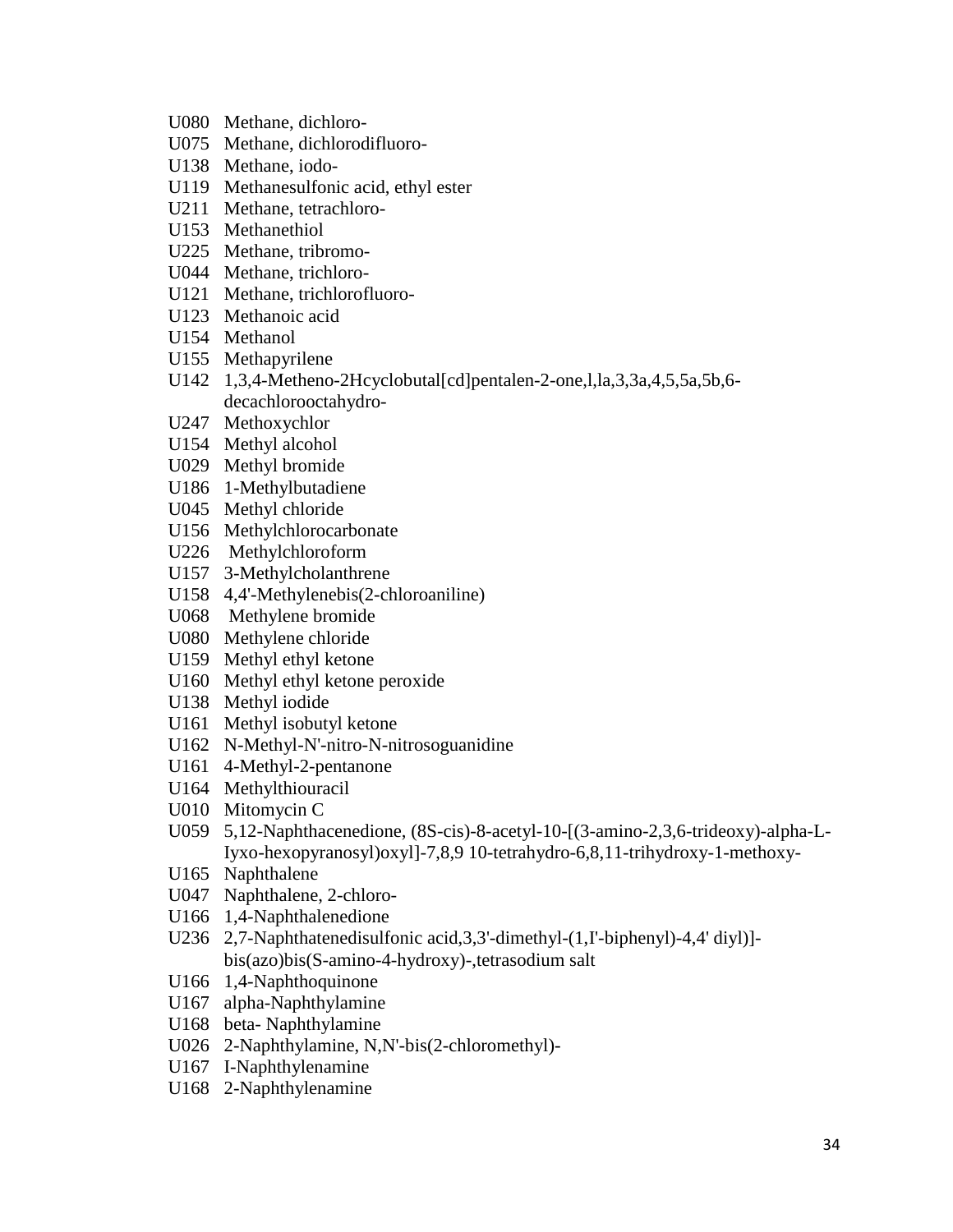- U217 Nitric acid, thallium $(l+)$  salt
- U169 Nitrobenzene
- U170 p-Nitrophenol
- U171 2-Nitropropane
- U172 N–Nitrosodi-n-butylamine
- U173 N-Nitrosodiethanolamine
- U 174 N-Nitrosodiethylamine
- U176 N-Nitroso-N-ethylurea
- U 177 N-Nitroso-N-methylurea
- U179 N-Nitroso-N-methylurethane
- U179 N-Nitrosopiperidine
- U180 N-Nitrosopyrrolidine
- U181 5-Nitro-o-toluidine
- U193 1,2-Oxathiolane,2,2-dioxide
- U058 2H-1,3,2-Oxazaphosphorin-2-amine,N,N-bis(2-chloroethyl)tetrahydro-, 2-oxide
- U115 Oxirane
- U126 Oxiranecarboxyaldehyde
- U041 Oxirane, (chloromethyl)-
- U182 Paraldehyde
- U183 Pentachlorobenzene
- U184 Pentachloroethane
- U185 Pentachloronitrobenzene (PCNB)
- U242 Pentachlorophenol
- U186 1,3-Pentadiene
- U187 Phenacetin
- U188 Phenol
- U048 Phenol, 2-chloro-
- U039 Phenol, 4-chloro-3-methyl-
- U081 Phenol,2,4-dicliloro-
- U082 Phenol,2,6-dichloro-
- U089 Phenol,4.4'-(1,2-diethyl- 1,2-ethenediyl)bis-, (E)-U101 Phenol,2,4-dimethyl-
- U052 Phenol, methyl-
- U132 Phenol,2,2'-methylenebis[ 3,4,6-trichloro-
- U170 Phenol, 4-nitro-
- U242 Phenol, Pentachloro-
- U212 Phenol, 2,3,4,5-tctrachloro
- U230 Phenol, 2,4,5-trichloro-
- U231 Phenol,2,4,6-trichloro-
- U150 L-Phenylalanine,4-[bis(2-chloroethyl)amino]-
- U145 Phosphoric acid, lead salt
- U087 Phosphorodithioic acid, O,O-diethyl-,S-methyl-, ester
- U189 Phosphorous sulfide
- U190 Phthalic anhydride
- U191 2-Picoline
- U179 Piperidine, 1-nitroso-
- U192 Propamide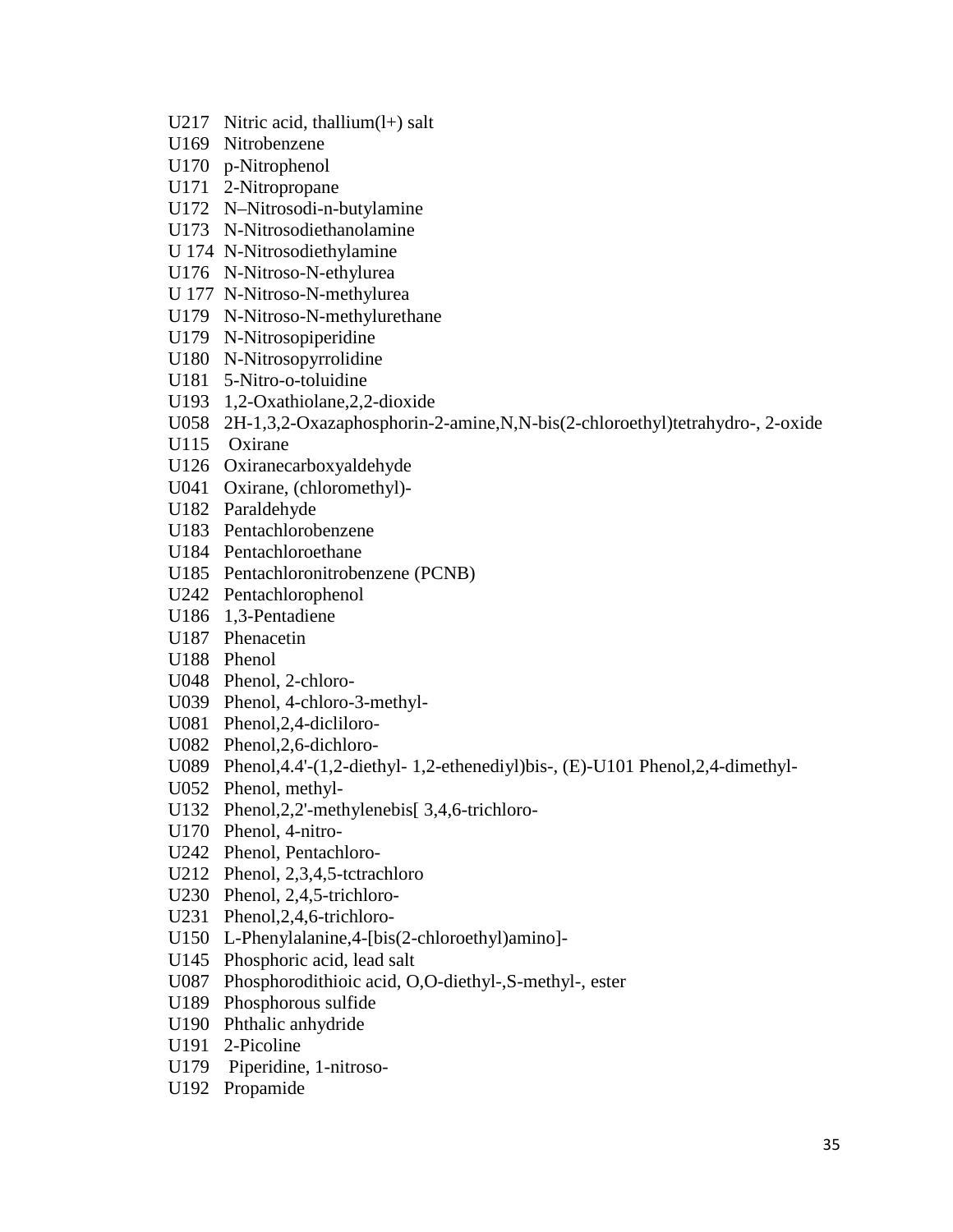- U 194 1-Propanamine
- U111 1-Propanamine, N-nitroso-N-N-propyl-
- U101 1-Propanamine, N-propyl-
- U066 Propane, 1,2-dibromo-3-chloro-
- U149 Propanedinitrile
- U171 Propane,2,2'-oxybis[2-chloro-
- U193 1,3-Propane sulfone
- U235 1-Propanol,2,3-dibromo-, phosphate(3:1)
- U140 1-Propanol, 2-methyl-
- U002 2-Propanone
- U084 1-Propane, 1,3-dichloro-
- U152 2-Propanenitrile,2-methyl-
- U007 2-Propenamide
- U243 1-Propene, hexachloro-
- U009 2-Propenenitrile
- U008 2-Propenoic acid
- U113 2-Propenoic acid, ethyl ester
- U118 2-Propenioc acid, 2-methyl-, ethyl ester
- U162 2-Propenoic acid, 2-methyl-, methylester
- U233 Propionic acid, 2-(2,4,5-trichlorophenoxy)-
- U194 n-Propylamine
- U083 Propylene dichloride
- U148 3.6-Pyridazinedione, 1,2-dihydro-
- U196 Pyridine
- U191 Pyridine, 2-methyl-U237 2,4(l H,3H)-Pyrimidinedine,5-[bis(2-chloroethyl)amino]
- U164 4-(1 H)-Pyrimidinone, 2,3 dihydro-6-methyl-2-thioxo-
- U180 Pyrrolidine, 1-nitroso-
- U200 Reserpine
- U201 Resorcinol
- U202 Saccharin and salts
- U203 Safrole
- U204 Selenious acid
- U204 Selenium dioxide
- U205 Selenium sulfide
- U015 L-Serine, diazoacetate (ester)
- U233 Silvex
- U206 Streptozotocin
- U103 Sulfuric acid, dimethyl ester
- U189 Sulfur phosphide
- U232 2,4,5-T
- U207 1,2,4,5-Tetrachlorobenzene
- U208 1,1,1,2-Tetrachloroethane
- U209 1,1,2,2-Tetrachloroethane
- U210 Tetrachloroethylene
- U212 2,3,4,6-Tetrachlorophenol
- U213 Tetrahydrofuran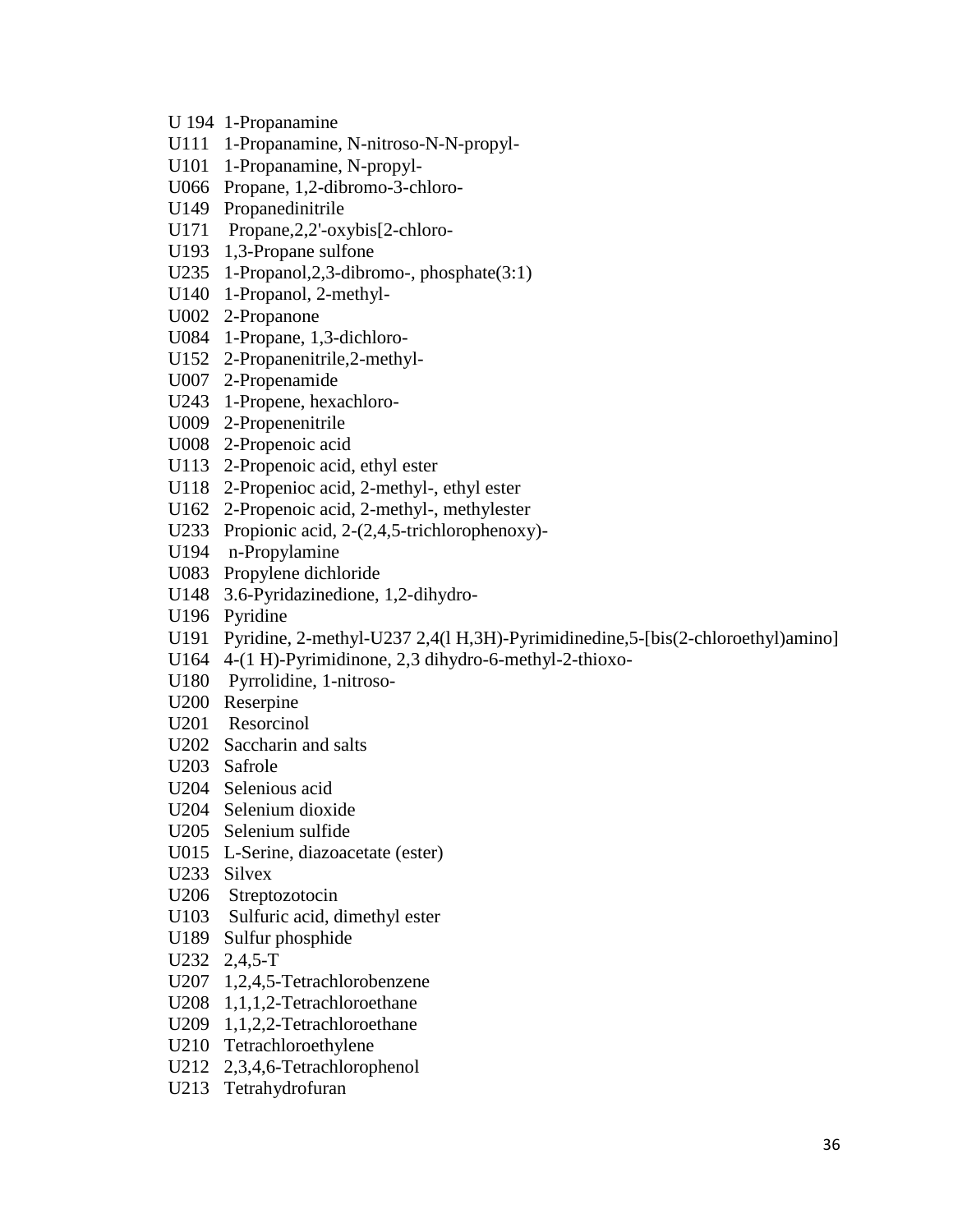- U214 Thallium(l) acetate
- U215 Thallium(l) carbonate
- U216 Thallium chloride
- U217 Thallium(l) nitrate
- U218 Thioacetamide
- U153 Thiomethanol
- U244 Thioperoxydicarbonic diamide,tetramethyl-
- U219 Thiourea
- U244 Thiuram
- U220 Toluene
- U221 Toluenediamine
- U223 Toluene diisocyanate
- U328 o-Toluidine
- U353 p-Toluidine
- U222 o-Toluidine hydrochloride
- U011 1H-1,2,4-Triazol-3-amine
- U226 1, 1, 1-Trichloroethane
- U227 1, 1,2-Trichlorethane
- U228 Trichloroethylene
- U121 Trichloromonofluoromethane
- U230 2,4,5-Trichlorophenol
- U231 2,4,6-Trichlorophenol
- U234 sym-Trinitrobenzene
- U182 1,3,5-Trioxane,2,4,6-trimethyl-
- U235 Tris(2,3-dibromopropyl) phosphate
- U236 Trypan blue
- U237 Uracil mustard
- U176 Urea, N-ethyl-N-nitroso-
- U177 Urea, N-methyl-N-nitroso
- U043 Vinyl chloride
- U248 Warfarin, when present in concentrations of 0.3% or less
- U239 Xylene
- U200 Yohimban-16-carboxylic acid, 11,17-dimethoxy-18-[(3,4,5 trimethoxybenzoyl)oxy]-, methyl ester
- U249 Zinc phosphide, when present at concentrations of 10% or less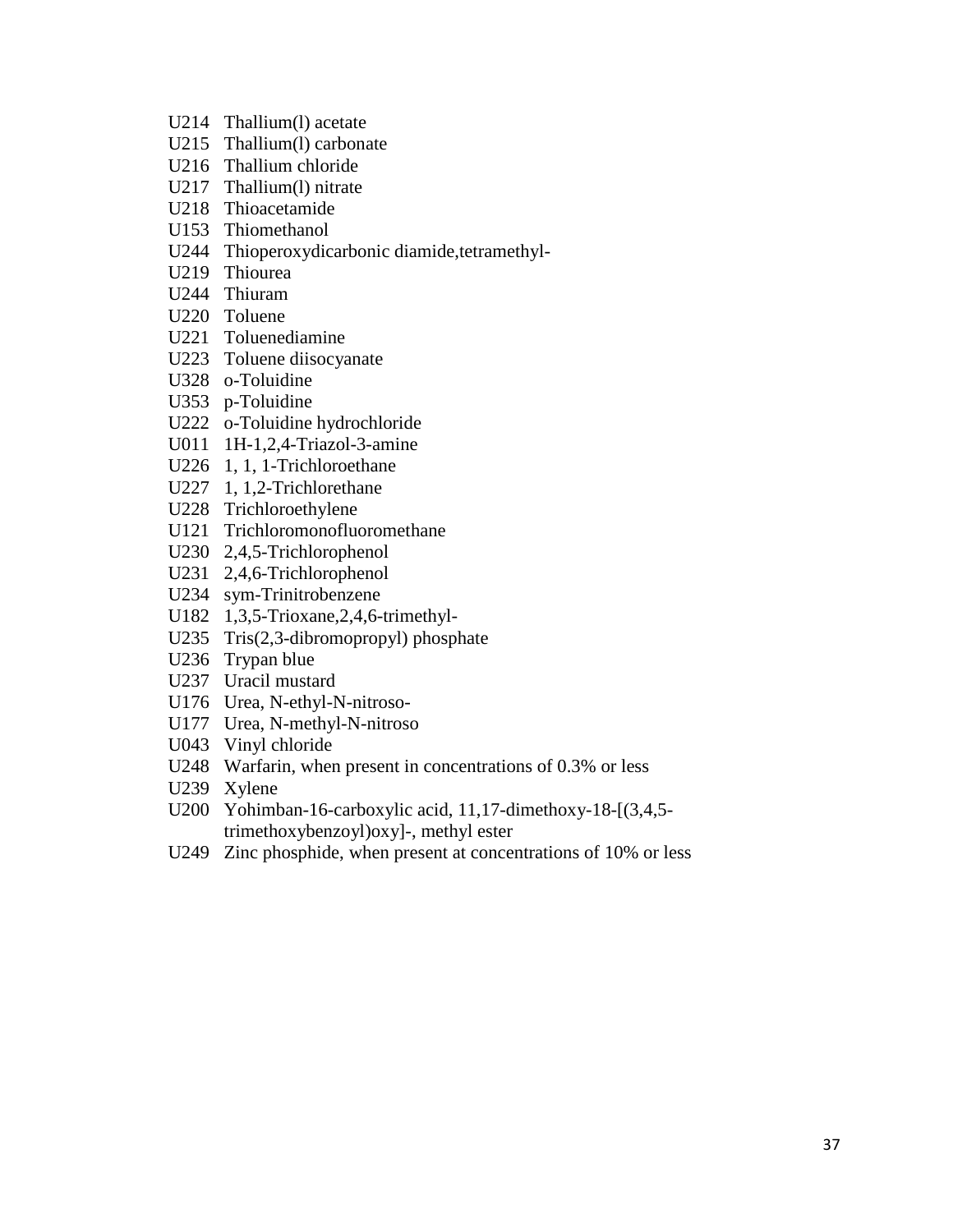#### Addendum for handling DEA Controlled Substances

### **DEA Controlled Substances**

#### **Summary**

Items identified by the US Department of Justice, Drug Enforcement Administration (DEA) and the Texas Department of Public Safety (DPS) as controlled substances are subject to licensing, registration, storage, security, use and disposal requirements. See a [list of DEA controlled](http://www.deadiversion.usdoj.gov/schedules/)  [substances.](http://www.deadiversion.usdoj.gov/schedules/)

Principal Investigators (PIs) using controlled substances in their laboratory research (including animal research) are subject to state and federal regulatory requirements.

#### **Licensing and Registration**

Since the University cannot, by law, maintain a campus wide registration for controlled substances, it is the responsibility of each PI to obtain appropriate licenses and registration, and to adhere to applicable state and federal regulatory requirements when working with controlled substances. PIs must register their controlled substance(s) with the federal DEA as well as the Texas DPS.

- 1. **State DPS Licensing:** Approved applicants will receive a one-year license to work with controlled substances in a manner consistent with the approved use(s) described in the application.
- 2. **Federal Registration**: Once you complete your state [DPS Registration,](http://www.txdps.state.tx.us/RegulatoryServices/narcotics/narccsr.htm) you will need to complete a [DEA Controlled Substance registration](http://www.deadiversion.usdoj.gov/) application. DEA registrations remain active for a 1-year period.
- 3. **Notification:** Copies of all registration and licensing related correspondence must be kept by the PI and additional copes sent to Department of Risk Management.

The PI shall complete a Controlled Substances Self Evaluation annually. The forms, indicating corrective actions taken, should be kept by the PI for at least one year and a copy should be submitted to Department of Risk Management.

## **Storage and Security Controls**

Controlled substances possessed, kept, or otherwise stored in a manner or location not in compliance with state or federal law is subject to seizure by and forfeiture to federal or state officials. Failure to comply with applicable requirements may also result in a suspension of purchasing privileges and disciplinary actions.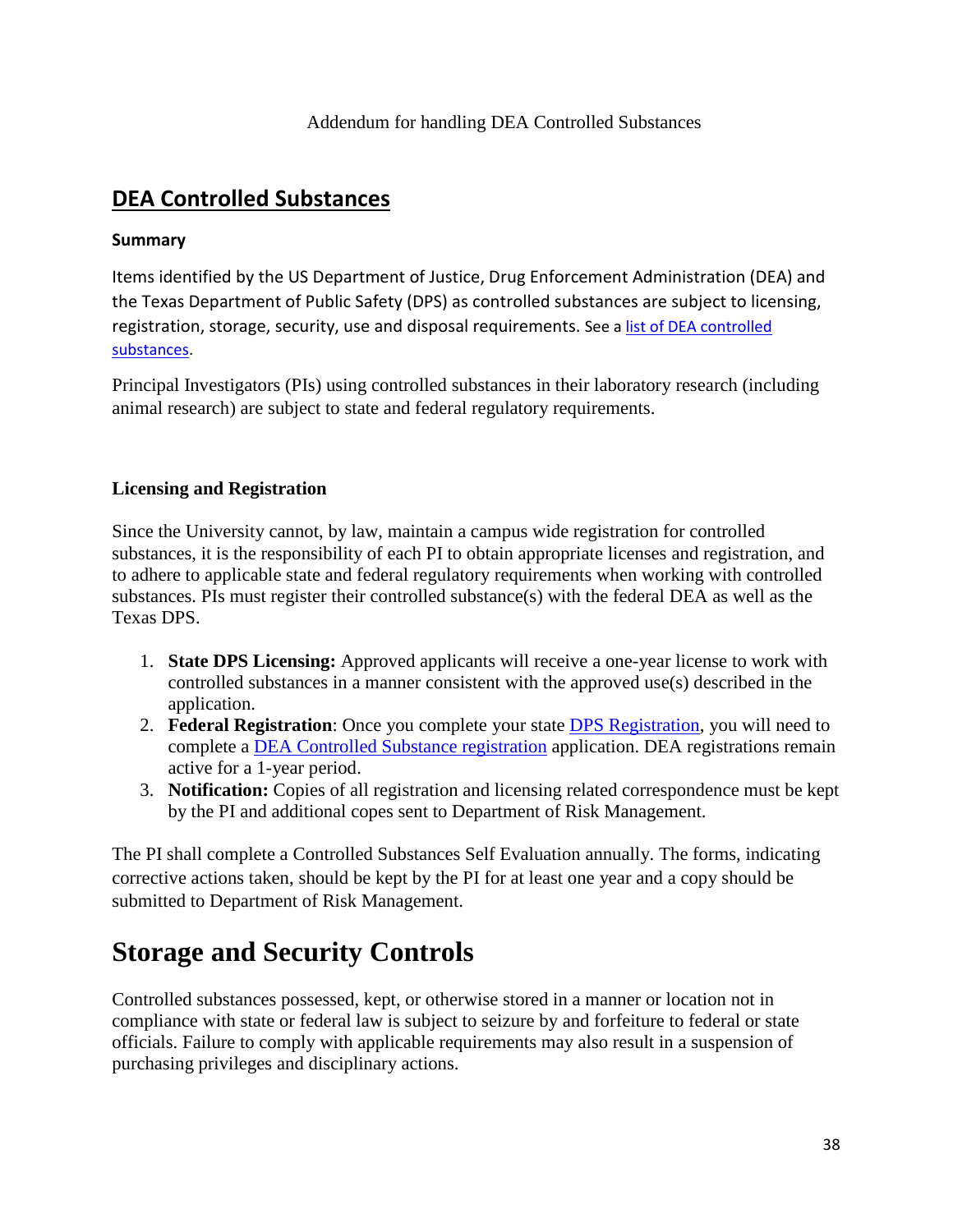In order to guard against theft or diversion, all controlled substances - regardless of schedule ¬must be kept under lock and key, and accessible only to authorized personnel. The number of authorized staff must be kept to the minimum essential for operation, and the stocks of controlled substances to the smallest quantity needed.

All controlled substances must be kept locked in their storage location except for the actual time required for authorized staff to remove, legitimately work with, and replace them.

Controlled substances must be stored in a substantially constructed cabinet. This cabinet must be kept locked at all times. The room in which the cabinet is located must have limited access during working hours and provide security after hours.

# **Disposal**

Controlled substances may only be disposed by returning to a reputable Pharmaceutical return company. Expired material or unused product must be accumulated and stored under lock and key until ready for disposal. Controlled substances injected into research animals, consumed in a reaction, **or irrecoverably** comingled (if part of the research protocol) go into a hazardous waste stream for disposal through the University's routine waste disposal program.

# **Reporting of Loss, Destruction, Theft, or Unauthorized Use**

Thefts, suspected thefts, unauthorized uses, or other losses of any controlled substance must be reported to the Lamar University Police Department (LUPD) and EHS upon discovery. Registrants must also document the incident to the Texas DPS and federal DEA. See [DEA Theft](http://www.deadiversion.usdoj.gov/21cfr_reports/theft/)  [or Loss of Controlled Substances.](http://www.deadiversion.usdoj.gov/21cfr_reports/theft/)

# **Recordkeeping**

PIs are required by law to maintain complete and accurate inventory records for all controlled substances. These records must be kept separately from all other records and documents, in or near the primary work area, and be available for inspection during regular work hours. **The use of codes, symbols, or foreign languages in identifying a controlled substance or person in the record is prohibited.** In the event that any controlled substances are lost, destroyed, or stolen, the kind and quantity of the material and the date of discovery of such loss must be recorded in detail. All records must be maintained by PIs for a period of at least two years from the date of the last recorded transaction.

The recordkeeping system should include the following information:

1. Receipt of Controlled Substance: A separate and current record on the receipt of controlled substances, indicating date received, name and address of supplier, and the type, strength or concentration, and amount of the controlled substances received. Each record must be signed by the person receiving the controlled substance.